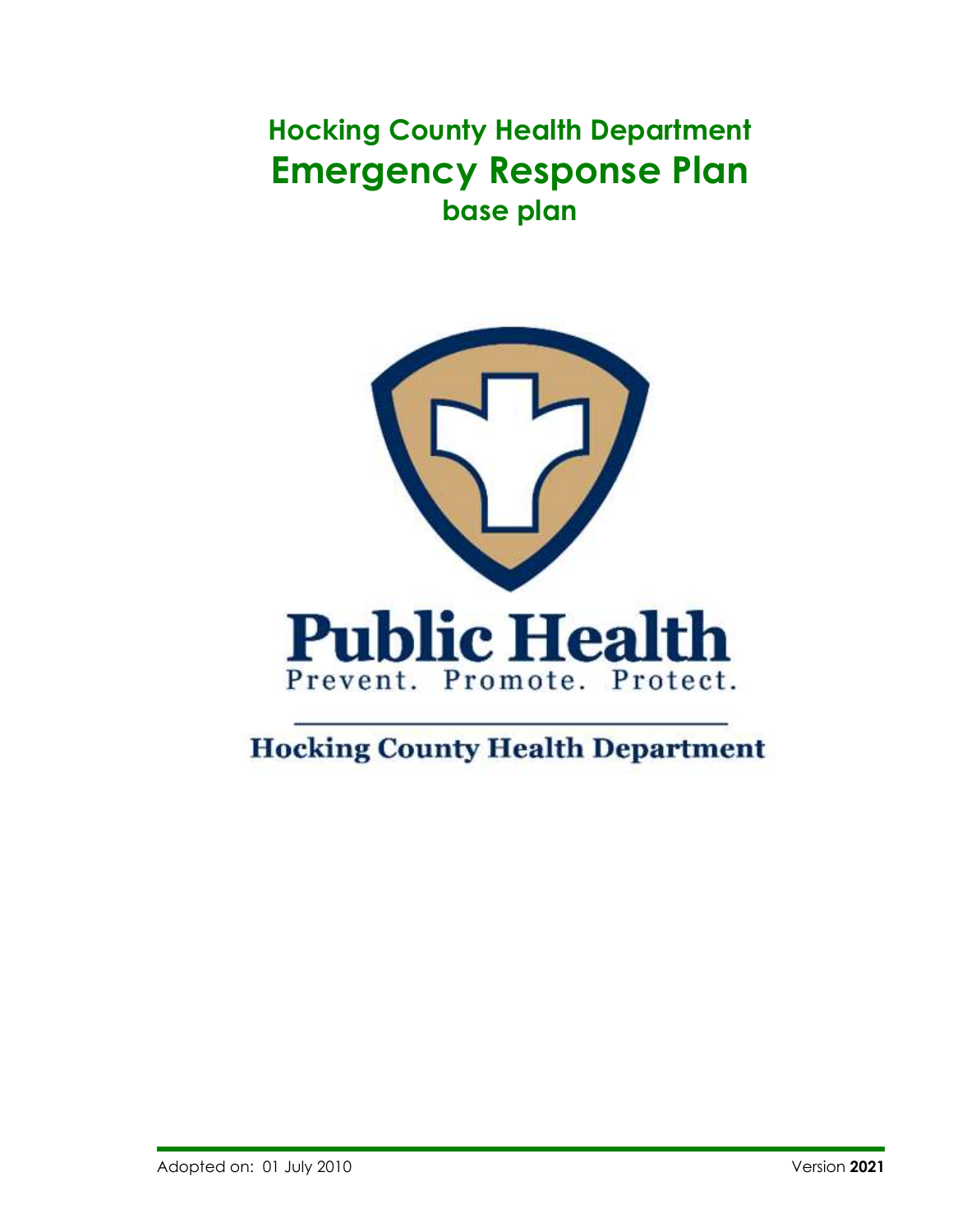This page was intentionally left blank.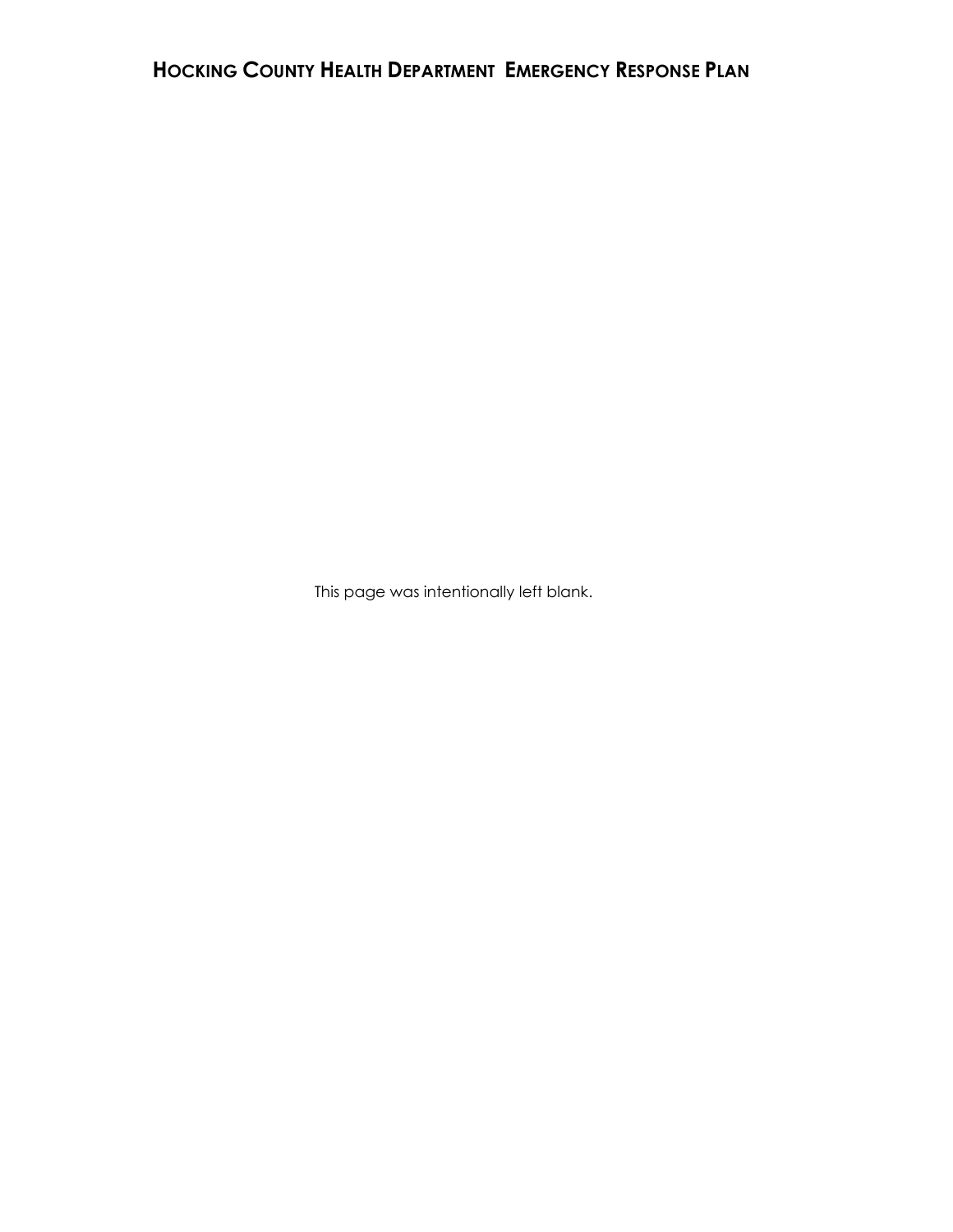# <span id="page-2-0"></span>**PREFACE**

Homeland Security Presidential Directive (HSPD)-5, mandates the development of a National Response Plan (NRP) to align Federal coordination structures, capabilities, and resources into a unified, all discipline, and *all-hazards* approach to domestic incident management. This approach is unique and far reaching in that it, for the first time, eliminates critical seams and ties together a complete spectrum of incident management activities to include the prevention of, preparedness for, response to, and recovery from terrorism, major natural disasters and other major emergencies.

The Department of Health and Human Services and Centers for Disease Control and Preventions' Public Health Emergency Preparedness (PHEP) program's main focus is to develop emergency-ready public health departments. Some activities include evaluation and upgrade of State and local public health preparedness, and increasing integration with federal, state, local, private sector, and nongovernmental organizations. These emergency preparedness and response efforts are intended to support the National Response Plan and the National Incident Management System.

The Ohio Department of Health (ODH), Office of Health Preparedness, manages grant funds to support the Public Health Infrastructure (PHI) Program and PHEP Program. The goal of the PHI and PHEP programs is to address bioterrorism, outbreaks of infectious disease and other public health threats at the county and regional public health level.

The PHEP grant deliverables provide the guidance for planning within the Public Health Planning regions of Ohio. This plan is a product of Federal and State requirements to provide an efficient and timely response to a *Public Health* emergency and to assist in the mitigation of events that could ultimately affect the public's health.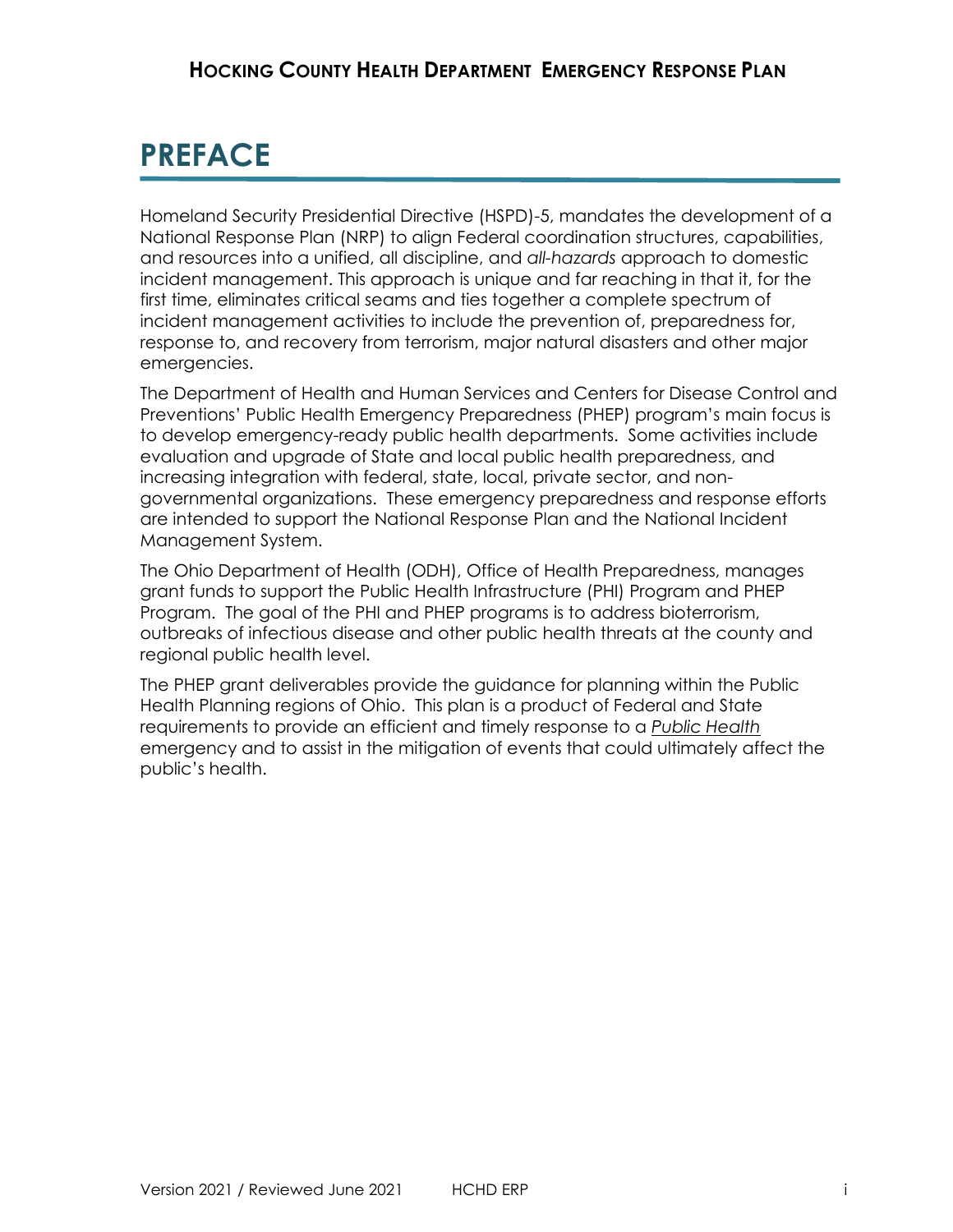This page was intentionally left blank.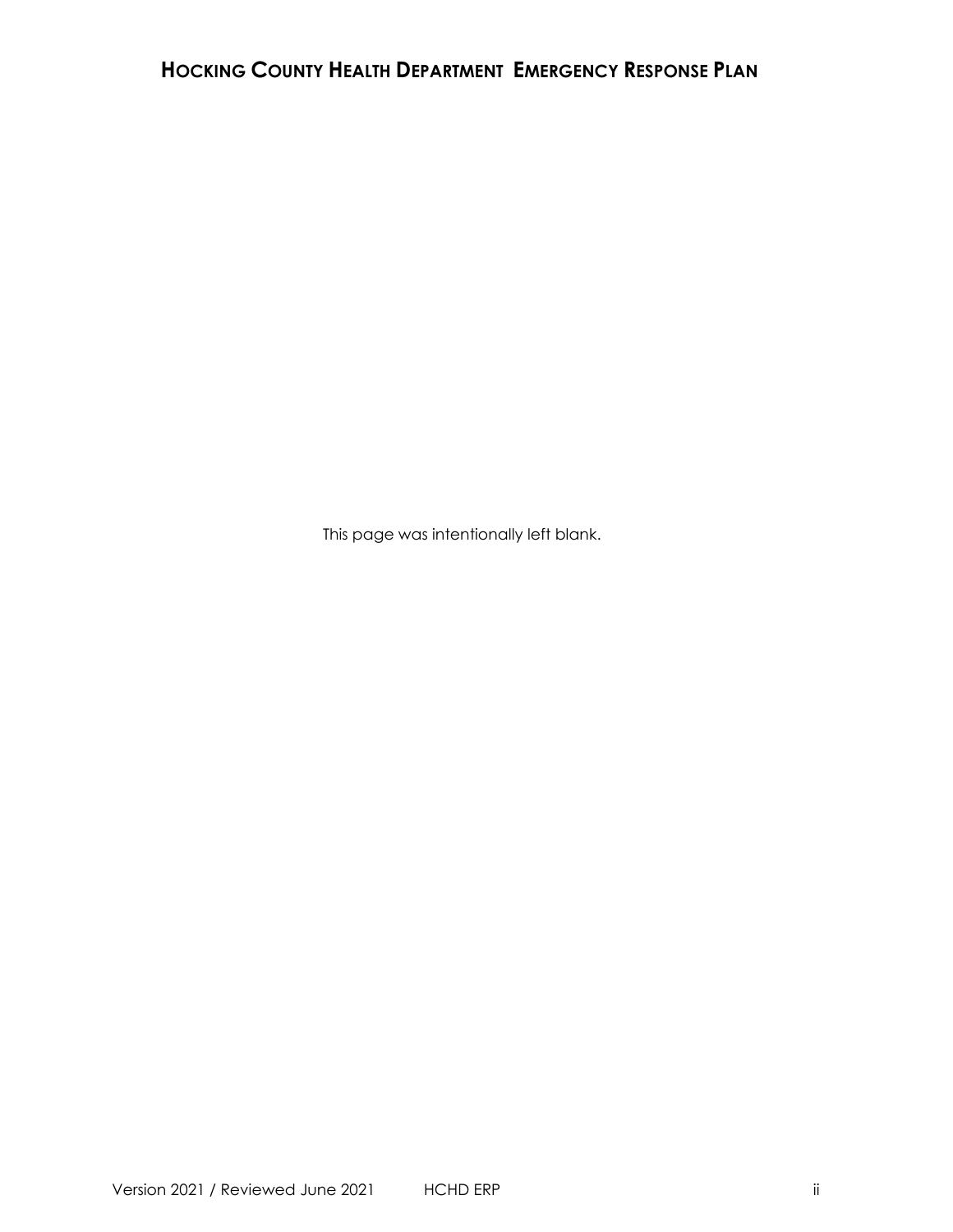# <span id="page-4-1"></span><span id="page-4-0"></span>**TABLE OF CONTENTS**

| Public Health Incident Lead Agency versus Support Agency Role  12 |    |
|-------------------------------------------------------------------|----|
|                                                                   |    |
|                                                                   |    |
|                                                                   |    |
|                                                                   |    |
|                                                                   |    |
|                                                                   | 27 |
|                                                                   |    |
|                                                                   |    |
|                                                                   |    |
|                                                                   |    |

### **BASE PLAN ATTACHMENTS**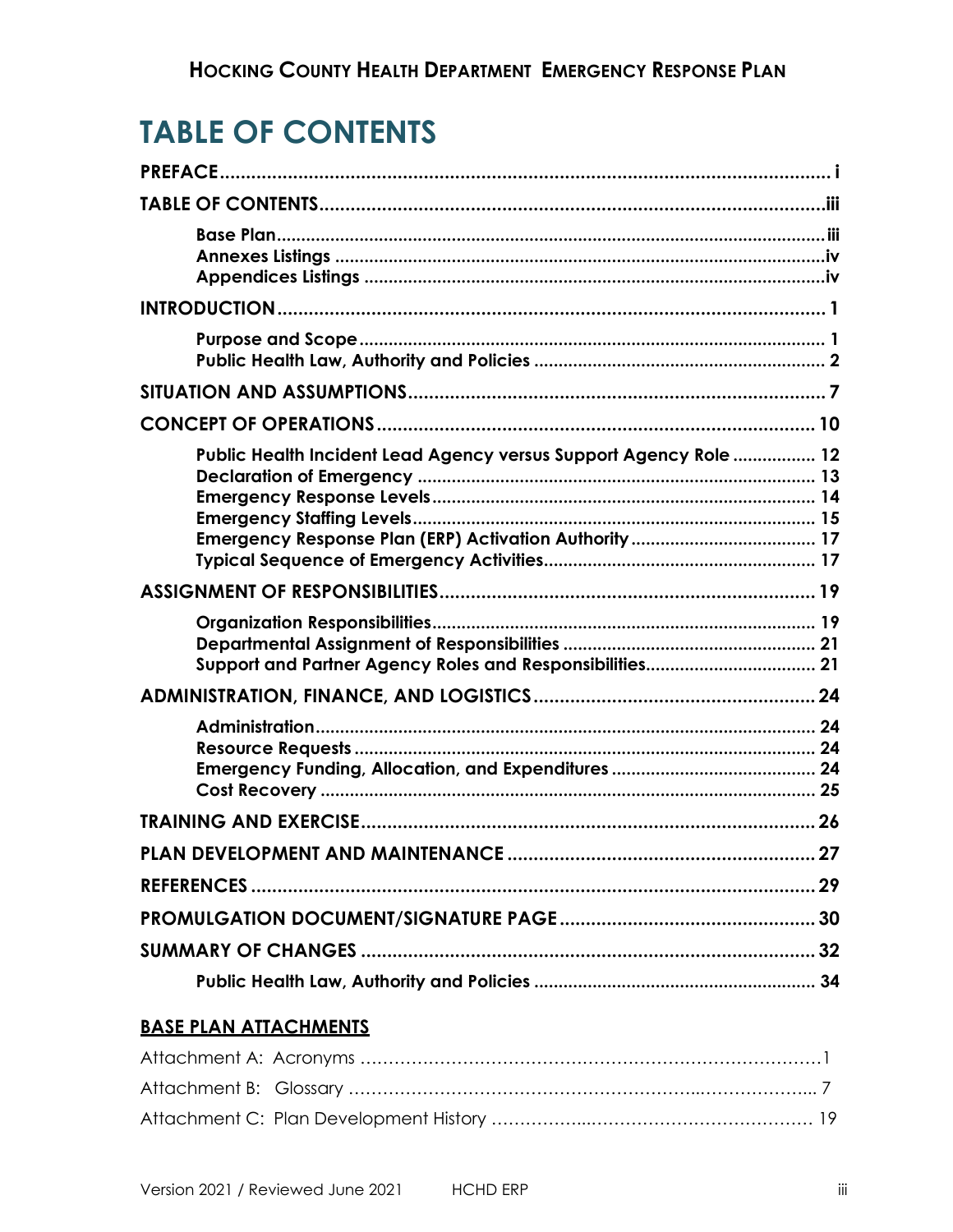### <span id="page-5-0"></span>**ANNEXES**

| Annex 8: Facility Emergency Action & Responder Health & Safety  8.1 |  |
|---------------------------------------------------------------------|--|
|                                                                     |  |

### <span id="page-5-1"></span>**APPENDICES**

| Appendix 3: Class A Reportable Emerging Infectious Disease |  |
|------------------------------------------------------------|--|
|                                                            |  |
|                                                            |  |
|                                                            |  |
|                                                            |  |
|                                                            |  |
|                                                            |  |
|                                                            |  |
|                                                            |  |
|                                                            |  |
|                                                            |  |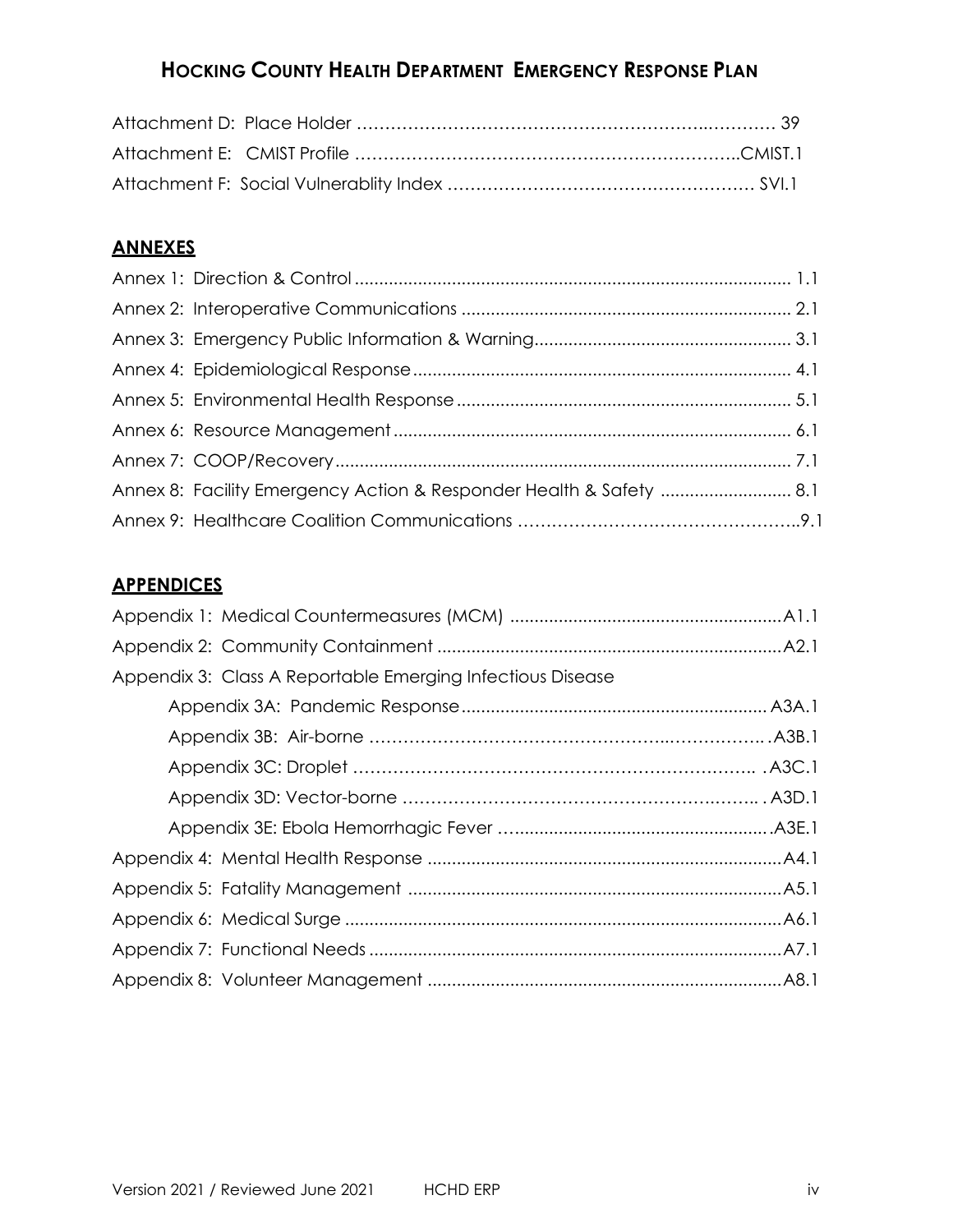| <b>PRIMARY AGENCY:</b>   | <b>Hocking County Health Department</b>  |
|--------------------------|------------------------------------------|
| <b>SUPPORT AGENCIES:</b> | <b>Hocking County EMA</b>                |
|                          | American Red Cross                       |
|                          | <b>Hocking Valley Community Hospital</b> |
|                          | SEO Epidemiologists                      |
|                          | Hopwell Behavioral Health                |
|                          | <b>Hocking County Coroner</b>            |
|                          | Local Veterinarians                      |
|                          | • Logan Animal Clinic                    |
|                          | • Stevelt's Veterinary Clinic            |
|                          | • Hocking Hills Animal Clinic            |

### **PUBLIC HEALTH and MEDICAL SERVICES**

# <span id="page-6-0"></span>**INTRODUCTION**

The Hocking County Health Department (HCHD) Emergency Response Plan (ERP) shall serve as the operational framework for responding to all emergencies and disasters that impact the public health and medical system in Hocking County. The plan is an all-hazards plan that establishes a comprehensive framework for the management of the public health response to incidents within Hocking County. The plan is activated when it becomes necessary to assess incidents or to mobilize resources identified herein in order to protect the public's health. The plan assigns roles and responsibilities to the Hocking County Health Department's program areas and response personnel within these programs for responding to emergencies and events. The ERP is intended to be executed in conjunction with both the more detailed annexes and appendices included as part of this document. Additionally, the ERP is designed to work in conjunction with the Southeast Central Ohio (SCO) Regional Public Health ERP, Ohio Departmentof Health ERP and the State of Ohio Emergency Operations Plan (EOP)

### <span id="page-6-1"></span>**Purpose**

The HCHD has the primary responsibility for protecting the public health of the residents of Hocking County, coordinating emergency preparedness, and is identified as the lead agency for response to public health emergencies. The HCHD Public Health Emergency Preparedness (PHEP) Program and the Emergency Response Coordinator has the primary responsibility for coordinating emergency preparedness and response for the jurisdiction. The Hocking County Emergency Response Plan (ERP)/Emergency Support Function-8 (ESF-8), Public Health and Medical Services, provides a mechanism for coordinated local assistance to supplement resources and implement protective actions in response to the public health needs resulting from emergency/disaster situations.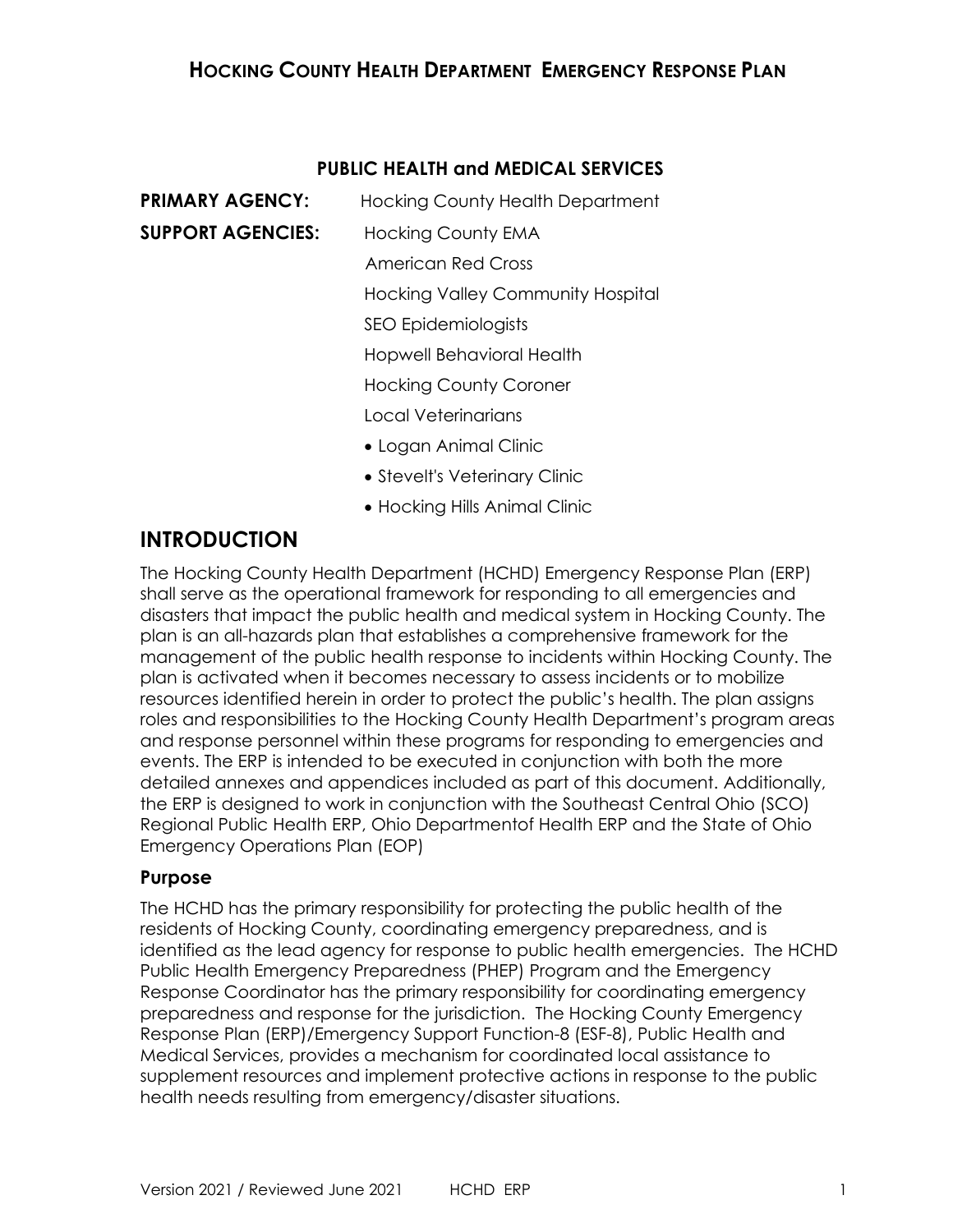Federal and State agencies divide their planning into 15 annexes, with identified "leads" for each annex. ESF-8: Public Health and Medical Services is the only annex in which public health is the "Lead" agency; for other activities, Public Health provides support.

Emergency Support Functions (ESF): A grouping of governmental and certain private sector capabilities into an organizational structure to provide support, resources, program implementation, and services that are most likely needed to save lives, protect property and the environment, restore essential services and critical infrastructure, and help individuals impacted by the incident and communities return to normal following domestic incidents.

### **Scope**

The framework of the HCHD ERP was developed using a modified functional approach which consists of an ESF-8 model base plan with general annexes, and functional appendices. These are supplemented by implementing instructions which will be utilized to execute all or portions of the HCHD ERP in conjunction with the roles and responsibilities identified inHocking County Emergency Operations Plans (EOP) and Hocking Valley Community Hospital. The HCHD ERP utilizes an allhazards planning and preparedness approach. It is meant as a guide for an allhazards emergency response & deviation from the plan may be necessary as unforeseen incidents occur.

### **Public Health Law, Authority and Policies**

#### Authority

Ohio Revised Code (ORC) Chapters 3701, 3707 and 3709 and Ohio Administrative Code (OAC) Chapter 3701-3 provide authority to ODH and local health districts (LHDs) with respect to human infectious diseases, including pandemic influenza.

- <span id="page-7-0"></span>• ORC 3701: deals with the authority of ODH, and
- ORC 3707 and 3709 deal with the authority of local health boards and districts, respectively.

For more specific federal and state laws, statues, executive orders, etc, see:

- Annex 4: Epidemiological Response Plan;
	- o EPI Team Notebook
- Appendix 1: Medical Countermeasures (MCM) Plan;
- Appendix 8: Volunteer Management (liability protection); and
- Implementing Instruction: Contain: Legal Authority (isolation and quarantine.

#### Basic Authorities for Response

Basic authorities define essential authorities vested in the Incident Commander (IC). These authorities are listed below:

- IC may utilize and execute any approved component (i.e., attachment, appendix or annex) of the ERP;
- IC may direct all resources identified within any component of the ERP in accordance with agency policies;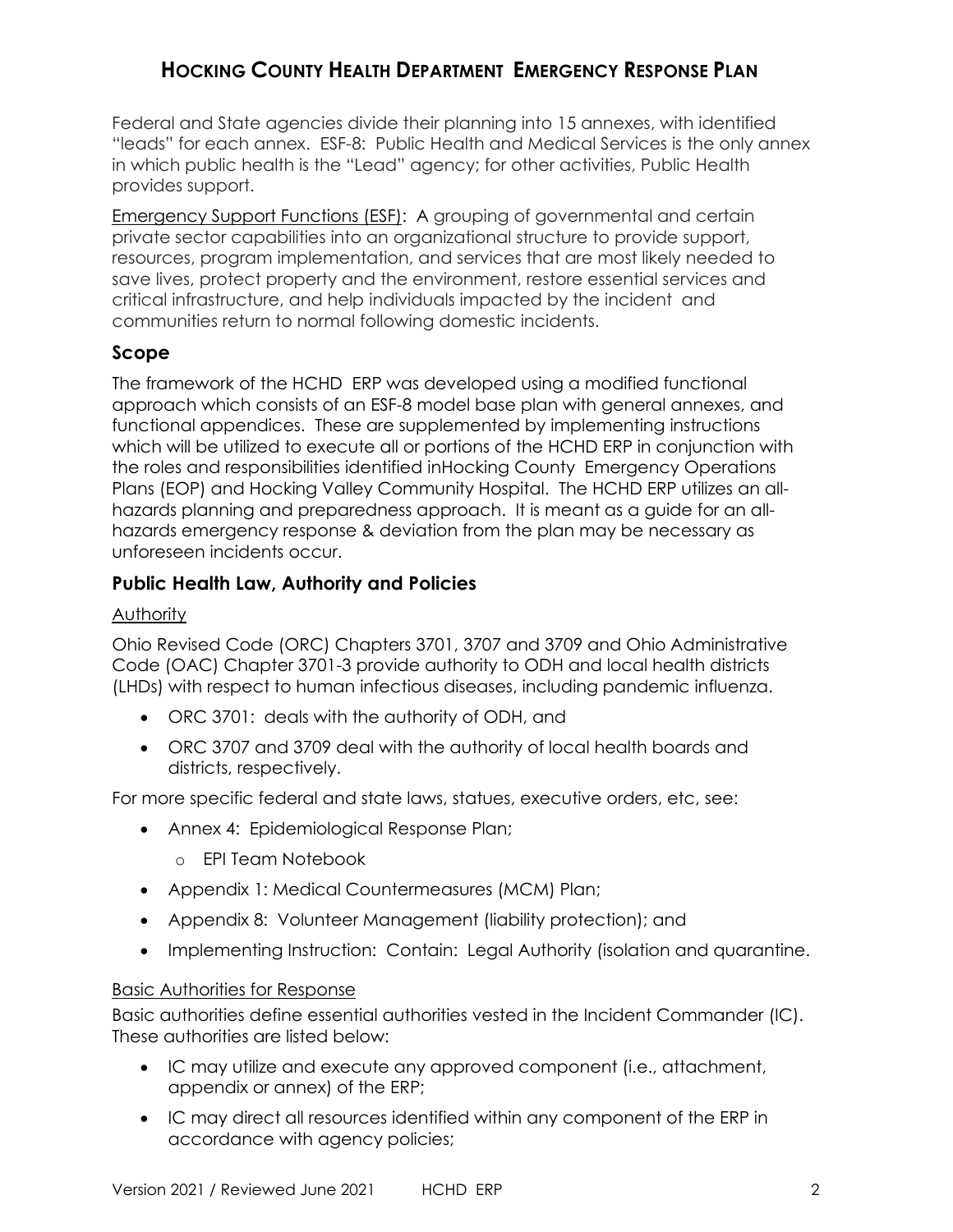- IC may set response objectives and develop/approve an incident action plan (IAP), as applicable, in accordance with overall priorities established by the agency administrator or policy group;
- IC may authorize incident-related in-state travel for response personnel;
- IC may authorize exempt staff to work a schedule other than their normal schedule, as needed;
- IC may approve incident expenditures totaling up to \$5,000.

#### Limitations of Authorities

Any authorities not included in the Basic Authorities require additional authorization to execute. Key limitations on authority are detailed below:

- IC must engage health department administration when staffing levels begin to approach any level that is beyond the total number of staff at the health department;
- IC must adhere to the policies of HCHD regarding overtime/comp-time and should clarification on these policies or exemption be required, the IC must engage the health department administration;
- IC must seek approval from the Financial Agent for incident expenditures totaling more than \$5,000. This is to be understood as total incident expenditures, not just the total cost for a single transaction.
- All expedited actions (such as: request for overtime, execution of contracts, or purchases exceeding pre-determined limits) will be initially approved by the Fiscal/Logistics Section Chief and provided to the Incident Commander for approval

#### Legal Counsel Engagement

During any activation of the emergency response plan, legal counsel may need to be engaged. The specific topics that may require targeted engagement of legal counsel include the following, but not limited to:

- Isolation and quarantine,
- Drafting of public health orders,
- Execution of emergency contracts,
- Protected health information,
- Interpretation of rules, statutes, codes and agreements.

The Health Commissioner or his/her designee shall decide when internal approvals are required to engage legal counsel; the Health Commissioner, Incident Commander, their designee or supervisory staff may reach out. The Prosecuting Attorney or his designee will serve as the legal counsel in all legal matters. Contact information for legal counsel can be found in HCHD Health Alert Network (HAN) Directory**.**

#### Hocking County Board of Health (BOH)

The Hocking County Board of Health (HCBOH) will be notified whenever the HCHD ERP is activated and the incident is expected to go beyond one operational period.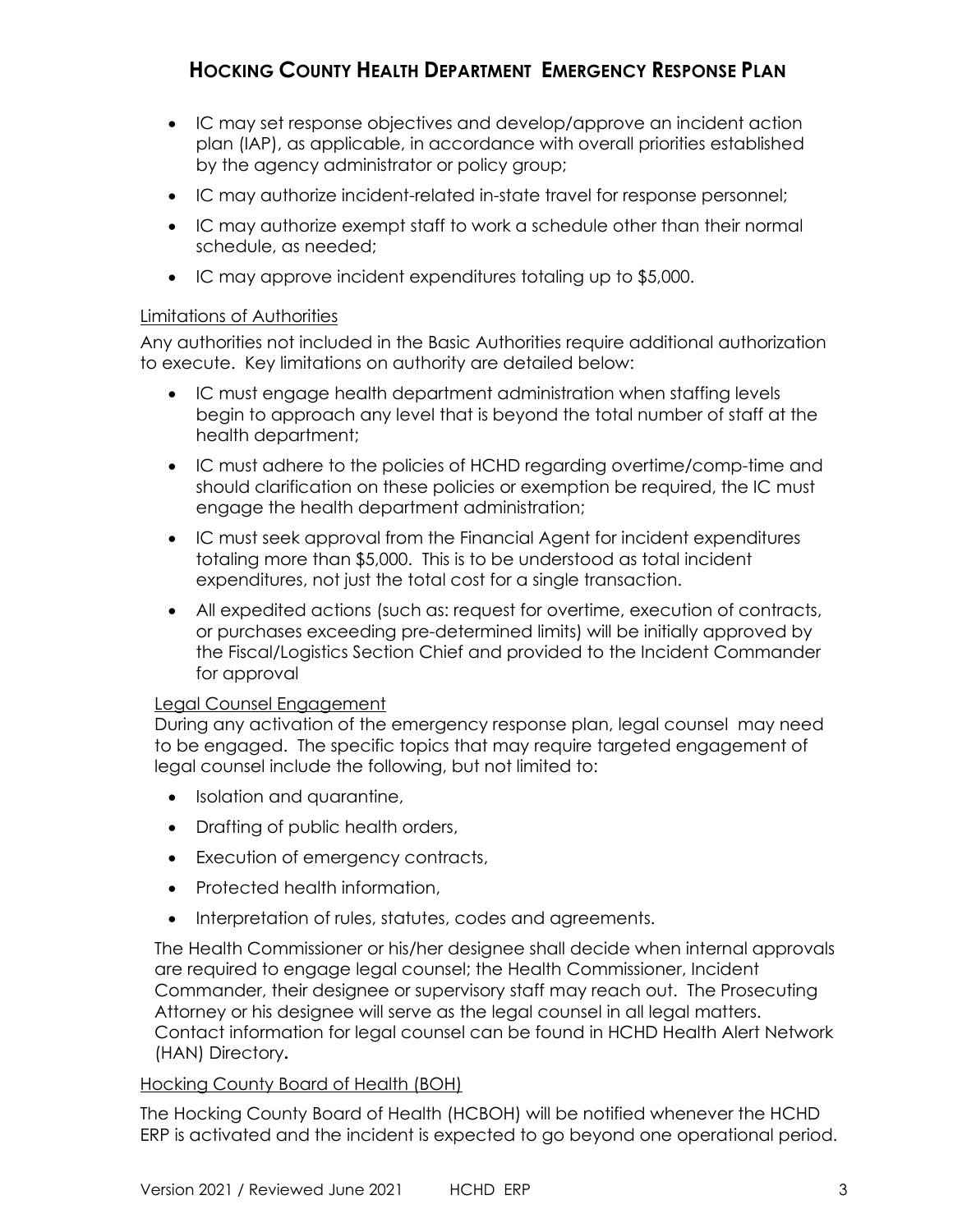The HCBOH may also be notified (for HCBOH situational awareness) at the Health Commissioner (HC), or designee's, discretion for any incident which may adversely affect public health but not rise to the level of necessitating ERP activation.

The Health Commissioner, or designee wil notify the HCBOH by phone, or email. At a minimum, the HCBOH President will be contacted to inform the board of the incident and response operation initiation.

#### National Incident Management System (NIMS) Adoption and Compliance

Plans, exercises, & trainings are developed and structured to be consistent with local, regional, state, & federal regulations, standards, and policies and to comply with the National Response Framework (NRF), NIMS – Homeland Security Presidential Directives (HSPD) - 5, and National Infrastructure Protection Plan (NIPP) contributing to the National Preparedness Goal - HSPD-8. The national incident management system (NIMS) has been adopted by Ohio (Ohio Revised Code 5502.28) as the standard procedure for incident management in this state. All departments, agencies, and political subdivisions within the state utilize the system for incident management.

#### ESF-8 Integration into County Emergency Operations Plan (EOP)

The HCHD ERP is integrated as part of the Hocking County All-Hazards Emergency EOP. The Hocking County All-Hazards EOP is the single legal document that describes responsibilities of agencies and individuals for carrying out specific actions in or in preparation for an emergency or disaster in Hocking County. The HCHD ERP functions, as a part of the Hocking County EOP, to provide specific information for the preparedness, response, mitigation, and recovery responsibilities of the HCHD for public health-related disaster situations in Hocking County.

#### ESF-8 Preparedness Healthcare Coalition

Hocking County Health District (HCHD) is a participating member of the Pike – Ross-Hocking County Healthcare Coalition and the Southeast, Southeast-Central Ohio Regional Healthcare Coalition. HCHD maintains representation at coalition meetings and actively partakes in the planning and execution of all coalition events, including training and exercises. This is a planning coalition and does not respond to incidents as a healthcare coalition.

The regional healthcare coalition, which is made up of ESF-8 partners and other response partners, comes together formally three (3) to four (4) times a year, with the goal of increasing medical response capabilities in the community, county, and region, by:

- Preparing for the needs of individuals at-risk & the general population in the community/county in the event of a public health emergency;
- Coordinating activities to minimize duplication of effort and ensure coordination among local planning, preparedness, response, & deescalation activities;
- Maintaining continuity of operations in the community vertically with the local jurisdictional emergency management organizations;
- Unifying the management capability of the healthcare system to a level that will be necessary if the normal day-to-day operations & standard operating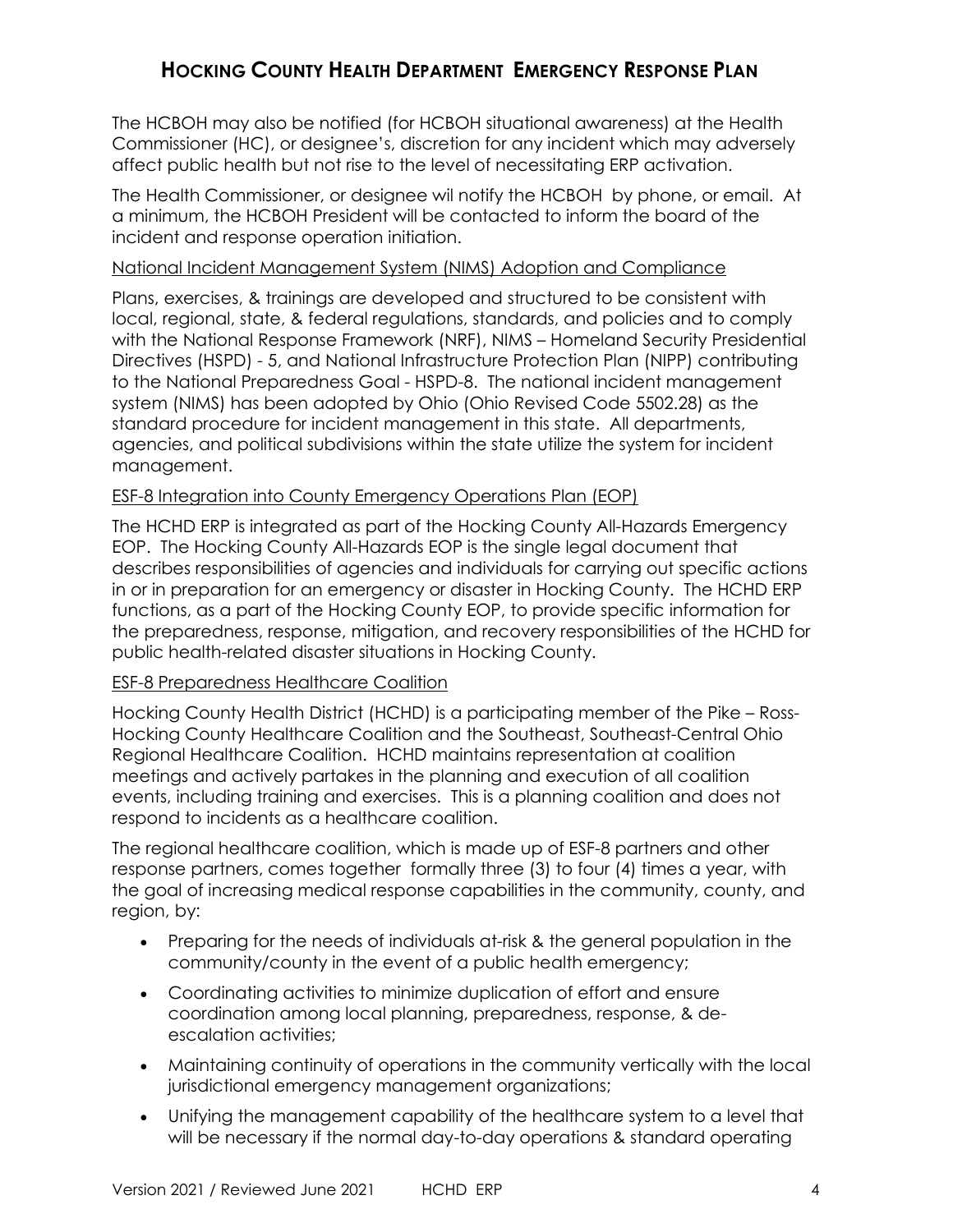procedures of the health system are overwhelmed, & disaster operations become necessary;

- Promoting support of sufficient jurisdiction-wide situational awareness to ensure that the maximum number of people requiring care receive safe & appropriate care; Assist in the integration of each partners emergency response plans;
- Integrating agency/partners response plans into the county operations plan;
- Discussing activities each partner, or group of partners, have completed, or needs assistance with;
- Sharing new resources; and
- Planning for needed training and exercise.

#### ESF-8 Agencies and Resources Coordination

The HCHD is the LEAD/Primary agency for ESF-8 activities at the local-level, Southeast Central Ohio Public Health at the regional-level, and ODH at the state-level. HCHD/public health resources have been identified in advance of an emergency/ disaster. HCHD's ESF-8 resource requests will be coordinated with the Hocking County Emergency Management Agency (HCEMA). State-level ESF-8 resources can be activated upon request from the HCEMA when local resources have been exhausted. (See Annex 6: Resource Management and associated Resource Management Implementing Instructions)

#### HCHD ERP Intergration During Emergency Response Activities

HCHD ERP Annexes, Appendices, and Implementing Instructions integrate with the HCHD ERP in response to incidents; the plan or plan(s) integrated depend upon the actual incident. Upon initial activation of the HCHD ERP, the following plan(s) would be integrated as follows:

| <b>Response Level</b> | Plan(s) to interfaces with:             |
|-----------------------|-----------------------------------------|
|                       | <b>Hocking County EOP</b>               |
| Local                 | Hocking Valley Community Hospitals' ERP |
|                       | Other Response Partner ERPs             |
| Regional              | <b>SCO Regional Public Health ERP</b>   |
| State                 | ODH ERP and State of Ohio EOP           |

At the regional level, HCHD interfaces with the SCO Public Health Emergency Preparedness region. This region consists of 10 counties in Southeast Central Ohio. The region meets on a monthly basis to review and update plans, discuss exercises and response activities. All health departments in the Southeast Central region utilize the same plan template for their ERP. The plans produced by the region are designed to work in concert with the plans of other medical organizations and define how agencies collaborate during responses that affect one or more of the counties in the region.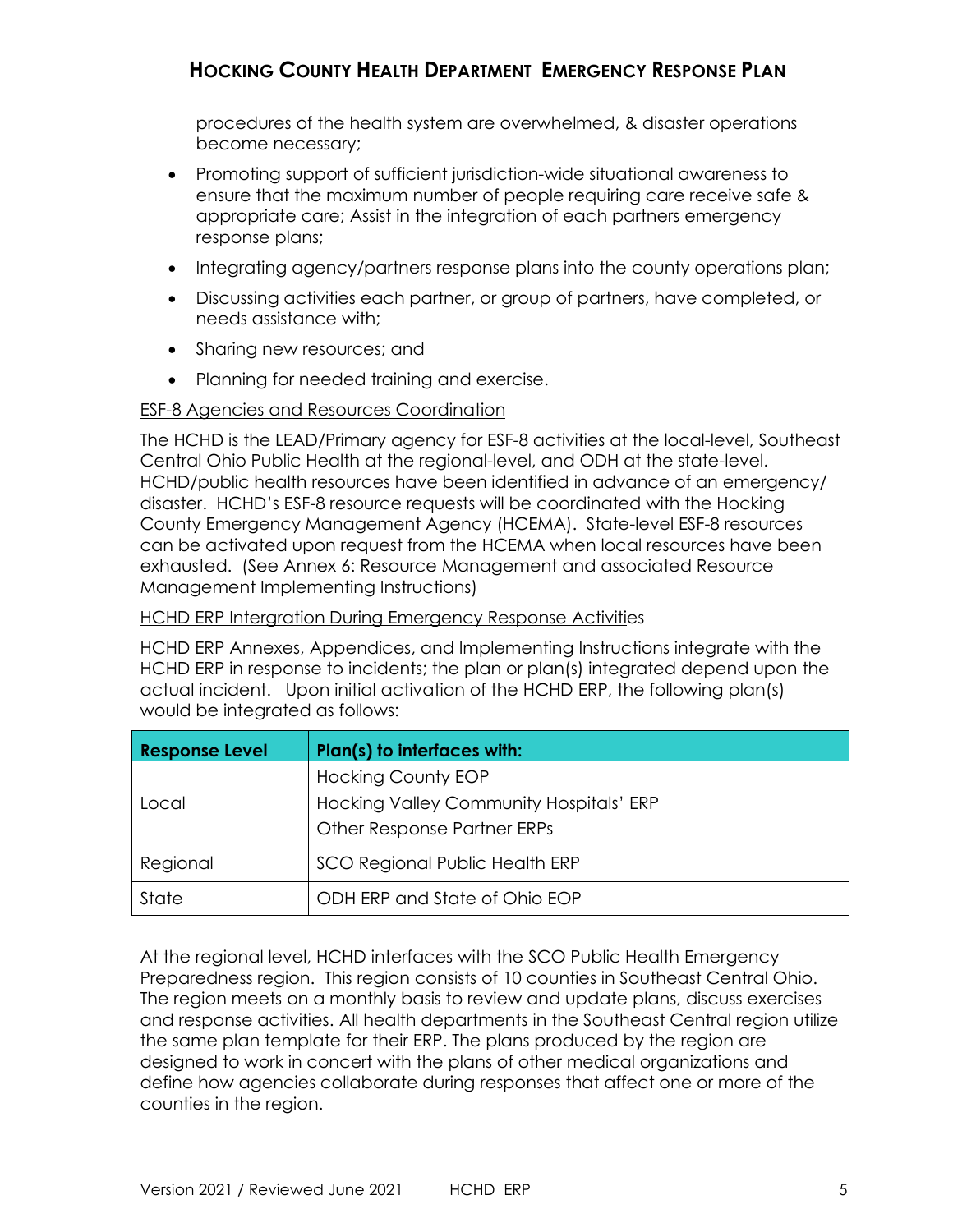At the state level, HCHD interfaces with ODH to support public health and medical response respectively. HCHD does reference ODH plans in their plan reviews. HCHD plans are designed to identify, access and integrate with state plans for support and resources made available to the local health department during an emergency.

#### Administrative Triad

The HCHD will maintain a full-time administrative triad (Health Commissioner, Director of Environmental Health, & Director of Nursing). In the event of a vacancy, HCHD will follow the procedures within the employee personnel manual.

#### Populations with Access or Functional Needs

The definition used to describe "Access and Functional Needs" can be found in Attachment B: Glossary. It is the policy of the Health Department that it will take appropriate action in accordance with this plan to mitigate any harm to the citizens or property in the county, including those with access or functional needs (i.e. Long Term Care, Pediatrics, Geriatrics, Mental Health, Language Barriers, and sheltering). HCHD has adopted The Arc of the United States' "People-First Language" in all components of the ERP in an effort to emphasizes the person, not the disability. All components use of both appropriate terminology for access and functional needs, and person-first language throughout the ERP, consistent with the standards described in Attachment A of Appendix 7: Functional Needs. See the "reference" section at the end of this document for resources related to this. By placing the person first, the disability is no longer the primary, defining characteristic of an individual, but one of several aspects of the whole person. People-First Language is an objective way of acknowledging, communicating, and reporting on disabilities. It eliminates generalizations and stereotypes, by focusing on the person rather than the disability. See Appendix 7: Functional Needs for additional details of "access and functional Needs" inclusion.

### **Phases of Emergency Management for Public Health**

#### **Mitigation**

Mitigation activities are those designed to either prevent the occurrence of an emergency or long- term activities to minimize the potentially adverse effects of an emergency.

#### **Preparedness**

Preparedness activities, programs, and systems are those that exist prior to an emergency and are used to support and enhance response to an emergency or disaster. Planning, training, and exercising are among the activities conducted in this phase.

#### **Response**

Response is activities and programs designed to address the immediate and shortterm effects of the onset of an emergency or disaster. It helps to reduce the casualties and damage and to speed recovery. Response activities include direction and control, emergency information and warning, mass dispensing, and other similar operations.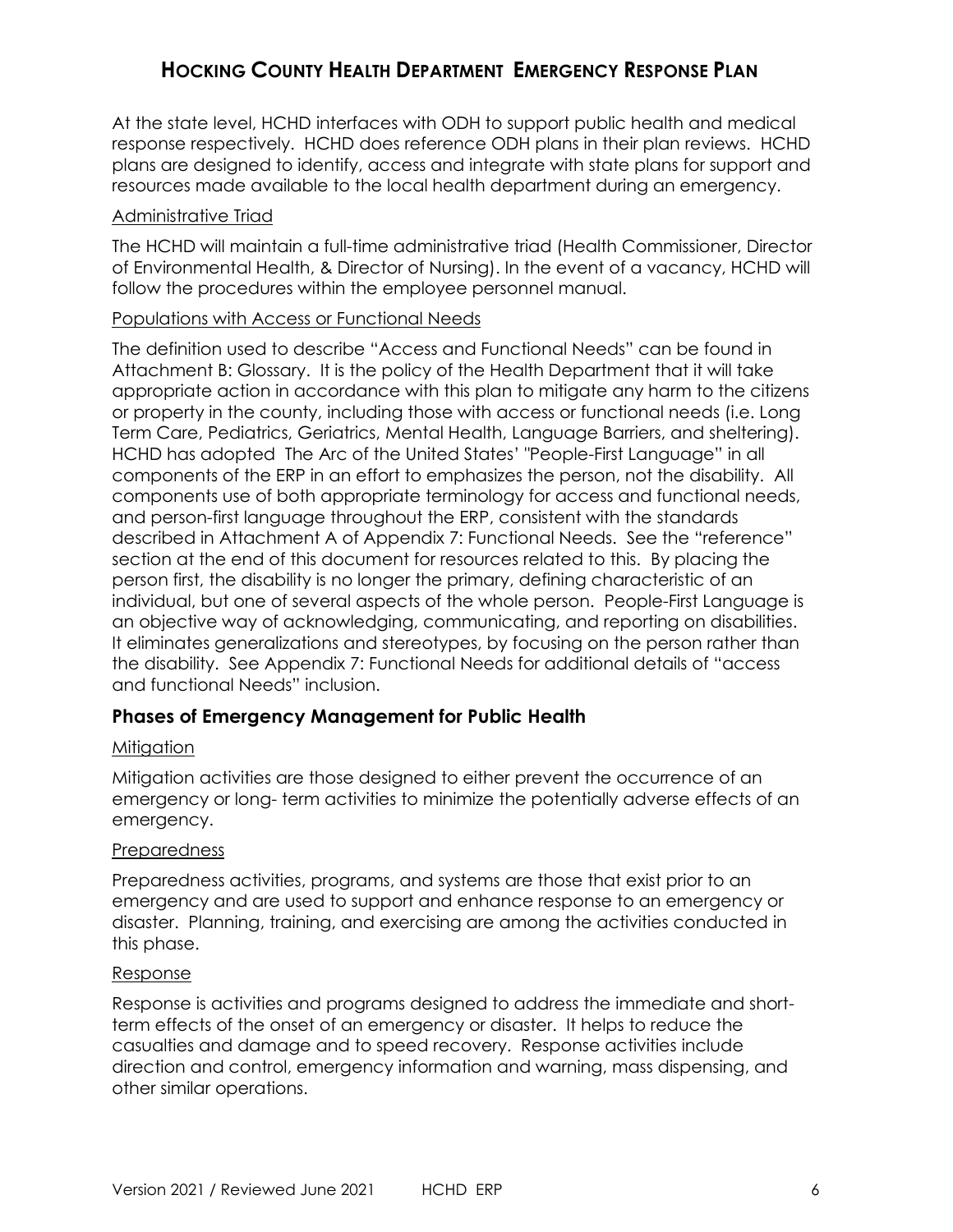#### Recovery

Recovery is the phase that involves restoring systems to normal. Short- term recovery actions are taken to assess the damage and return vital life support systems to minimum operating standards; long term recovery actions may continue for months or maybe even for years.

### <span id="page-12-0"></span>**SITUATION AND ASSUMPTIONS**

#### **Situations**

Hocking County is a rural, medically underserved county with limited resources for emergency preparedness and response activities. It is located in the foot hills of Appalachia and has a total area of 424 square miles, of which greater than 74% is forest land:

- Wayne National Forest,
- Hocking State Forest
- Tar Hollow State Forest

The major waterway of Hocking County is the Hocking River, which flows roughly from WNW to ESE, arising in Fairfield County and flowing from Hocking County into Athens County. This river drains about half the county. To the southwest, much of the rest of the county is drained by Salt Creek, which flows from there into Vinton County. A small part of the southeastern county is drained by Raccoon Creek, which also flows into Vinton County. The easternmost area of the county is within the Monday Creek watershed. A small area in the north of the county is drained by Rush Creek.[7]United States (US) and Ohio (OH)

highways include: US 33; OH-664; OH-312; OH-93; OH-595; OH-278; OH-216; OH-78; OH-685; OH-56; OH-328; OH-374; OH-668; OH-327; and OH-180

With a population of 28,050 (2020), the residents that are:

- Below the poverty line 14.7%
- $\bullet$  65 years old, or older 19.5%
- Caucasian 97%;
- English speaking (as their primary language) 98.69%
- Individuals with disa under afe 65bilities, (non-institutionalized) 13.9%

For more specifics, in accordance with our Communication; Maintaining health; Independence; support, safety and Self-determination; Transportation (CMIST) profile, see Attachment E.

Unemployment is usually higher than the state average and the businesses/ agencies that employ the greatest number of full- and part-time employees are:

- Amanda Bent Bolt Co
- General Electric Co
- Gabriel Logan
- Hocking Valley Community Hospital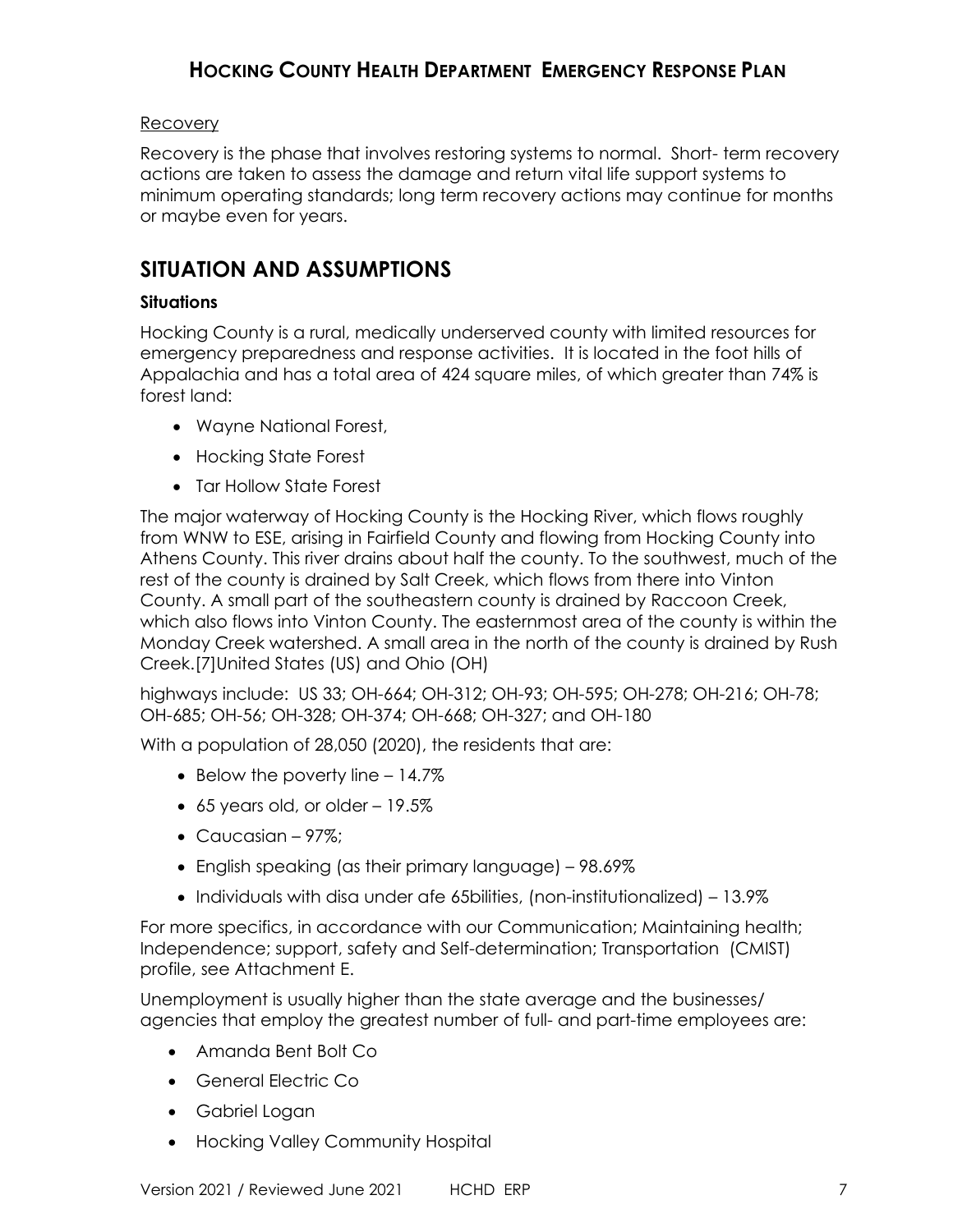- Kilbarger Construction
- Kroger Co
- Smead Manufacturing Co
- Wal-Mart Stores Inc

Medical care services in Hocking County include:

- 1 Critical Access Hospital
- 3 Medical clinics;
- 3 Dental clinics;
- 1– Outpatient mental/behavioral Health Clinincs
- 2- Assisted Nursing Facilities

Hocking County is exposed to many hazards, all of which have the potential to disrupt the community, cause damage, and impact the public health. Possible hazards, from the Hocking County Hazard Assessment, indicated include, but are not limited to, floods, tornados/severe wind storms, severe winter storms, earthquakes, wild fires, power outages, human infectious disease, Haz-mat spills, civil disturbances, and terrorism.

Potential impacts include the following:

- Community-wide limitations on maximal health for residents;
- Widespread disease and illness;
- Heat-related illnesses and injuries;
- Hypothermia;
- Overwhelmed medical facilities;
- Insufficient resources for response, especially medical countermeasures;
- Insufficient personnel to provide adequate public health response;

Recurring events in the county that may affect Public Health include:

- Hocking County Agricultural Fair
- Washboard Festival
- Jack o' Lantern Jubilee
- Firemen's Old Time Festival
- Lily Fest
- Other schedules events can be found on the Hocking County Chamber of Commerce website (Home - [Hocking Hills Chamber of Commerce, OH\)](http://hockinghillschamber.com/)

#### Neigboring (Adjacent) Jurisdictions and Potential Hazards/Threats

Hocking County is bordered by six (6) Counties: Athens, Perry, Fairfield, Pickaway, Ross, and Vinton Counties. Incidents or events originating in these counties may impact Hocking County and its residents. In addition, such incidents or events may create an increased need for precautionary and/or mitigating public health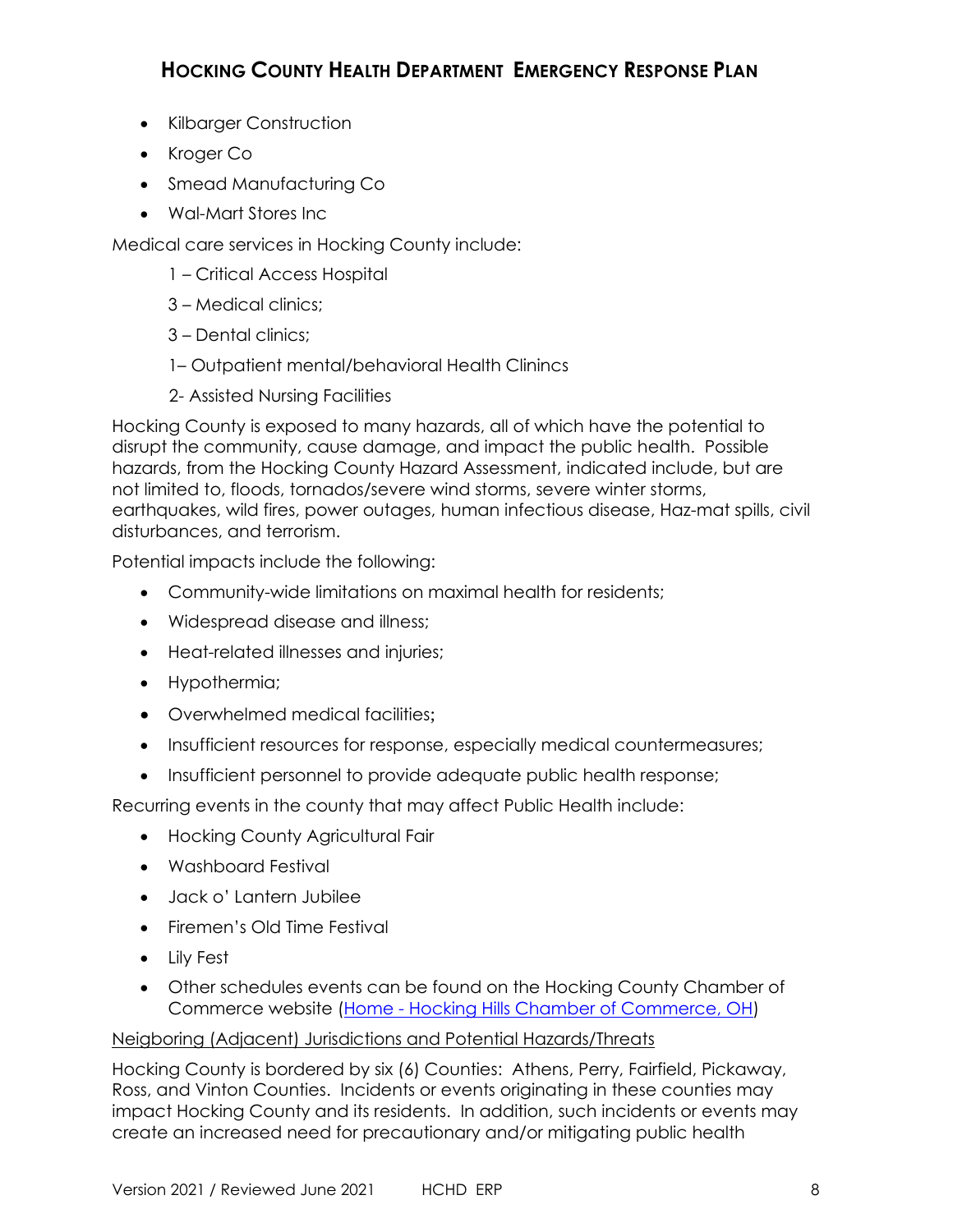measures in Hocking County. For example, infectious and vector-borne diseases may reach Hocking County via bordering counties' highways, waterways, railways, and air travel routes. See the Hocking County Hazard Vulnerability Analysis (HVA) for information regarding potential Hocking County public health risks.

Hocking County and all bordering counties also have forested areas, which could present potential threats to the public and infrastructure in the event of forest fire and/or subsequent watershed runoff. Additionally, significant bodies of water impacting Hocking County and the bordering counties include the Hocking River, Lake Logan, Monday Creek, Salt Creek, and Racoon Creek. These waterways have the potential to impact the public and infrastructure in the event of flooding.

#### **Assumptions**

The below listed items are assumed to be facts for planning purposes, in order to make it possible to execute the ERP.

This plan and all its parts are kept on the "community office" drive of the health department server and HCHD staff have electronic access to this plan and all its parts, including staff notification and medical surge.

Disasters:

- 1. May occur at any time with little or no warning.
- 2. Require significant information sharing at the unclassified and classified levels across multiple jurisdictions and between public and private sectors.
- 3. Involve single or multiple geographic areas.
- 4. May have significant county and state impact and/or require significant county and state information sharing, resource coordination, and/or assistance.
- 5. The HCHD is capable of handling the day-to-day public health situations that occur in Hocking County.
- 6. At least one method of communications will be available for use. See "Annex 2: Communications" for available methods to communicate.
- 7. Public Health problems that overwhelm the HCHD during disaster will be supported by LHDs in the SCO region, and ODH when requested.
- 8. Wide spread outbreaks that affect major areas of the state or nation, such as pandemic influenza, may reduce the available assistance to Hocking County.
- 9. Especially for large events, the state may request and purchase large amounts of materiel , then distribute the materiel throughout the incident without a request from the local Emergency Management Agency, or local health department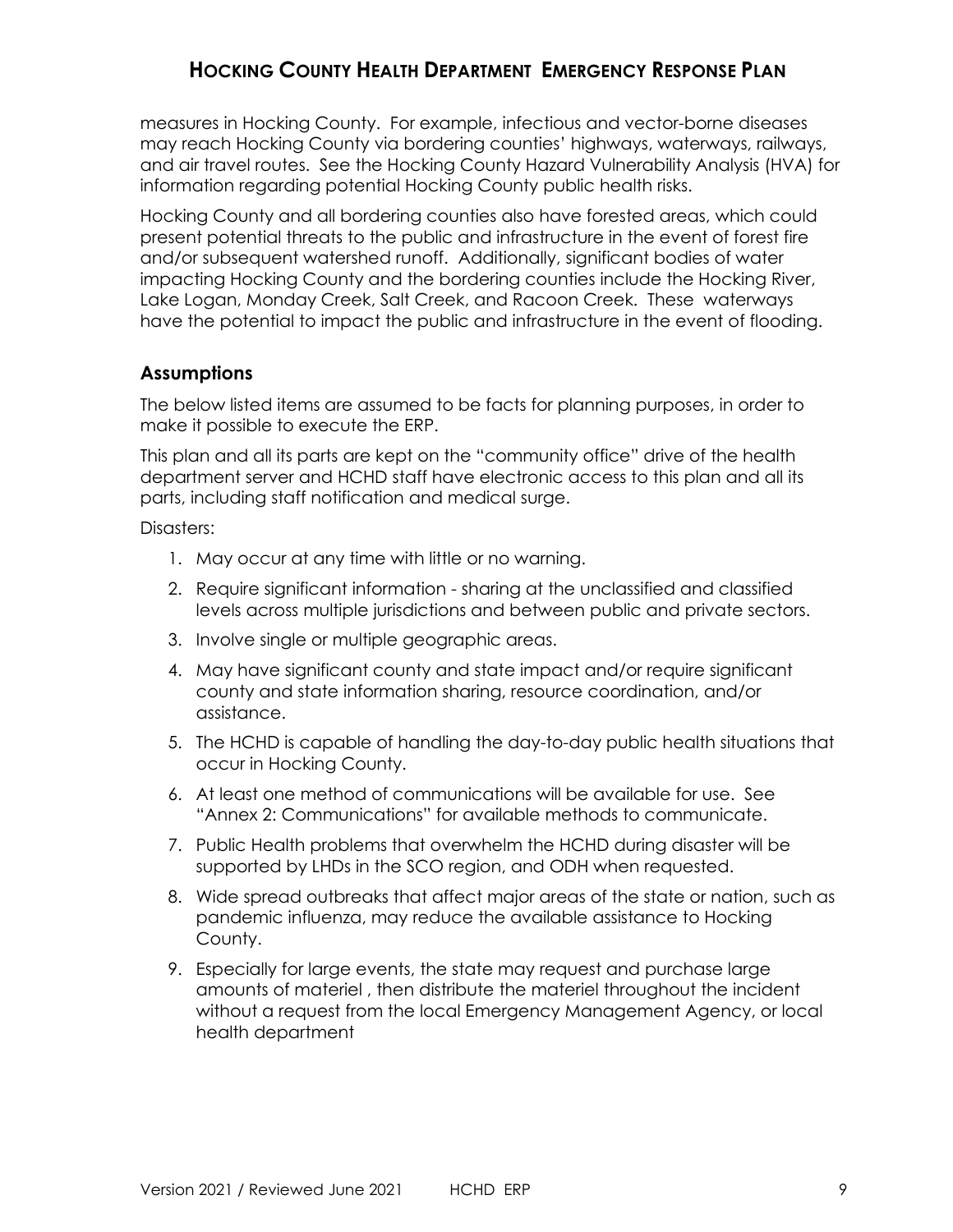# <span id="page-15-0"></span>**CONCEPT OF OPERATIONS**

The State of Ohio has adopted the Emergency Support Functions (ESF) format for their emergency planning which corresponds to the format of the National Response Framework. The ESF is the primary mechanism through which federal assistance to the state and state assistance to local governments is managed during emergencies. ESFs detail the roles and responsibilities of state, federal and other public and private agencies that are charged with carrying-out functional missions to assist jurisdictions in response to disasters. Each ESF is headed by a Primary Agency that coordinates and reports activity for that ESF. The Primary Agency is supported by a number of Support Agencies, which are selected based upon their legislative authorities, knowledge, resources, and capabilities for responding to a specific type of disaster. Any of the Primary or Support Agencies to an ESF can function as a Lead Agency by taking the lead for and carrying out missions that are assigned to the ESF.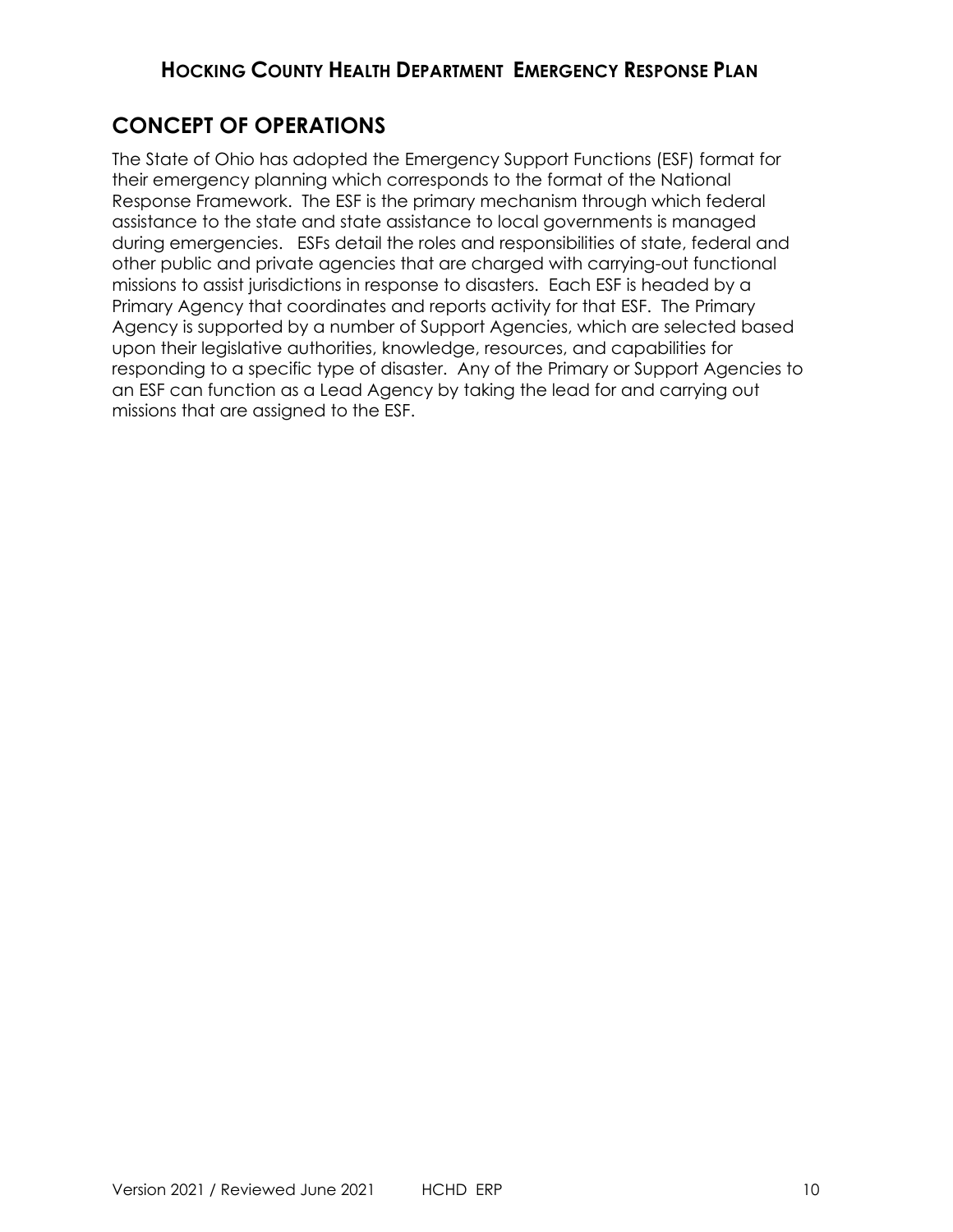Diagram 1. ERP Activation Process



- 1. **Incident Identification**. Health department discovers or is notified of incident.
- 2. **Incident Assessment**. Completed. See Annex 1: Direction and Control, pg 1.3 (II: DirectControl: Initial Incident Assessment form) for details.
- 3. **Leadership Assessment Mtg**.
	- a. Activation/Emergency Response Level. Determined. See: "Emergency Response Level" and "Internal Staff and Partner Activation Levels" for details.
	- b. ERP Activation. Determined. See "ERP Activation Authority" for details.
	- c. Incident Command Structure. Determined. See "Annex 1: Direction and Control", page 1.5 for Public Health Lead structure.
	- d. Department Operations Center (DOC\*) Activation. Determined. See: "Annex 1: Direction and Control", page 1.9 for details.
- 4. **Staff Notification**. Completed. See: "staff notification" and II: "Comm: Incident Notification and Staff Call-Down" for details.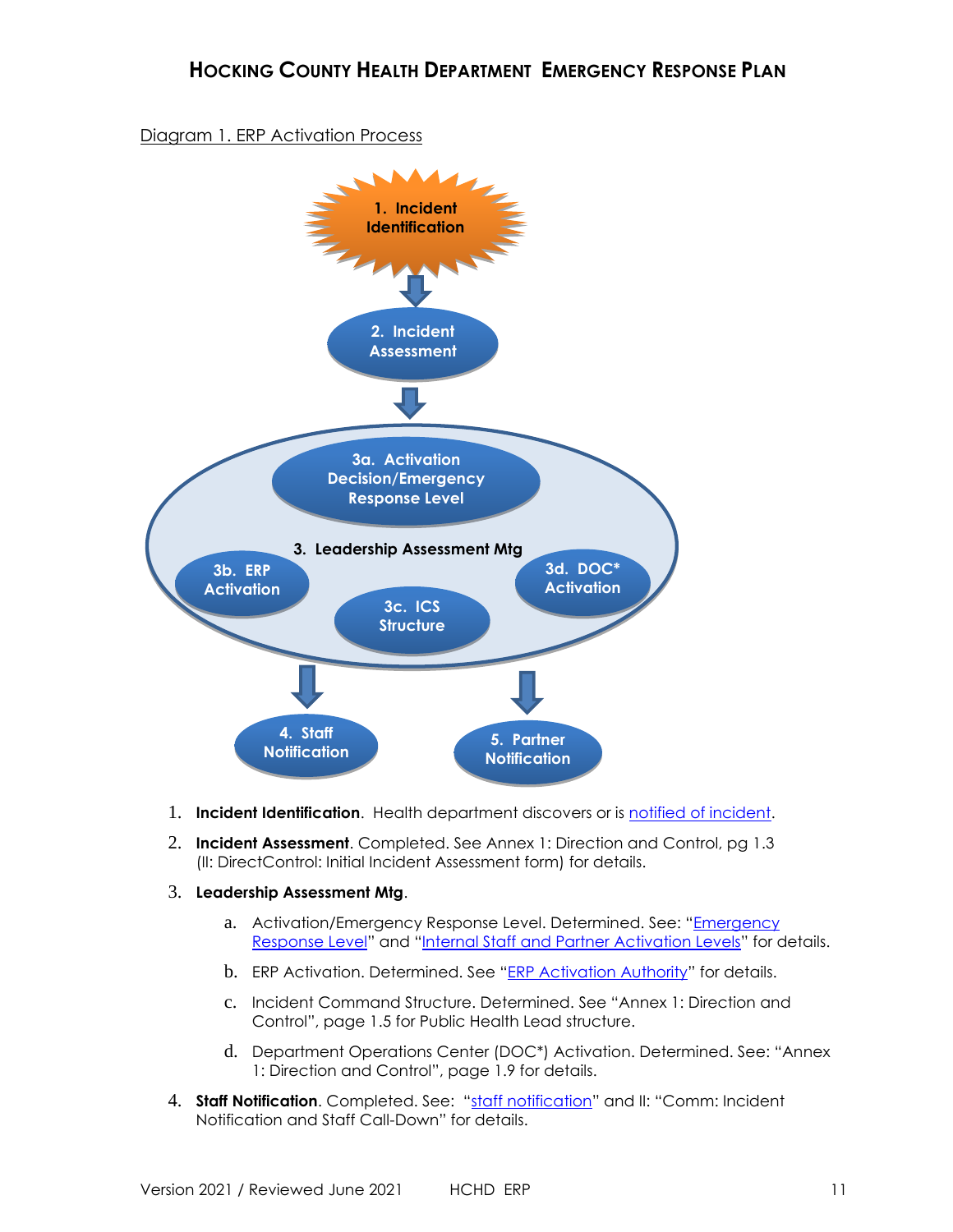5. **Partner Notification**. Completed. See: "Annex 2: Communications", page 2.3 for details.

In an incident, HCHD would institute the Incident Command System( ICS) as directed in Annex 1: Direction & Control. The Health Commissioner or the person who he designates as his backup will assume command of the incident for the health department. General roles and responsibities will determined by the Incident Commander ( IC) based up the type of incident after the Incident Action Plan ( IAP) has been established and approved by the Incident Commander.

- As a Lead Agency, HCHD would establish the standard command system as established by NIMS.
- In a support function, and If the Hocking County EOC is activated, HCHD would have a liason in the EOC. The HCHD Liaison would coordinate all HCHD actions that support the County EOP Annexes that are coordinated through the County EOC.

A Department Operations Center ( DOC) may be established to determine how HCHD is going to operate based upon the magnitude and type of incident.

I f a need would arise for a Multi-Agency Coordination Center (MACC), HCHD could be responsible for the co-lead, response support, or no response role during the incident. For these types incidents, the HCHD incident commander assigns a Liaison who coordinates the agency's support of the incident. Support activities include the following:

- Support incident management policies and priorities.
- Support logistical and resource tracking.
- Support resource allocation decisions using incident management priorities.
- <span id="page-17-0"></span>• Coordinate public health-related incident information.

### **Public Health Incident Lead Agency versus Support Agency Roles**

#### Public Health Lead Agency

Every day, HCHD helps protect the health of the community. During an incident, these services become even more essential. When an incident is a public health emergency, such as a disease outbreak, HCHD will be the "Lead" agency; the agency designated to take primary responsibility for, and coordination of the interagency oversight of the day-to-day conduct of an ongoing incident/operation.

#### Public Health Primary Agency

In any incident that is not of a public health emergency, HCHD, or other ESF-8 support partners will manage and support the ESF-8 responsibilities as the primary agency.

In the aftermath of any disaster, the community's health care system may be damaged or become overwhelmed addressing individual health concerns. And the community may face a wide range of public health concerns, including:

• Sanitation and hygiene concerns due to crowded shelters, lack of utilities, or unsafe water.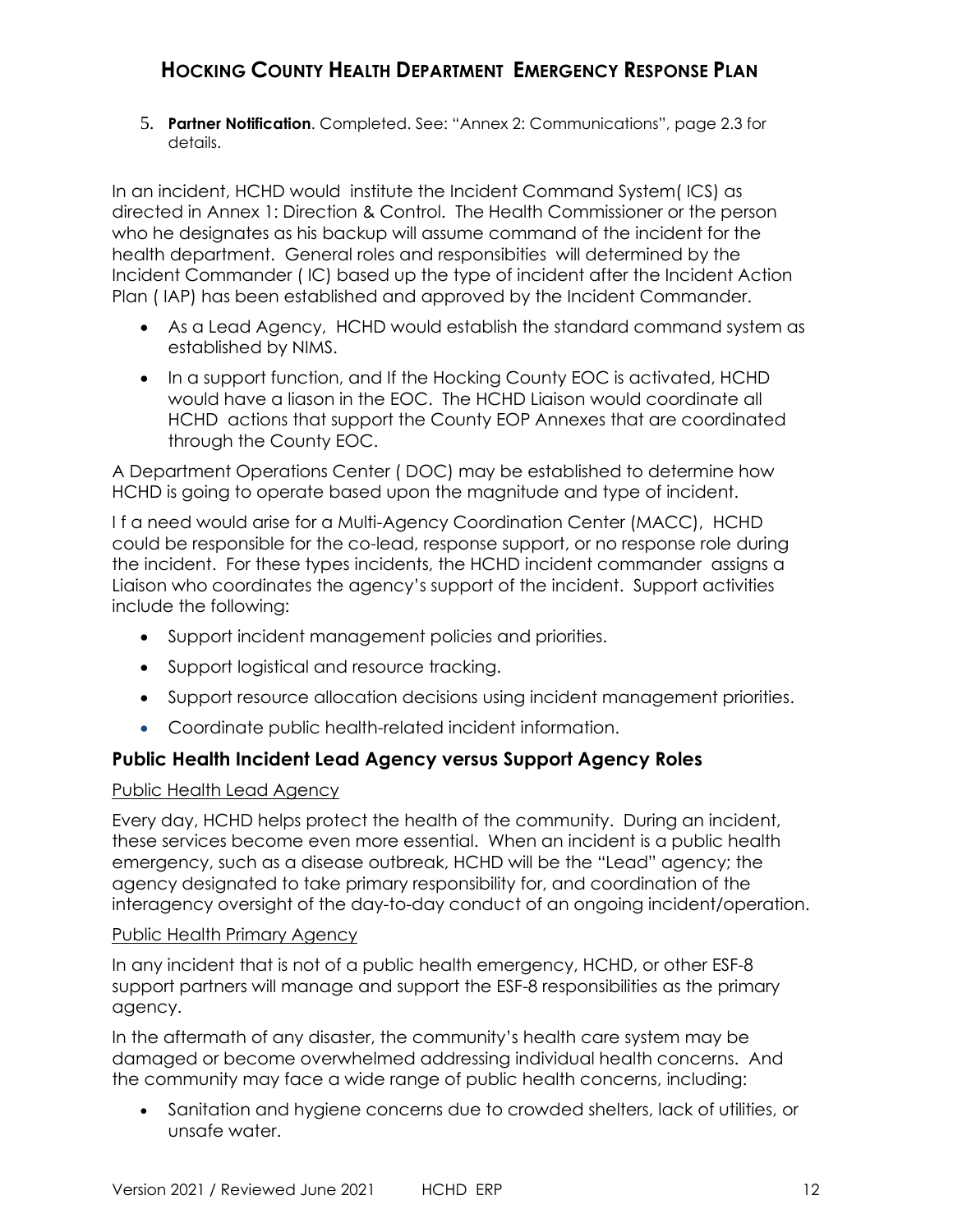- Spread of disease carried by insects, rodents, or other vectors.
- Measures to control infection, including prompt treatment of infections and immunizations.
- Supplies of medical equipment and products, including drugs, medical devices, blood, and blood products.
- Environmental health measures to ensure the safety of residents and response workers.
- Behavioral health needs of community members and response workers.
- Veterinary medical needs for service and companion animals.
- Mass fatality management, including the decontamination and identification of remains.
- Access to needed health care, including displaced individuals who need help managing chronic diseases.

#### Public Health Support Agency

There are five (5) additional ESFs that public health has been assigned to as a "support" agency, they are:

ESF-3: Engineering and Public Works

• Coordinate with Environmental Protection Agency (EPA) and assist in sanitation measures

#### ESF-5: Information and Planning

- Information sharing and planning for public health
- ESF-6: Mass Care
	- Shelter inspections

ESF-11: Agriculture

• Food inspections

ESF-15: Emergency Public Information

- Public health specific information/education for the publict
- <span id="page-18-0"></span>• Using established Essential Elements of Information( EEI) standards as determined in Implementing Instruction (II) :Comm: Situation Reporting.

See Annex 1: Direct and Control for integration into an ICS structure led by another agency.

#### **Declaration of Emergency**

<span id="page-18-1"></span>HCHD's role in the emergency declaration process is to provide subject matter expertise and situational information. HCHD cannot declare an emergency or disaster; only the County Commissioners and/or City Mayor may do so. The Health Commissioner/Medical Director may be asked by the elected officials to weigh in on the effects of a disaster and its public health implications. If the governor declares a disaster, then the HCHD will coordinate with other local, regional, state and federal agencies through the county EOC.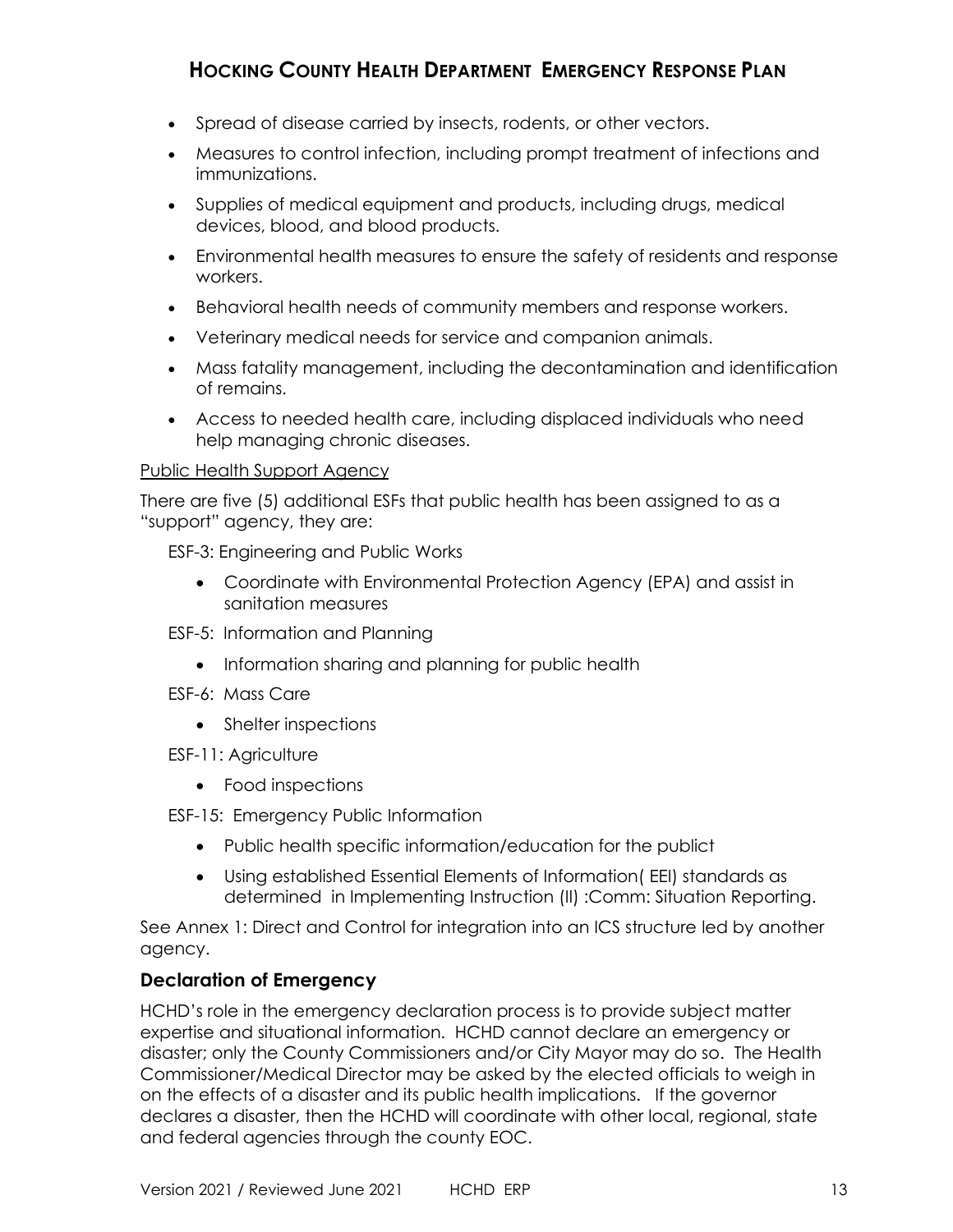### <span id="page-19-0"></span>**Emergency Response Levels (ERLs)**

Diagram 2. ERLs from "LHD only" through "State" involvement flowchart.

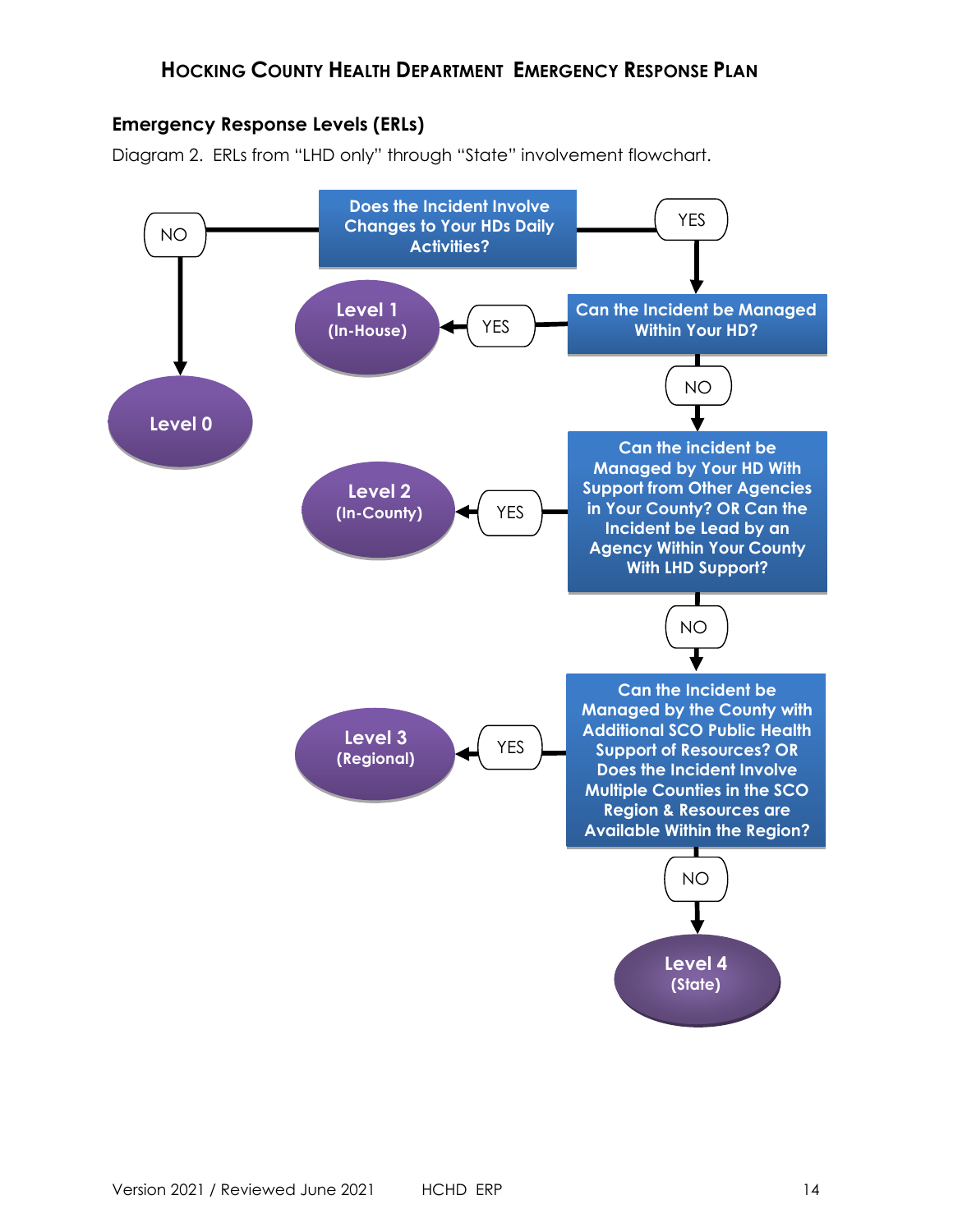### <span id="page-20-0"></span>**Emergency Staffing Levels**

Staffing levels will be determined in accordance with the activation level. Just as the activation level could change, staffing levels will remain flexible throughout the incident and adjusted as needed. Staffing levels will be evaluated in development of the IAP and updated for each operational period.

Activation levels and their associated recommended minimum staffing levels supplied from trained agency staff members within the agency are detailed in the table below.

### **Internal Staff Activation Levels**

| Internal<br><b>Activation Level</b>                               | <b>Description</b>                                                                                                                                                                                                                                                                                                                                                                                                                              | <b>Minimum Command</b><br><b>Function &amp; Staffing</b><br><b>Recommendations</b>                                                                                                                                     |
|-------------------------------------------------------------------|-------------------------------------------------------------------------------------------------------------------------------------------------------------------------------------------------------------------------------------------------------------------------------------------------------------------------------------------------------------------------------------------------------------------------------------------------|------------------------------------------------------------------------------------------------------------------------------------------------------------------------------------------------------------------------|
| Level 0: Routine<br><b>Operations</b>                             | Routine incidents to which HCHD responds on<br>a daily basis and for which day-to-day<br>resources are sufficient.                                                                                                                                                                                                                                                                                                                              | Normal, Day-to-Day Staff                                                                                                                                                                                               |
| Level 1A: In-House:<br><b>Situation Awareness</b><br>& Monitoring | An incident with limited severity, size, or<br>actual/potential impact on health and can be<br>handled within a department, or with less than<br>25% of staff members.<br>Requires a minimal amount of<br>$\bullet$<br>coordination and agency engagement<br>to conduct response;<br>Situational awareness and limited<br>coordination are the primary activities.<br>Example: Power outage in a nursing home.                                  | Response Lead/Incient<br>Commander (1)<br>Public Information (1)<br>County EMA receiving<br>Situational updates                                                                                                        |
| Level 1B: In-House:<br><b>Partial Activation</b>                  | An incident with limited-to-moderate- severity,<br>size, or actual/potential impact on health. Fifty<br>(50) %, or less of staff involved in response<br>Requires significant coordination and<br>$\bullet$<br>agency engagement to conduct<br>response,<br>May have limited involvement with county<br>partners.<br>Examples: disease outbreak within the<br>county.                                                                           | Response Lead/Incident<br>Commander (1)<br>Public Information (1)<br>Planning/Resources Support<br>(1)<br><b>Operational Coordination (1)</b><br>DOC likely activation.<br>County EMA receiving<br>Situational updates |
| Level 1C: Full<br><b>Activation</b>                               | An incident with moderate-to-high severity,<br>size, or actual/potential impact on health.<br>More than fifty (50)% of staff involved in<br>response.<br>Requires an extreme amount of<br>coordination and agency engagement to<br>conduct response;<br>May be of such magnitude that the<br>$\bullet$<br>available HD assets that were put in place<br>for the response are being depleted; &<br>Engagement with agencies in county<br>likely. | Response Lead/Incident<br>Commander (1)<br>Public Information (1)<br>Planning/Resources Support<br>(1)<br><b>Operational Coordination (1)</b><br>DOC likely activation.<br>County EMA receiving<br>Situational updates |

Table 1. Internal Staff & Partner Activation Levels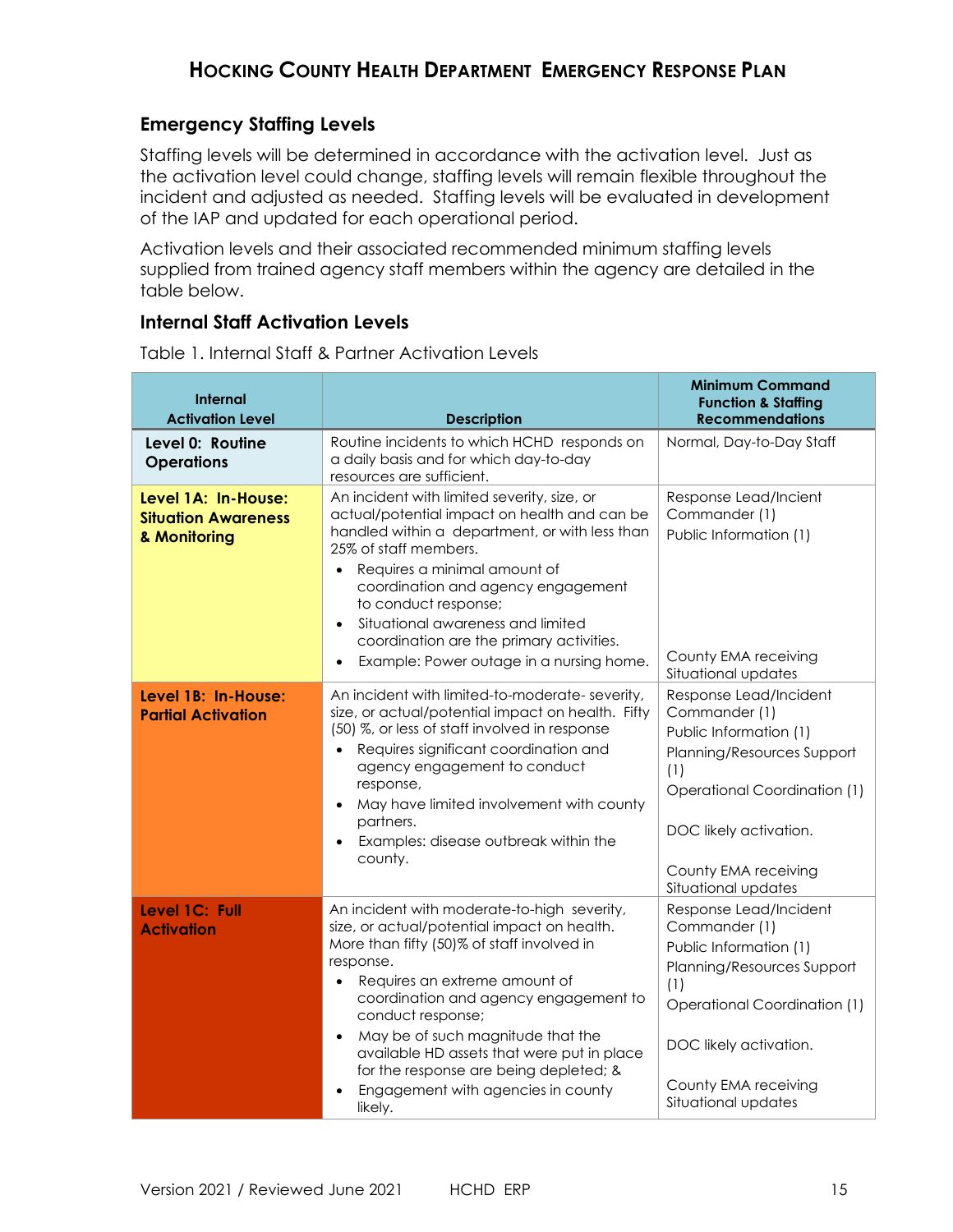| Level 2: In-County<br><b>Involvement</b>     | An incident with moderate-to-high severity,<br>size, or actual/potential impact on health.<br>More than fifty (50)% of staff involved in<br>response.<br>Requires an extreme amount of<br>coordination and agency engagement<br>to conduct response;<br>May be of such magnitude that the<br>available HD assets that were put in<br>place for the response are being<br>depleted; &<br>Engagement with agencies in county<br>likely.<br>Example: water disruption within a<br>municipality. | Incident Commander (1)<br>Public Information (1)<br>Planning Support (1)<br><b>Operational Coordination</b><br>(1)<br>Resource Support (1)<br>Liaison Officer (1)<br>DOC activated<br>Regional Public Health<br><b>Preparedness Coord</b><br>receiving situation updates<br>County EOC may be<br>activated  |
|----------------------------------------------|----------------------------------------------------------------------------------------------------------------------------------------------------------------------------------------------------------------------------------------------------------------------------------------------------------------------------------------------------------------------------------------------------------------------------------------------------------------------------------------------|-------------------------------------------------------------------------------------------------------------------------------------------------------------------------------------------------------------------------------------------------------------------------------------------------------------|
| <b>Level 3: Region</b><br><b>Involvement</b> | An incident with varying severity, size, or<br>actual/potential impact on health. Twenty-<br>five (25) % or more of staff involved in<br>response<br>Requires significant coordination and<br>agency engagement to conduct<br>response,<br>Engagement with agencies in region<br>likely.<br>Examples: multicounty disease outbreak;                                                                                                                                                          | Incident Commander (1)<br>Public Information (1)<br>Planning Support (1)<br><b>Operational Coordination (1)</b><br>Resource Support (1)<br>Liaison Officer (1)<br>DOC activated<br>County EOC may be<br>activated<br><b>Regional Coordination Center</b><br>Open for situational<br>awareness across region |
| Level 4: State<br>involvement                | An incident with moderate-to-high severity,<br>size, or actual/potential impact on health.<br>More than fifty (50)% of staff involved in<br>response.<br>Requires an extreme amount of<br>coordination and agency engagement<br>to conduct response;<br>May be of such magnitude that the<br>available assets that were put in place<br>for the response are being depleted; &<br>Engagement with agencies in region<br>$\bullet$<br>and state likely.<br>Examples: Pandemic influenza       | Incident Commander (1)<br>Public Information (1)<br>Planning Support (1)<br><b>Operational Coordination (1)</b><br>Resource Support (1)<br>Liaison Officer (1)<br>DOC activated<br>County EOC may be<br>activated<br><b>Regional Coordination Center</b><br>Open for situational<br>awareness across region |

Command staff and Subject Matter Expert (SME) staff are denoted in an HCHD staffing pool list. See II: Resource: StaffPool.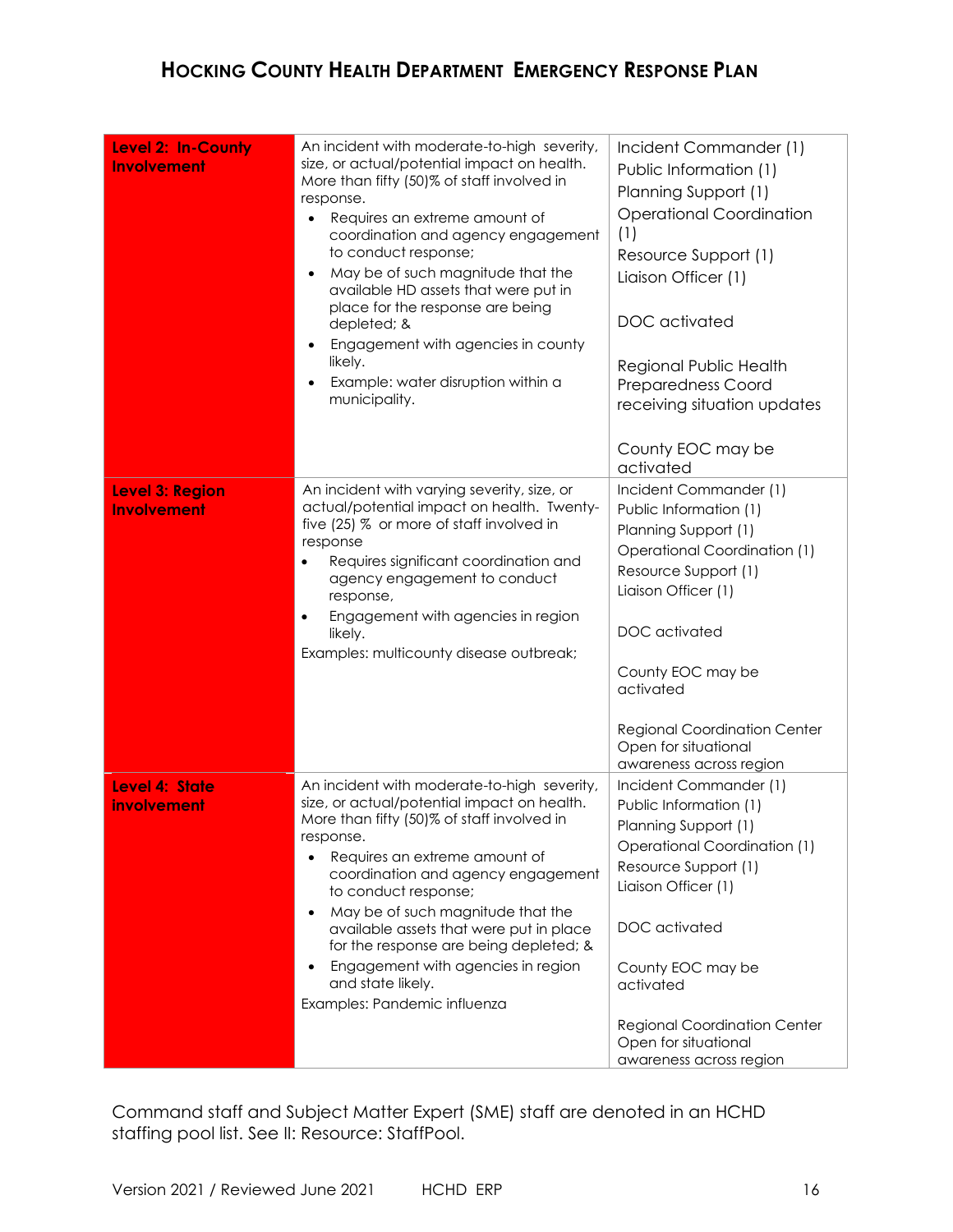### <span id="page-22-0"></span>**Emergency Response Plan (ERP) Activation Authority**

The Emergency Preparedness division has the primary responsibility for coordinating emergency preparedness and respons for the HCHD. The Emergency Response Coordinator has primary responsibility for facilitating activation of the ERP. The HCHD ERP may only be activated under the authorization of the Health Commissioner or by the identified primary or secondary backup personnel to the Health Commissioner. Once the ERP is activated, the Emergency Response Coordinator, in collaboration with the health commissioner, assigns staff to fill the planning functions in the incident organization. If the Emergency Response Coordinator is unavailable or choses to delegate these responsibilities, they may be successively facilitated by the Director of Nursing, Environmental Health Director, or Fiscal Officer.

The ERP may be activated, as deemed necessary and based on the incident assessment, by the Health Commissioner, or identified backups, during a bioterrorism event, disaster, or public health emergency that is impacting, or has the potential to impact the health of the residents of Hocking County.

#### **Typical Sequence of Emergency Activities**

- <span id="page-22-1"></span>1. Identify the threat. Any HCHD staff member who becomes aware of an incident requiring or potentially requiring activation of the ERP are to immediately notify their supervisor. Incidents that meet one or more of the following criteria may lead to activation of the ERP:
	- Any incident that is not considered a day-to-day activity
	- Anticipated impact on or involvement of divisions in HCHD beyond their day to day capacity
	- Potential escalation of either the scope or impact of the incident;
	- Novel, epidemic or otherwise unique situation that likely requires a greater-than-normal response from HCHD
	- HCHD anticipates the need to request support from outside agencies
	- Significant or potentially significant mortality or morbidy;
	- The Hocking County EMA has actiavated the EOC.
	- See Annex 1: Direct and Control for incident assessment and the expected timeframe.
- 2. Notification of staff and appropriate response partners of critical Information requirements. Notification of staff and response partners shall be initiated by the IC or his/her designee using the Health Alert Network (HAN) Directory and HCHD call down list. Once the IC determines that the notification process needs to be implemented, the ERC or other admin staff will start notifying other staff or response partners. This decision will be based upon the current situational awareness report. The use of email, texting and other available communications will be utilized. See section: "Essential Elements of Information and Situation Reporting" of Annex 2: Communications and Implementing Instructions (II): Comm: Communications Matrix; Initial Notification and Staff Call-Down; Ohio Public Health Communications System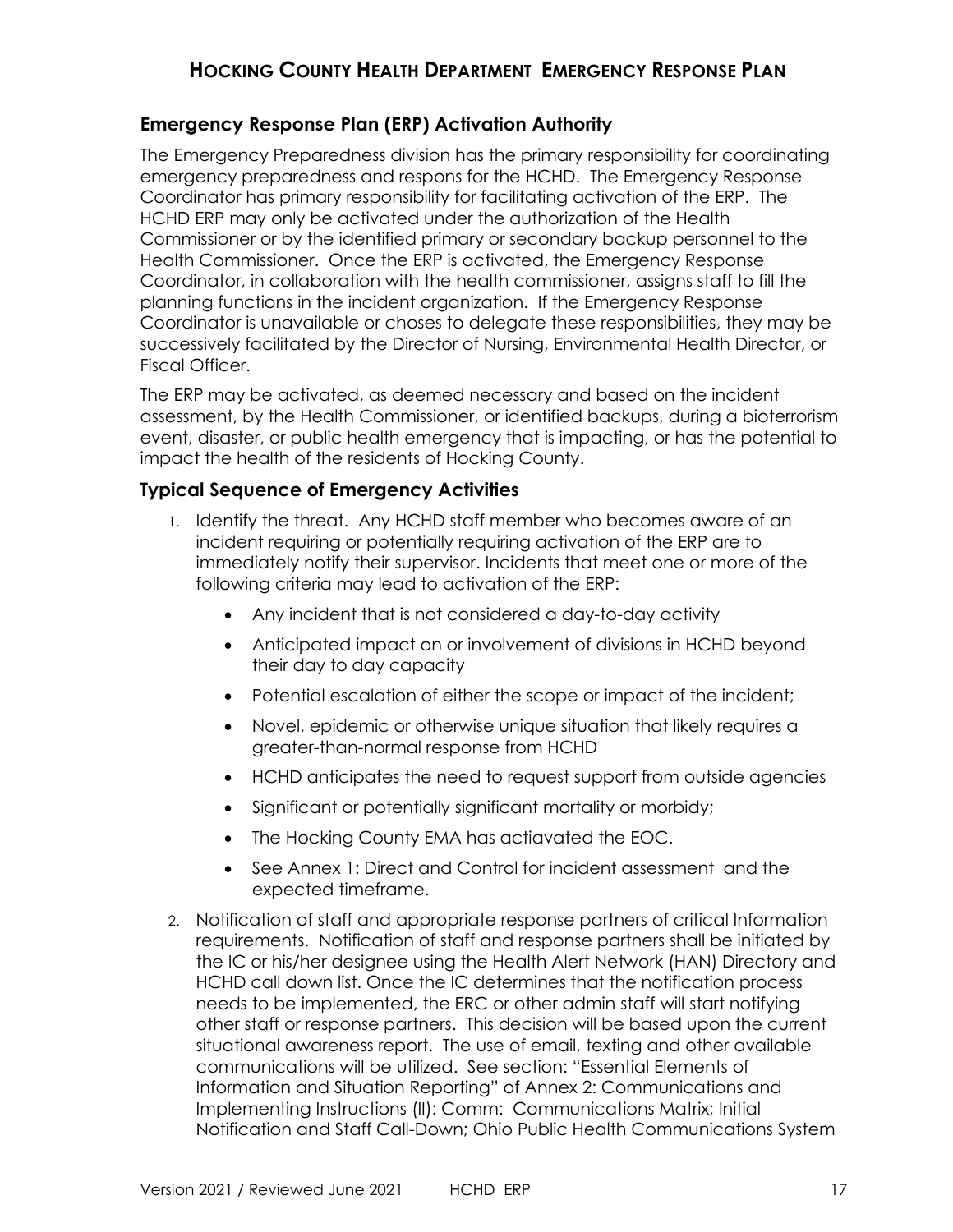(OPHCS) Protocol; HAN Directory; and Situation Report. Also see: Annex 1: Direction and Control.

- 3. Formulate Incident Command structure. See Annex 1: Direction and Control for Public Health Lead structure and any other annexes or appendices that may be appropriate for the incident.
- 4. Creation of Public Health Objectives and an Incident Action Plan (IAP). The Incident Commander/response lead may set Specific, Measureable, Attainable, Relevant, Timely ( SMART) objectives and develop/approve an IAP in accordance with overall priorities established by the Board of Health, or its designee. See Annex 1: Direction and Control, II: DirectControl: IAP and ICS forms for additional information.
- 5. Assessment of Public Health/Medical Needs. Determine if this incident will require more human and/or material resources than are on-hand, or if this may be a prolonged incident. See "*[Emergency Response Levels](#page-18-1)*" above.
- 6. Enhance existing surveillance systems to monitor the health of the general and medical needs population.
- 7. Identify Public Health Resources for sustained operations. This may include the need for additional staff/trained public health individuals. See Annex 2: Communications for staff notification. See Annex 6: Resource Management, and Appendix 8: Volunteer Management for additional staffing pools available.
- 8. Documentation and a description of the activation, notifications, services enhanced, services reduced/eliminated, and other pertinent information should begin. The Incident Command System (ICS) form 201 may be used, or other documents deemed more appropriate by HCEMA or ODH. See II: Direct Control:
	- ICS Forms and Instructions:
	- Incident Action Plan (abbreviated form)
	- Operations (Ops) Schedule form (See II:Direct Control: Ops Schedule);
	- Shift Change Briefing form (See II: Direct Control: Shift Change Brief).
- 9. Collect, analysis and disseminate information. The Planning Chief will be responsible for collection and tracking of all activities logs and communications documents throughout the incident. To aide in centralized communication, HCHD will create & maintain a dedicated network directory for all response personnel to store incident-related documentation. Further, information will be compiled and analyzed in a spreadsheet format, including a timeline of events, a directory of involved personnel, and any other data that might be pertinent to response within the network directory folder. Information will be reported via situation reports to the recipients of those reports at the times and disbursement schedules established.
- 10. Implement/execute the response to address the objectives.
- 11. Prepare/communicate situational reports to staff and appropriate response partners daily or as dictated by the incident intensity. HCHD will utilize II: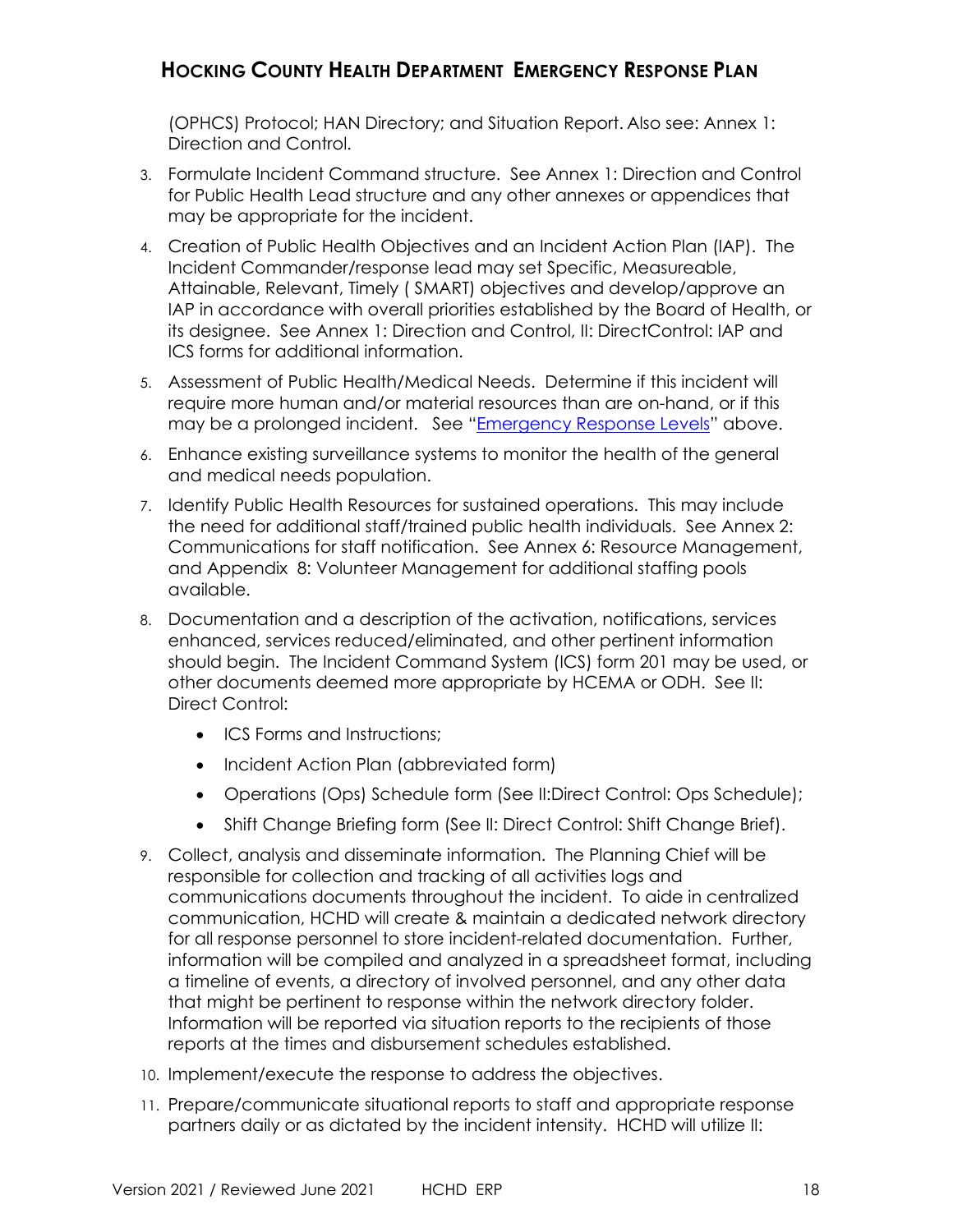Comm: Situational Report for this purpose, as this document provides the incident name, time period, name/title of individual preparing the report, date and time of report, and significant events/information occurring during the reporting timeframe.

Standard Recipients who receive all situation reports include:

- SITREPs will be sent electronically to HCHD leadership (Environmental health director, Director of Nursing, Health Commissioner and Fiscal Officer), for their situational awareness. In addition SITREPs will be sent electronically to all operational staff. Hardcopies of SITREPs will be available in the HCHD DOC, if active.
- At the discretion of the HCHD Incident Commander, any SITREP may be forwarded electronically to other local, regional or state partners for their situational awareness. These additional recipients will be identified on a per-incident basis, based upon their informational needs

| <b>Activation Level</b>      | <b>SITREP Frequency</b>                                                                                                |
|------------------------------|------------------------------------------------------------------------------------------------------------------------|
| Level 1A Situation Awareness | At beginning of each operational<br>period.                                                                            |
| Level 1B Partial Activation  | At least at the beginning and end of<br>each operational period.                                                       |
| Level 1C Full Activation     | At least at the beginning, middle and<br>end of each staff shift or operational<br>period, whichever is more frequent. |

• SITREPs frequency is detailed in the table below:

- 12. Monitor/assess the effectiveness of the response and modify as needed. Assess staffing levels during the development of the IAP for each operational period.
- 13. Demobilization. Begin reducing response activities as incident begins to resolve. See "II: DirectControl: Demobilization"" for guidance in demobilization.
- 14. Recovery Operations.
- 15. After Action Review. Review the actions taken, or should have been taken, to determine where response improvements can be made.
- 16. Review and revise plans.

### **ASSIGNMENT OF RESPONSIBILITIES**

#### **Organization Responsibilities**

<span id="page-24-1"></span><span id="page-24-0"></span>Annex E of the Hocking County Emergency Operations Plan details the primary and support roles of the HCHD. Below is a partial list:

1. Assessment of county health and medical needs – Primary role.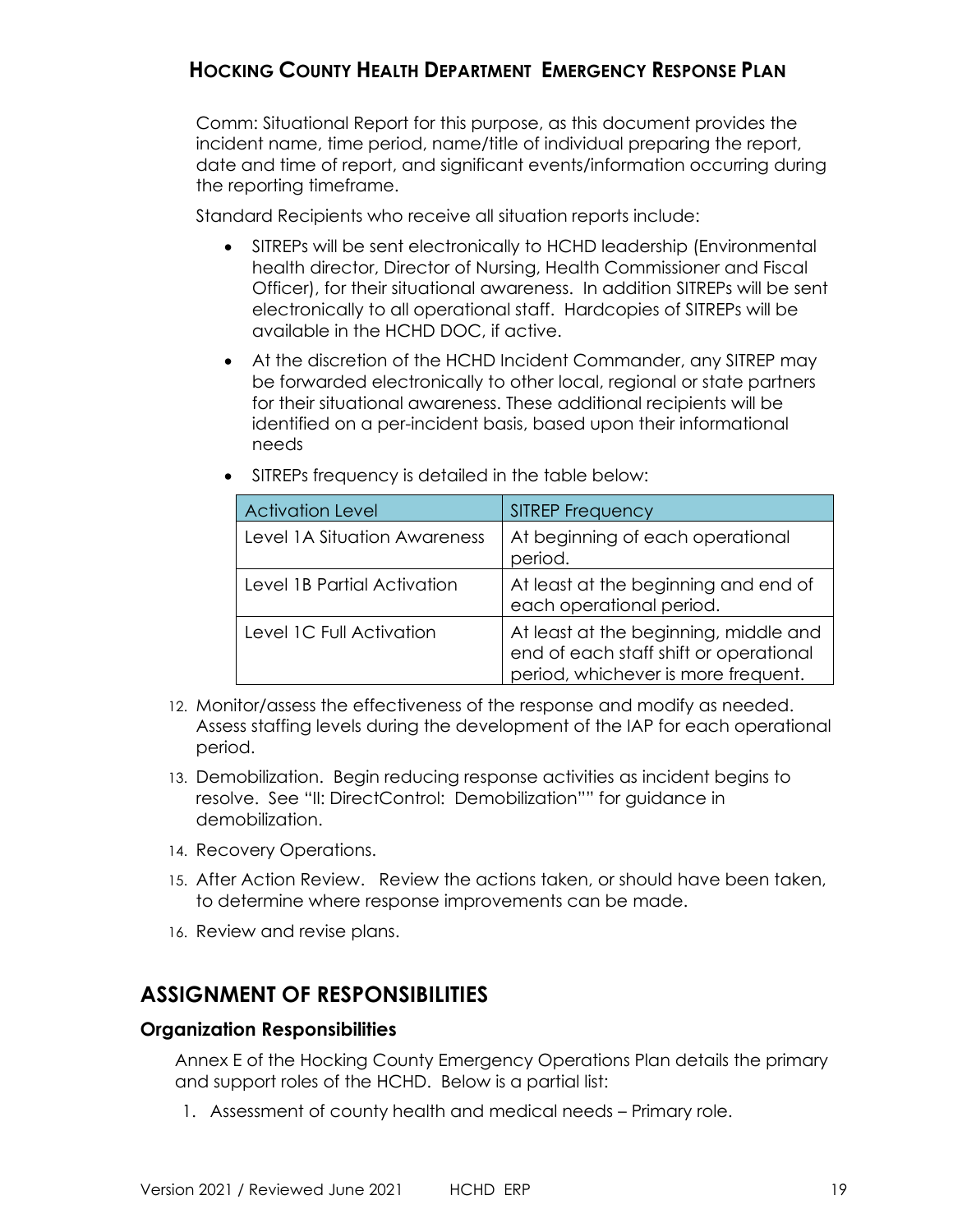- Assistance in assessing potable water and waste water/solid waste disposal issues and coordination to provide potable water and wastewater/solid water disposal equipment.
- 2. Public Health Surveillance Primary role.
	- Surveillance and investigations to determine disease patterns and potential disease outbreaks and implement prevention strategies.
- 3. Provision of public health and medical related services, supplies, and personnel – Primary role.
	- Provide logistical support for public health personnel in the field.
	- Provide pharmaceuticals, medical equipment, and supplies as available (includes the coordination and tracking of medical resources and equipment).
	- Provide consultation for the need to decontaminate people, buildings, and/or the environment, when applicable.
	- Provide mass dispensing clinics for the prophylaxis of the entire county population, if necessary.
- 4. Identification of areas where public health problems could occur Primary role.
	- Public Health assessments of conditions at the site of the emergency to determine health needs and priorities.
- 5. Provision of medical related information releases and public health recommendations and related releases to the public – Primary role.
- 6. Research and consultation on potential health hazards, medical problems, and appropriate levels of Personal Protection Equipment (PPE), when applicable. – Primary role.
- 7. Monitoring of the availability and utilization of health systems' assets Support role.
	- Supply, restock, and prioritize health-related equipment and supplies.
- 8. Coordination of behavioral health assistance Support role.
- 9. Environmental sampling and analysis/collecting specimens for lab testing Support role.
	- Coordination with ODH on specimen submission of possibly hazardous or contaminated substances throughout an emergency.
	- Testing of products for public consumption.
- 10. Veterinary support Support role.
- 11. Assistance and support for mass casualty and mass fatality incidents Support role.
	- Assist with Triage Operations.
	- Assist in the identification of mass burial sites.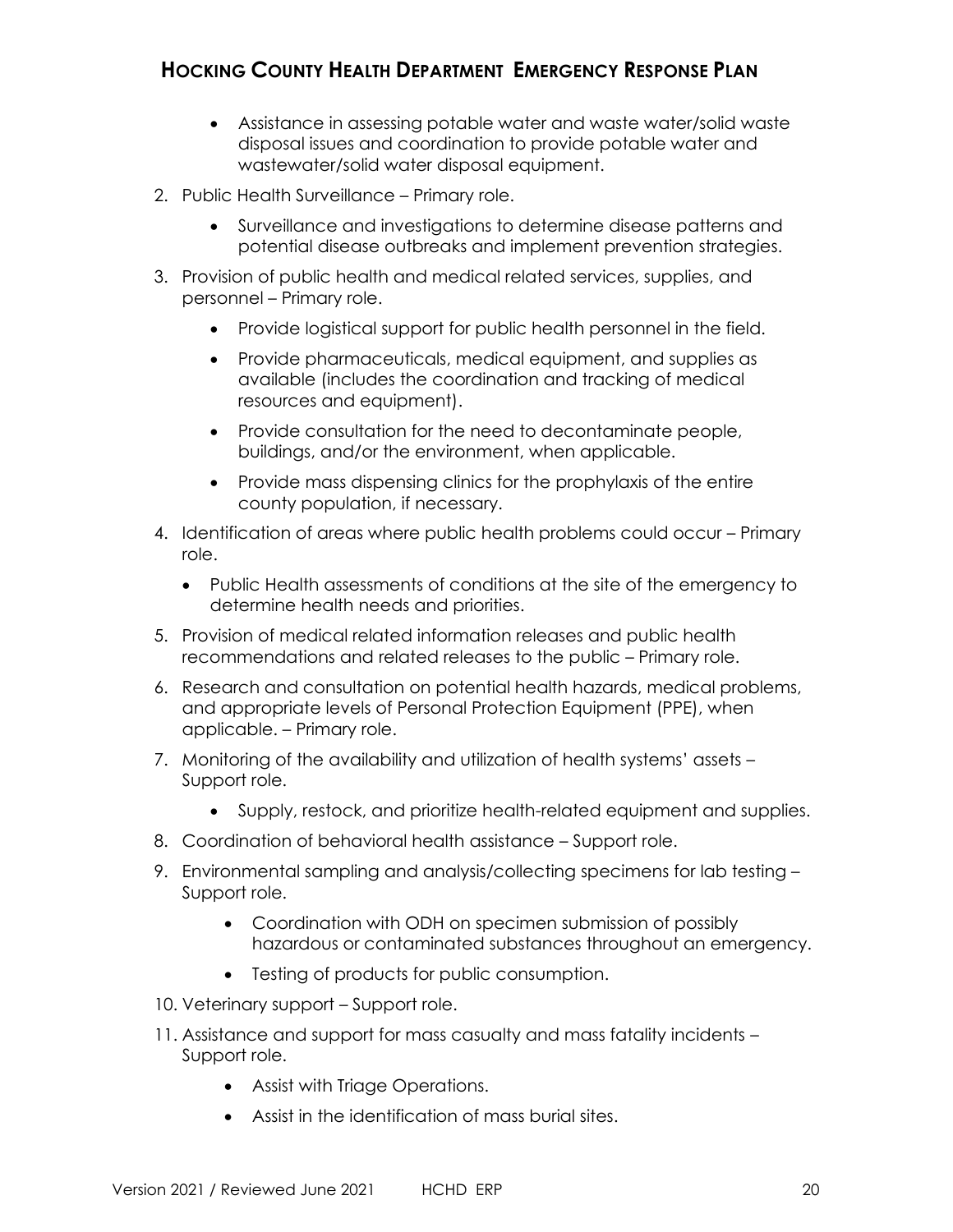- <span id="page-26-0"></span>• Assist in the handling of infectious/contaminated bodies.
- 12. Coordination with other local, regional, state, and federal partners Support role.
	- Assess and make recommendations concerning the public health needs of emergency responders.
	- Staff the ESF-8 desk at the Hocking County Emergency Operations Center.

#### Departmental Operations Center's Assignment of Responsibilities

See the "Job Action Guides, located in Attachment C of this document, for description/list if responsibilities assigned to the:

- Incident Commander
- Planning Section Chief
- Operations Section Chief
- Logistics Section Chief
- Fiscal Section Chief
- Security Officer
- <span id="page-26-1"></span>• Safety Officer

#### **Support and Partner Agency Roles and Responsibilities**

| Agency                                                                 | <b>Public Health Emergency Roles/Responsibilities</b>                                                                                                                                         | <b>MOU/MOA</b><br><b>Established</b>                                    |
|------------------------------------------------------------------------|-----------------------------------------------------------------------------------------------------------------------------------------------------------------------------------------------|-------------------------------------------------------------------------|
| <b>Hocking County</b><br>Emergency<br>Management<br>Agency (EMA)       | Resources acquisition and coordination                                                                                                                                                        | No                                                                      |
| <b>Hocking County</b><br>Sheriff's Office                              | Provide security for health department response<br>activities/equipment/ pharmaceuticals                                                                                                      | Signed<br>Point of<br>Dispensing<br>(POD) Site<br>Security<br>Worksheet |
| <b>Hocking County</b><br>Local School<br><b>District</b>               | Provide school facilities for the use of Point of<br>Dispensing (POD) operations.<br>Provide Information and guidance for locating<br>and supervising children in the community.              | Yes                                                                     |
| <b>Hocking County</b><br>Emergency<br><b>Medical Services</b><br>(EMS) | Have staff on standby at POD sites for transport to<br>medical facilities. Provide assistance to nursing<br>staff for triage operations and possibly provision of<br>vaccines or medications. | No                                                                      |
| <b>Healthcare Clinics</b>                                              | Provide medical staff for response activities, if<br>possible.                                                                                                                                | Yes                                                                     |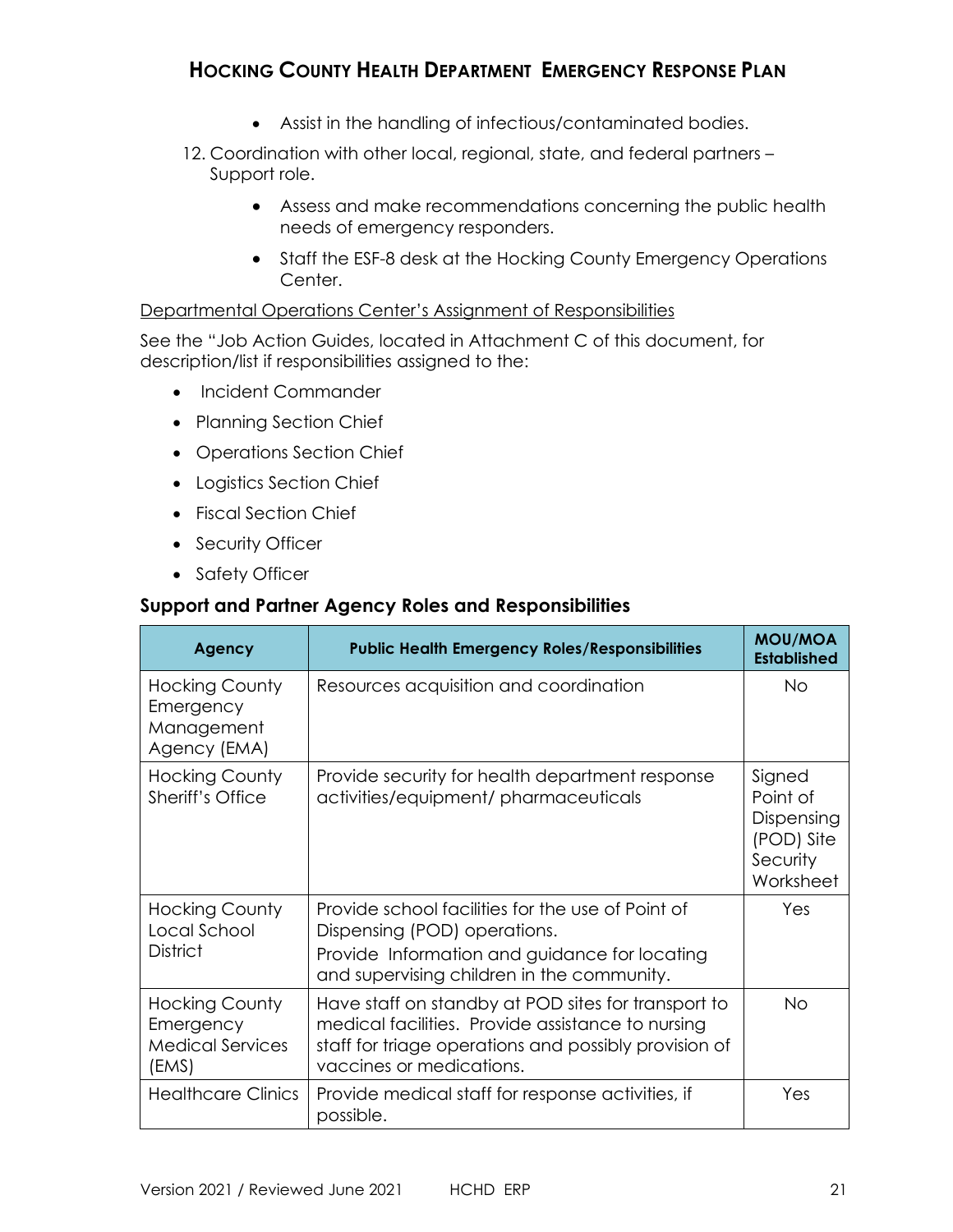| Agency                                                                          | <b>Public Health Emergency Roles/Responsibilities</b>                                                                                              | <b>MOU/MOA</b><br><b>Established</b> |
|---------------------------------------------------------------------------------|----------------------------------------------------------------------------------------------------------------------------------------------------|--------------------------------------|
| Pharmacies                                                                      | Provide pharmaceutical handling assistance for<br>POD operations, if possible                                                                      | Yes                                  |
| <b>Mental Health</b>                                                            | May help coordinate mental health service<br>activities in the county.                                                                             | Yes                                  |
| <b>Hocking County</b><br>Coroner                                                | Mass fatality management, including the<br>decontamination and identification of remains.                                                          | <b>No</b>                            |
| Hocking<br>Veterinarians                                                        | Provide medical needs for service and<br>companion animals                                                                                         | <b>No</b>                            |
| <b>Hocking Valley</b><br>Community<br>Hospital                                  | Access to needed health care, including<br>displaced individuals who need help managing<br>chronic diseases.                                       | Yes                                  |
| <b>Hocking County</b><br><b>Board of</b><br>Developmental<br><b>Disabilites</b> | Assist in identification of individuals with access<br>and/or functional needs as a result of the incident                                         | <b>No</b>                            |
| <b>Hocking County</b><br>Jobs and Family<br>Services                            | Assist in identification of county residents who may<br>have access and/or functional needs in the area<br>where the incident has occurred.        | <b>No</b>                            |
| <b>Hocking County</b><br>Senior Center                                          | Assist in idenitification of Hocking County's Senior<br>Citizens who may require assistance related to<br>incident                                 | <b>No</b>                            |
| <b>Nursing Facilities &amp;</b><br>Centers for<br>Independent<br>Living         | Supervise and care for residents in facility                                                                                                       | <b>No</b>                            |
| Home Health<br>Agencies                                                         | Supervise, monitor, and care for their clients                                                                                                     | <b>No</b>                            |
| <b>Hocking County</b><br><b>Medical Reserve</b><br>Corps                        | Provide staffing support to response in form of<br>trained volunteers                                                                              | No                                   |
| SEO & SCO<br>Epidemiologists                                                    | Assist with disease surveillance, prevention, and<br>recommendations for treatment.                                                                | Yes                                  |
| <b>SCO Regional</b><br>Coordination<br>Center                                   | Provide communications to/between public<br>health and healthcare partners in the SCO region.<br>Assist in location of resources within the region | No                                   |
| Public Health<br>Agencies in SCO<br>region                                      | Provide "reciprocal emergency management aid<br>and assistance in case of any hazard too great to<br>be dealt with unassisted."                    | Yes                                  |
| <b>Red Cross</b>                                                                | Provide volunteer assistance or possibly<br>food/refreshments for response personnel, if<br>possible. Provide mass care services, via ESF #6       | <b>No</b>                            |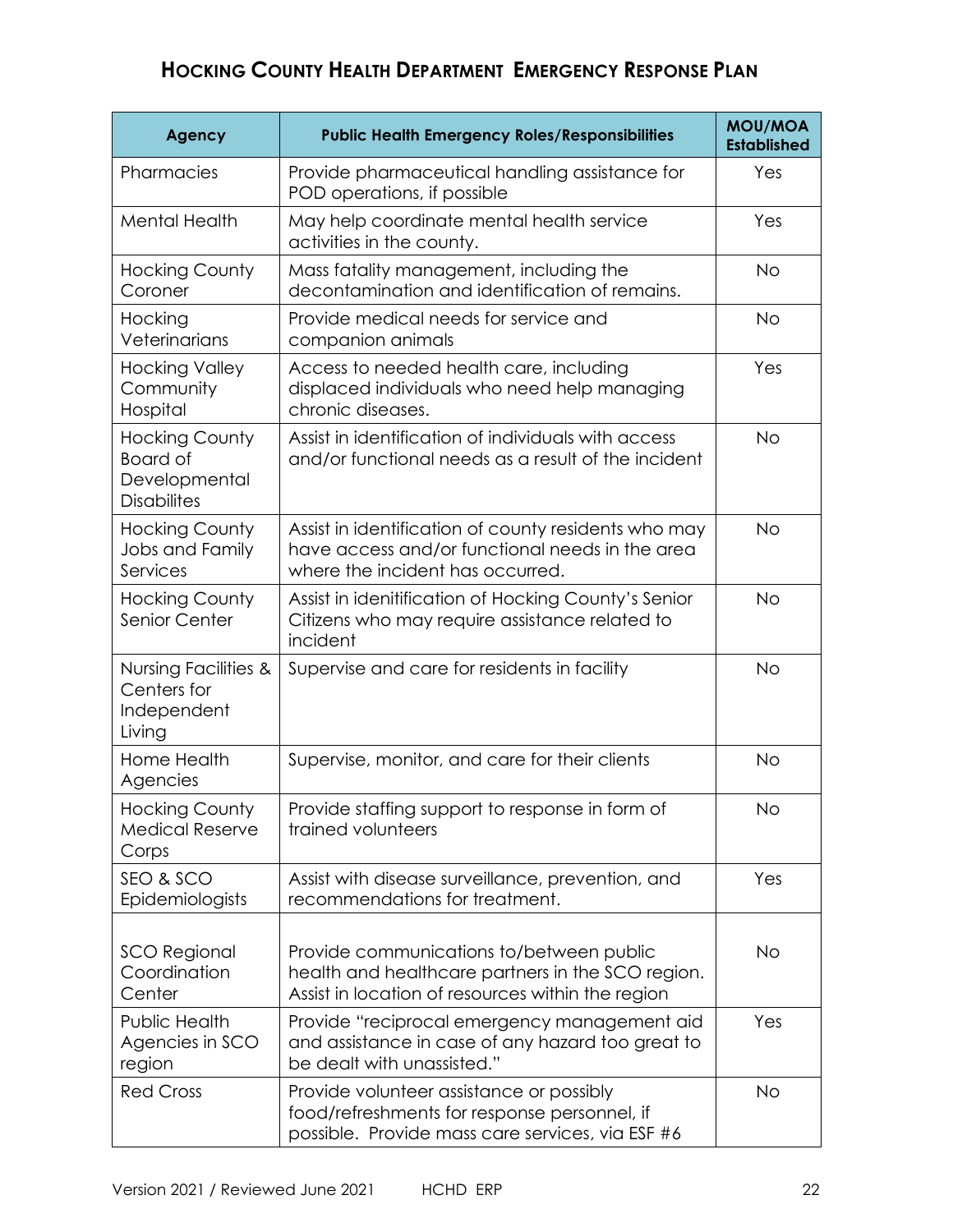| Agency                                        | <b>Public Health Emergency Roles/Responsibilities</b>                                                                                                                                                                                                                                                                                                                                                                                                                                        | <b>MOU/MOA</b><br><b>Established</b> |
|-----------------------------------------------|----------------------------------------------------------------------------------------------------------------------------------------------------------------------------------------------------------------------------------------------------------------------------------------------------------------------------------------------------------------------------------------------------------------------------------------------------------------------------------------------|--------------------------------------|
| Ohio<br>Environmental<br>Protection<br>Agency | Provide information/assistance to the health<br>department on the clean-up or decontamination<br>of environments that pose risk to public health.                                                                                                                                                                                                                                                                                                                                            | <b>No</b>                            |
| <b>Ohio Department</b><br>of Health           | Provide subject matter experts for consultation<br>and guidance on emergency situations, provide<br>laboratories for testing of samples, and provide<br>available equipment/pharmaceuticals to local<br>health departments for emergency response<br>activities.                                                                                                                                                                                                                             | <b>No</b>                            |
| Ohio Emergency<br>Management<br>Agency        | Assist the County EMA is locating needed<br>resources.                                                                                                                                                                                                                                                                                                                                                                                                                                       | <b>No</b>                            |
| <b>Federal Agencies</b>                       | Each State agency has a Federal agency that<br>provides services, resources, etc. Local agencies<br>do not usually communicate or utilize federal<br>agencies services/resources without SAtate<br>agency request.<br>Delineation of responsibilities at the federal level<br>can be accessed at www.fema.gov/media-<br>library/assets/documents/25512<br>Note: local agencies do not usually communicate<br>or utilize federal agencies services/resources<br>without State agency request. | <b>No</b>                            |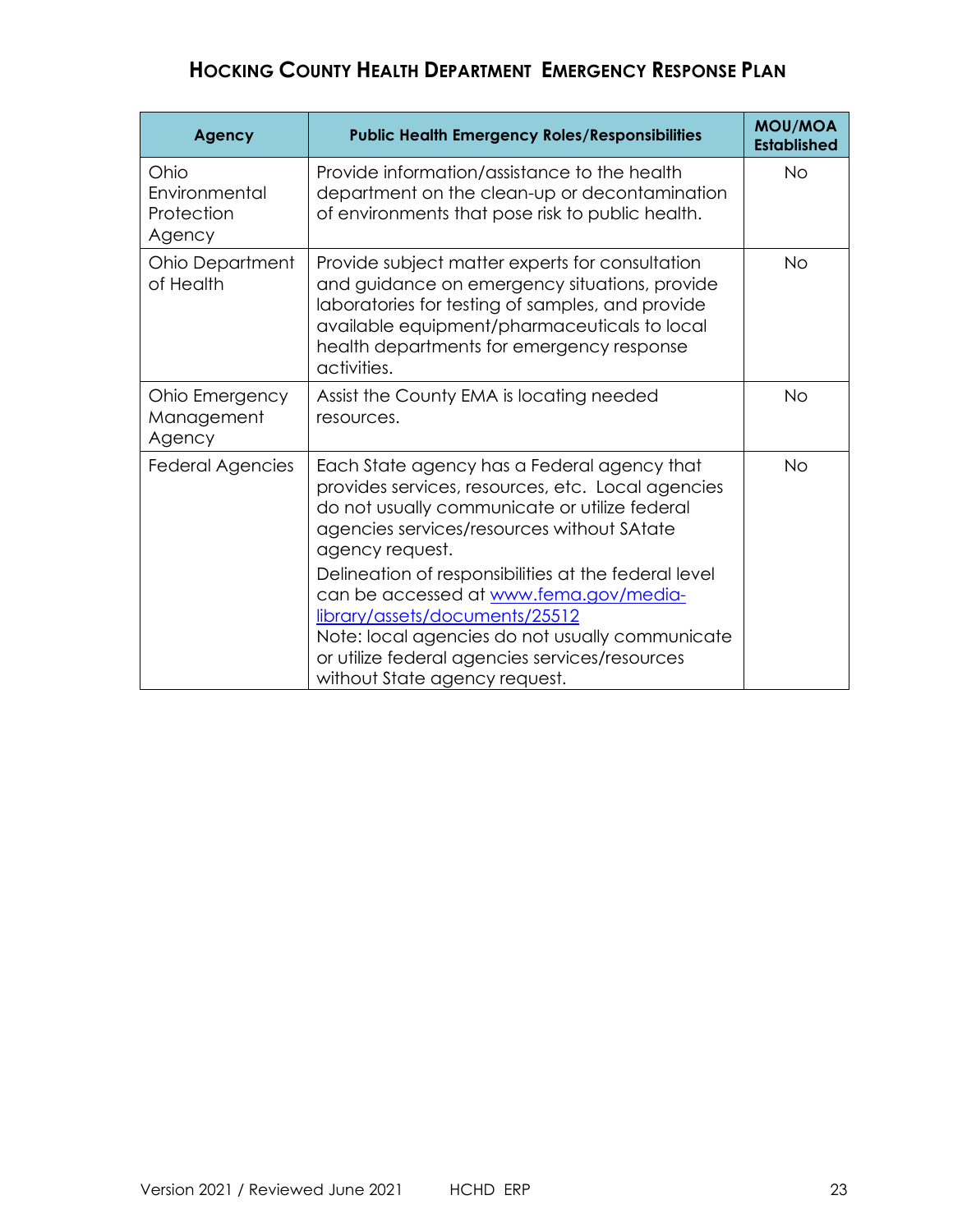# <span id="page-29-0"></span>**ADMINISTRATION, FINANCE, AND LOGISTICS**

### <span id="page-29-4"></span><span id="page-29-1"></span>**Administration and Finance**

HCHD will create & maintain a "Incident" folder on the health department's server for all health department response personnel to store ALL incident-related documentation, including expedited actions. Hard copy documents will be scanned and placed in the folder daily. The Fiscal/Logistics Section Chief will have access to the records and will allow access to staff involved in the incident. Any documentation that the Incident Commander deems as sensitive, will be noted and the fiscal/logistic chief will be notified. The Fiscal/Logistics Section Chief will restrict the sensitive files to staff involved in the incident. The HCHD record retention policy will be followed in regards to timeframe the documentation is kept. The retention policy states all records will be kept for seven (7) years after the incident.

The Fiscal/Logistic Section Chief will be responsible for creation and organization of the file. All staff will be notified of location at the time of the incident. HIPAA rules continue to apply to all documentation throughout the response.

The Fiscal/Logistics Section Chief will be responsible for providing a brief for all expedited actions during the incident operational briefings and also during shift change briefs. These expediated actions will be documented, tracked, and monitored in the operational activity log ICS 214 form or chronology of events document and reviewed with the Incident Commander, as needed.

### <span id="page-29-2"></span>**Resource Requests**

The Health Commissioner or Incident Commander will contact the Hocking County EMA at the Emergency Operations Center to request resources; materials, equipment, and/or staff. All public health resources, local and regional, will be requested through the HCEMA for uniformity of documentation. These resources will be utilized before requests are made outside the southeast central region. See Annex 6: Resource Management for additional details for resource requests.

If it is determined that the local and regional resources will be insufficient to provide the projected need of response, State and Federal assets may be considered. The Hocking County EMA will then approach the Ohio Emergency Management Agency with this request. The Ohio EMA will then contact the appropriate agency, i.e., the ODH at the ESF-8 desk at the Ohio Emergency Operations Center, to make the official request. In addition to making the formal request, it is appropriate for the Hocking County Health Department to contact the ODH or the ESF-8 desk at the Ohio Emergency Operations Center for a consultation. See Annex 6: Resource Management for additional details.

#### <span id="page-29-3"></span>**Emergency Funding**

Government at all levels has the ability to make funding available to agencies in emergency response events. This can be accomplished by either of two primary methods:

• Funds provided as an increase to an existing grant and marked with incidentrelated obligations. This method may only require a short acceptance process with key personnel signatures.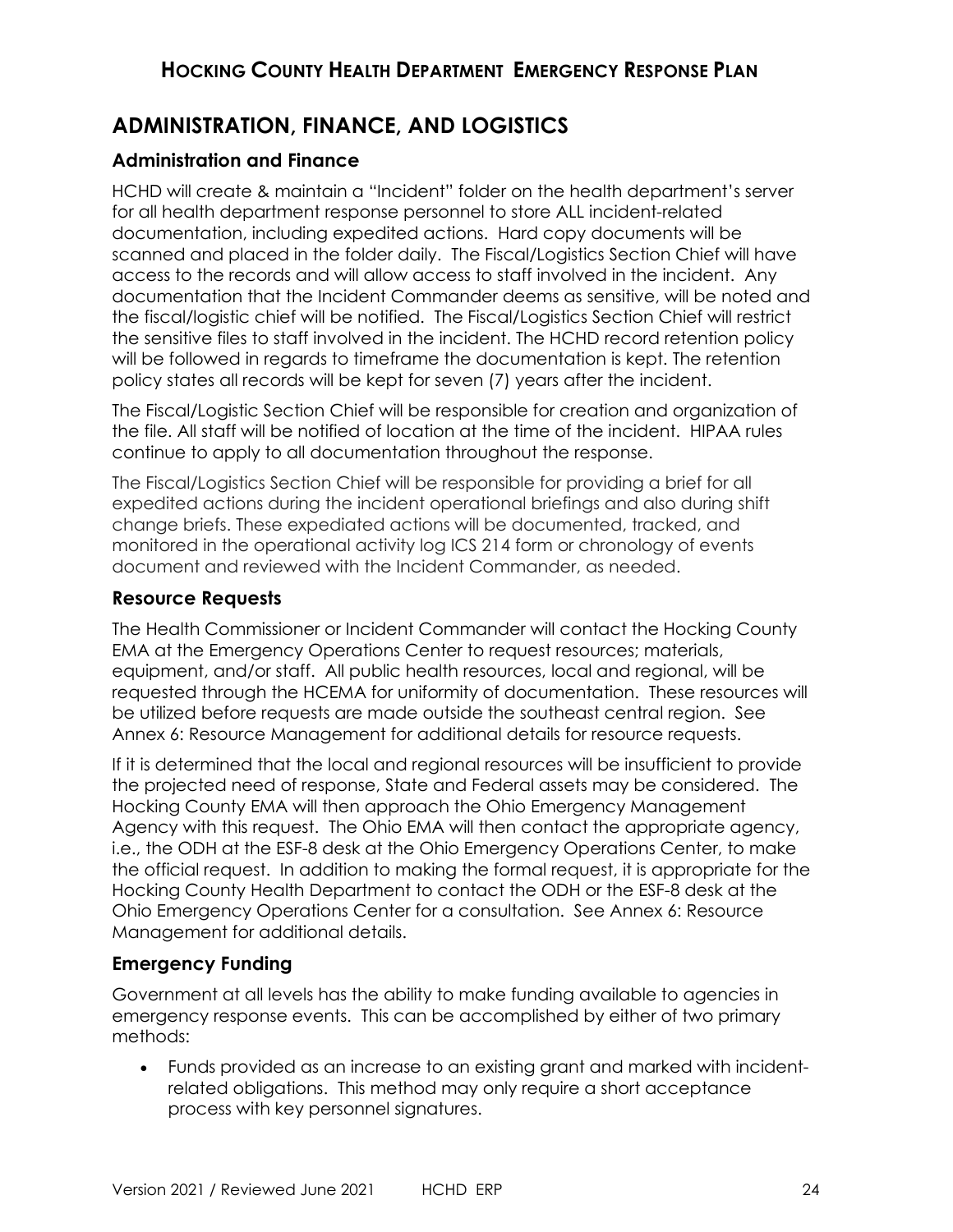• Funds provided separately through a 'new' grant application process. In an emergency response event, the process may be abbreviated by suspending some application elements and shortening the grant execution period.

HCHD will work with key stakeholders to gain approval of the contract relationship and support additional funds availability as needed. HCHD Board of Health (HCBOH) Emergency Incident Funding Allocation and Expenditure Policy grants permission to the Health Commissioner to enter into contracts or receive funding on behalf of HCHD during emergency response events without prior HCBOH approval.

#### **Emergency Funding Allocation**

In an emergency response event, HCHD can request a waiver of the standard budgeting processes from the HCBOH, and with HCBOH President approval, the Health Commissioner can allocate funds to critical response programs. The allocations will stand until the next regular BOH meeting, when they will be reviewed. If there are no BOH objections following the review, the allocated funds may continue to be used as assigned. This determination will continue with the funds until the emergency response event has ended.

#### **Emergency Funding Expenditure**

All PHEP purchases must be pre-approved by the direct supervisor and the Health Commissioner. Purchases over \$1000 are considered equipment, and single-item purchases over \$5000 must be approved by the HCBOH under normal day-to-day operations.

In an emergency response event, the Emergency Incident Funding Allocation and Expenditure Policy grants the Health Commissioner authority to apply funds as needed to address 'an emergent/critical public health emergency'. Furthermore, procurement/contracting/hiring of staff/services will be modified in an emergency response event, with emergency staff possibly installed in a position after an interview with their direct supervisor and contracts developed if HCHD is the coordinating/lead agency. After passing a background check, the employee/contractor would then be able to begin work

#### <span id="page-30-0"></span>**Cost Recovery**

Cost recovery activities begin when the incident begins. Documentation of response activities and resources used and requested are essential to request reimbursement from incident funding sources when available during the recovery period of an incident. Information needed to prove cost, including time sheets, receipts, activity logs. The Fiscal Chief is responsible for starting this process and establishing a file on the HCHD server to collect those documents. See the "[Administration and Finance](#page-29-4)" section above for the establishment of a HCHD server file to be used.

Post-incident, the Administration, Fiscal, and Preparedness Division will be the "cost recovery" lead. The director will assign HCHD staff to assist in the collection, organization, and submission of cost recovery reimbursement requests. All requests for reimbursement will be initiated from HCHD through Hocking County Emergency Management Agency. More detailed information about cost recovery can be found in HCHD's Annex : COOP/ Recovery.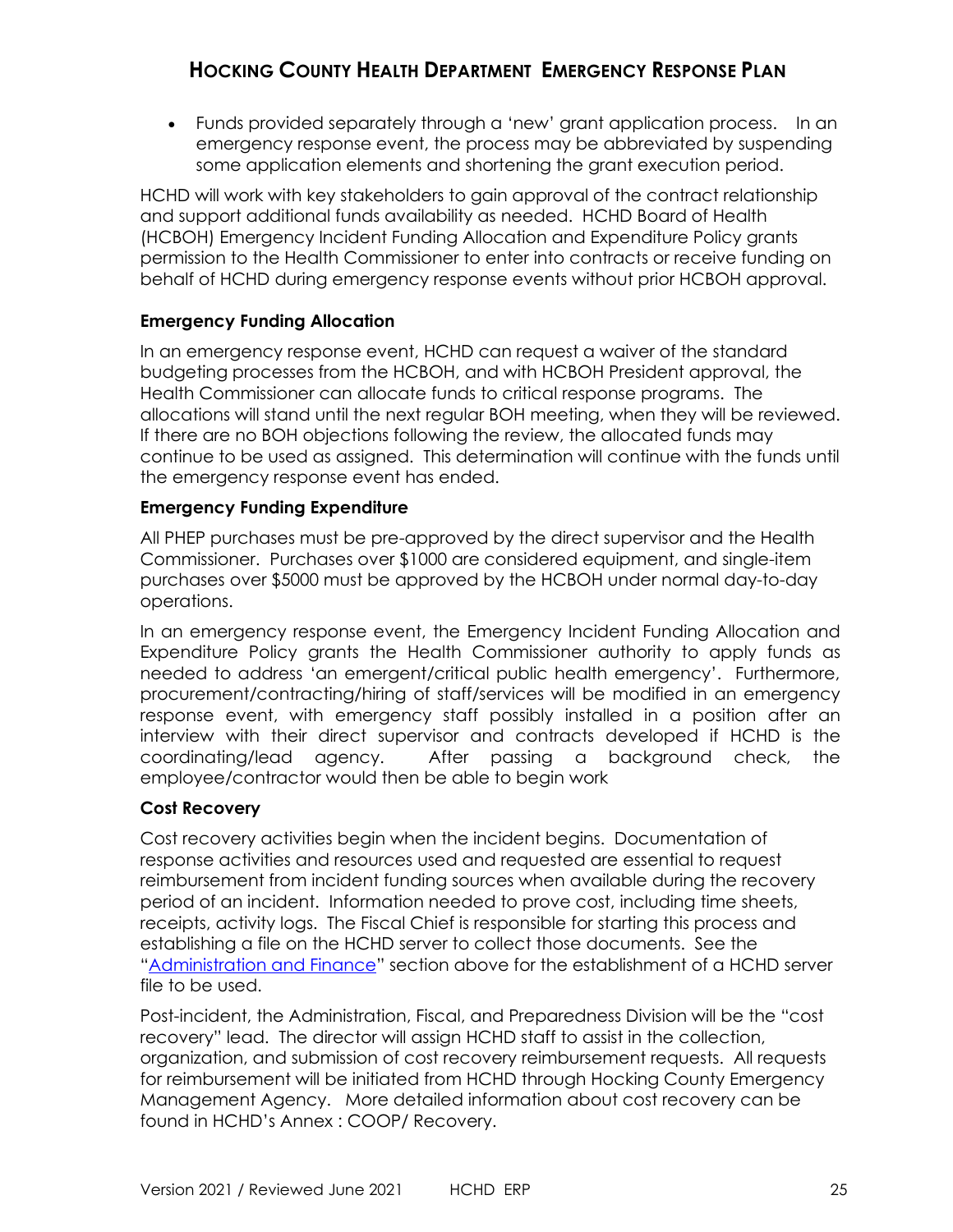Eligible costs/work that may be eligible for recovery include:

- Labor
- Equipment
- Materiel
- Rented equipment
- <span id="page-31-0"></span>• Mutual aid

Established funding sources through which reimbursement may be available can be found in HCHD's Annex 7: COOP/Recovery.

# **TRAINING AND EXERCISE**

A Multi-Year Training and Exercise Plan (MTEP) has been developed and is updated annually to provide a timeline of training and exercising activities to take place throughout each PHEP Grant Fiscal Year cycle. The MTEP incorporates NIMS training requirements and Homeland Security Exercise and Evaluation Program (HSEEP) training and training documentation. The Emergency Response Coordinator ensures all new and current staff complete and maintain the appropriate level of NIMS and other emergency preparedness training for their identified emergency response roles.

Review of the HCHD ERP is part of the orientation training for new core emergency response staff including the Health Commissioner, Director of Nursing, Director of Environmental Health, the Public Health Supervisor, and the Emergency Response Coordinator. Core emergency response staff must, additionally, review the emergency plans on an annual basis.

### **Exercising**

The health department conducts and participates in exercises, both locally and regionally, to test and validate plans, checklists, and response procedures and to evaluate the training and skills of response personnel.

Target Capabilities include: Community Preparedness, Community Recovery, Emergency Operations Center, Emergency Public Information and Warning, Fatality Management, Information Sharing, Mass Care, Medical Countermeasure Dispensing, Medical Materiel Management and Distribution, Medical Surge, Non-Pharmaceuticals, Public Health Surveillance and Epidemiological Investigation, Responder Health & Public Safety, and Volunteer Management. Corrective actions identified through the exercise are addressed in future plan revisions and training & exercise programs.

In a planned exercise, the HCHD will utilze experienced evaluators to analyse response activities. The evaluators will utilize the HSEEP compliant Exercise Evaluation Guide (EEG), created by the exercise design team. Planning an exercise evaluation typically includes: selecting lead evaluator and define evaluation team requirements; developing EEGs, which include objectives, core capabilities, capability targets, and critical tasks; recruiting, training, and assigning evaluators; developing and finalizing evaluation documentation; and conducting a preexercise C/E Briefing. Through this process, an evaluation team can develop a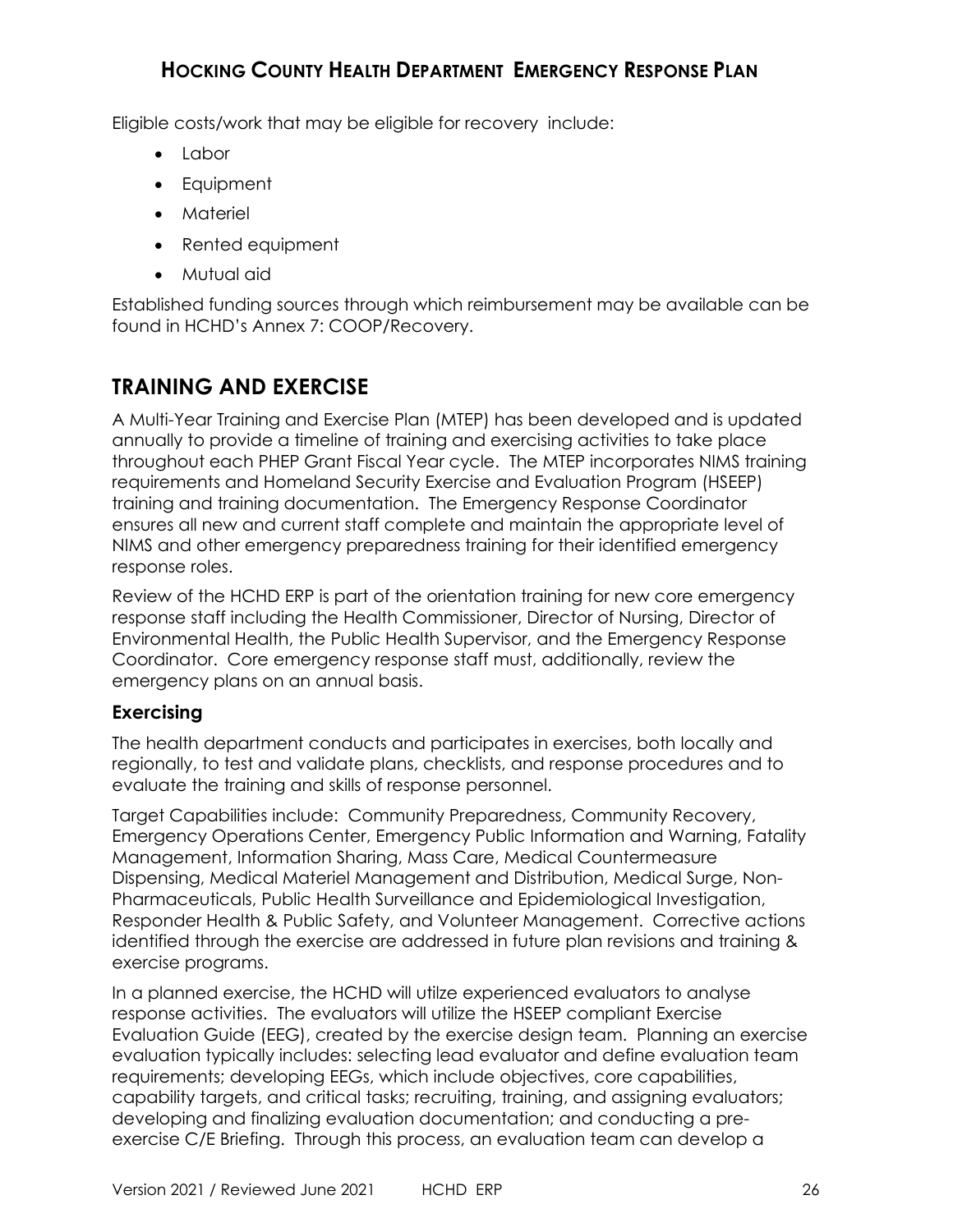thorough plan to address how the exercise will be evaluated. Evaluation Team Early in the exercise planning process, the exercise planning team leader should appoint a lead evaluator to oversee all facets of the evaluation process. The lead evaluator participates fully as a member of the exercise planning team and should be familiar with the exercise's objectives.

In order to analyse response activities, the HCHD or Incident Commander will appoint an evaluator/record keeper as soon as possible to document actions. All those involved will then provide input in the hotwash for evaluation and After Action Plan/Improvement Plan (AAR/IP) purposes. An algorithm can be found in the HCHD MTEP to assist in determining the need to develop an AAR/IP.

The AAR/IP development begins with a hotwash. A hotwash should occur as soon as possible but no later than 72 hours following the exercise or two (2) weeks following the conclusion of response operations. The lead agency will coordinate the hotwash and AAR/IP. When another agency is preparing the AAR/IP, the HCHD AAR/IP coordinator will work to ensure the health department's findings and lessons learned are reflected in the AAR/IP. The HCHD AAR/IP coordinator will be the Emergency Response Coordinator and/or their designee.

The HCHD Multi-Training and Exercise Plan outlines the AAR/IP process, implementation of corrective actions and methodology used to track the corrective actions.

Any activiation of the Emergency Response Plan will result in the need for an AAR/IP.

### <span id="page-32-0"></span>**PLAN DEVELOPMENT AND MAINTENANCE**

#### **Development**

The Hocking County ERP design and content is coordinated with other public health jurisdictional plans within Homeland Security Region 7, the SCO Public Health Preparedness Region, Southeast and Southeast Central Ohio Healthcare Coalition Plan, and the ODH ESF-8 Plan.

The HCHD ERP, and its annexes, appendices, and implementing instructions, are to be kept current through an ongoing revision system. The Emergency Response Coordinator, in collaboration with the core emergency response staff and the Hocking County Board of Health, are responsible for ensuring that all necessary revisions to the plans are made and distributed to the necessary plan holders. Plan revisions may also be coordinated with the input from support agencies identified within this plan.

Plan holders are prohibited from making changes, revisions, or additions to individual copies of the plan. Revisions are to be made on one master copy maintained by the Emergency Response Coordinator and distributed to the proper plan holders.

Plan Holders include:

- Hocking County Health Department
- Hocking County EMA (electronic)
- Hocking County EMS (electronic)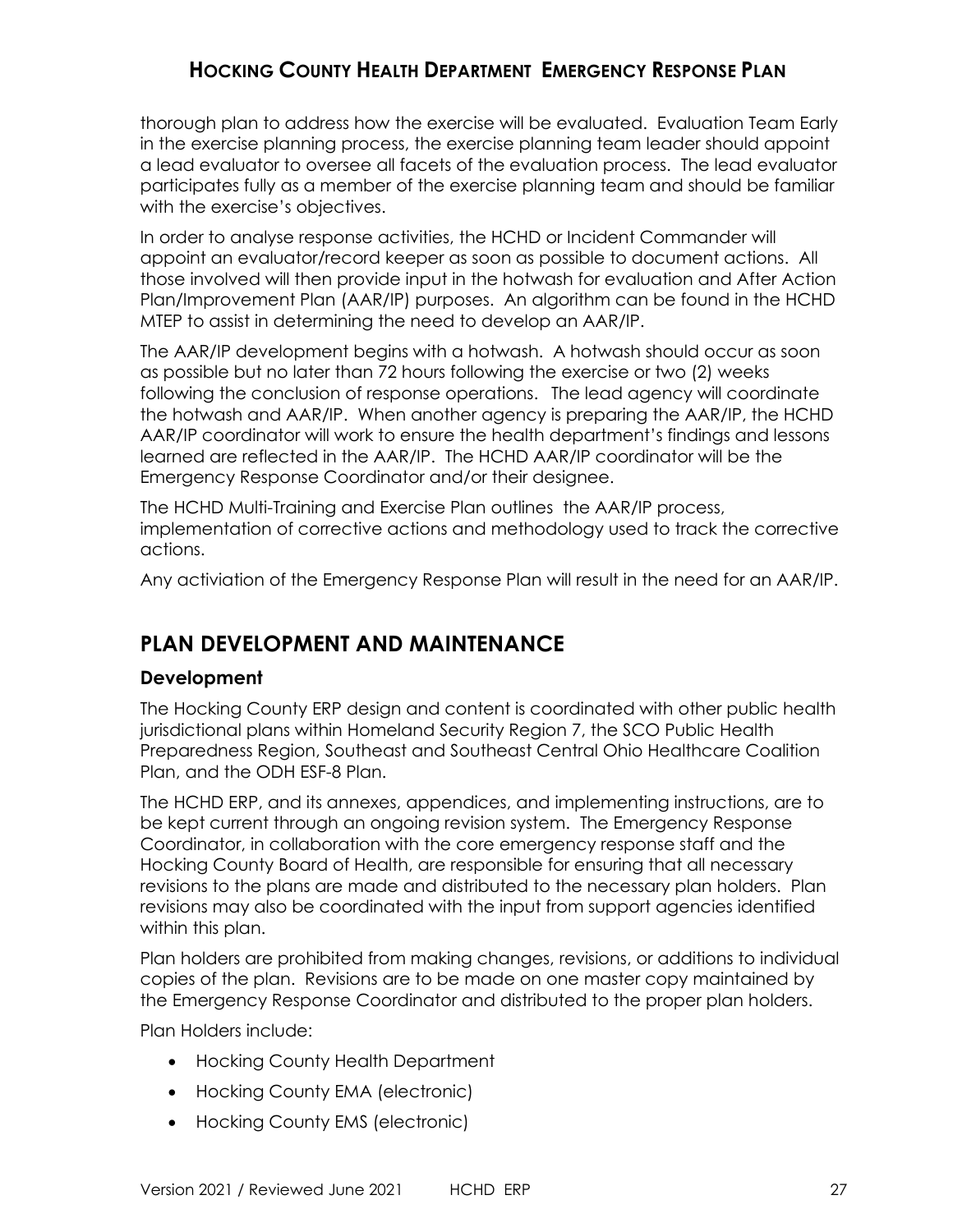• Hocking County Sheriff's Office (electronic)

### **Availability of Emergency Response Plans to Staff**

The "Original" is kept on HCHD's "community office" server where all staff members have access electronically. One hard copy is kept in the HCHD Emergency Response Coordinator's office.

### **Availability of Emergency Response Plans to the Public**

The HCHD ERP (base plan) is available for review by the public via the HCHD website [\(http://www.hockingcountyhealthdepartment.com](http://www.hockingcountyhealthdepartment.com/) ). The Emergency Response Coordinator (ERC) will be responsible for communicating to HCHD's Public Information Officer (PIO) and the Public Health Emergency Response Coordinator (individual responsible for managing and updating the HCHD's website) when the emergency response plan has been revised and new version is available for public publishing. Comments to the plan can be made through a link on that website page. Public comment to the ERP will be accepted via the website link and tabled in addition to the proposed changes between revision cycles for consideration

Copies of the HCHD ERP and its accompanying Annexes, Appendices, and Implementing Instructions may be requested by the public. Requests for copies of the plans must be made to the ERC or the Health Department Health Commissioner. Plan content will be released in accordance with Ohio Sunshine Laws and HCHD Records Release Policy. Exempt plans or plan content will be reviewed by the ERC and Health Commissioner before release. Any ERP information provided to the public must be approved by the Health Department Health Commissioner.

### **Maintenance**

The HCHD ERP and accompanying Annexes, Appendices, and Implementing instructions will be reviewed and updated on an annual basis for content changes based on information gathered from exercises, trainings, actual incidents, and Federal/State guidelines. Updates to notifications and contact lists within the plan will be made as changes occur.

After-Action Reports, completed after an event, may cause changes to the plan to be written. These changes may be adopted outside of the review/revision schedule.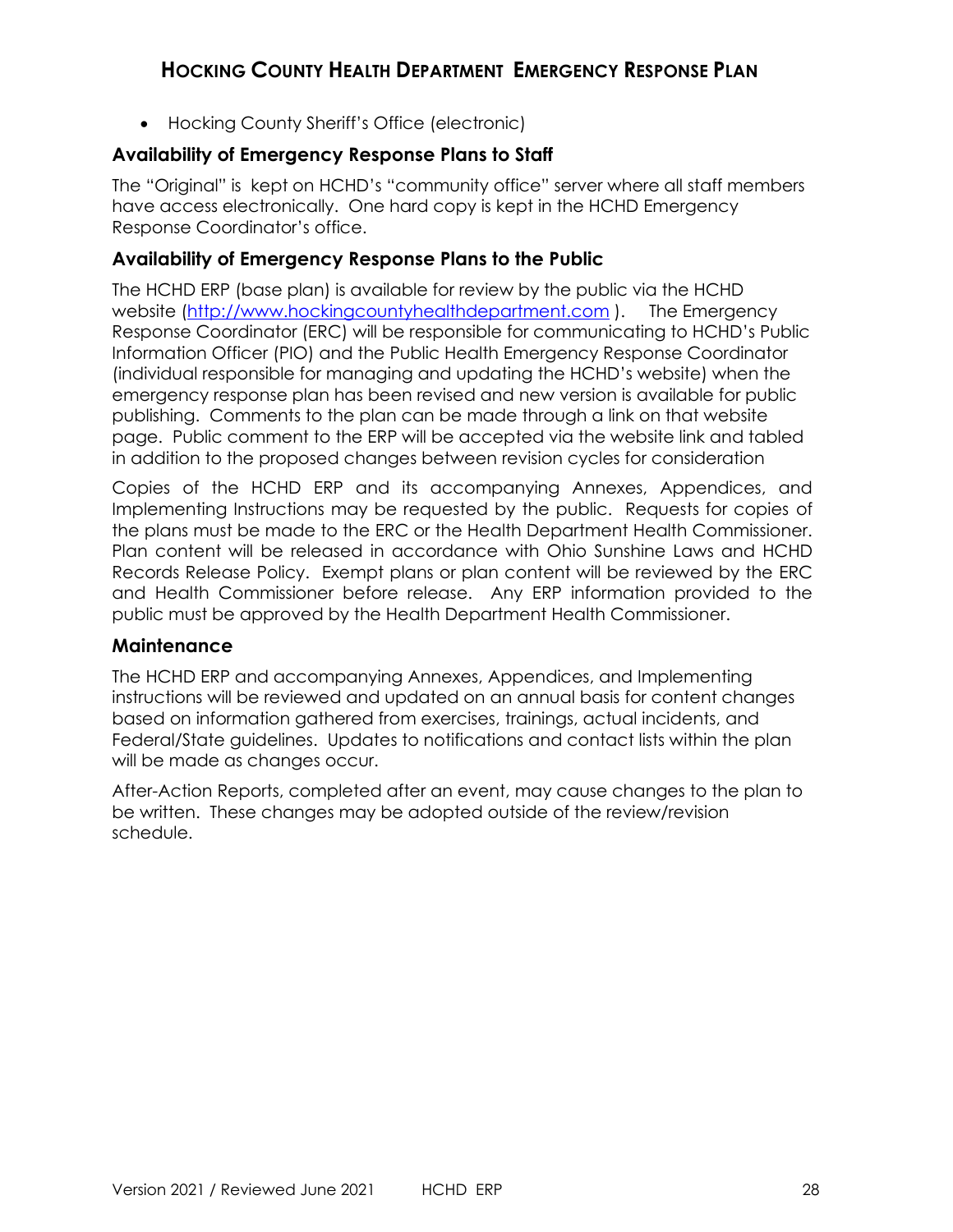# <span id="page-34-0"></span>**REFERENCES**

| Title                                                                                                                                                                                                                              | Location                                                                                                                              |  |
|------------------------------------------------------------------------------------------------------------------------------------------------------------------------------------------------------------------------------------|---------------------------------------------------------------------------------------------------------------------------------------|--|
| Adjacent county's (ies') Emergency<br>Support Function - 8                                                                                                                                                                         |                                                                                                                                       |  |
| Ohio Emergency Operations Plan<br>(EOP) Emergency Support Function<br>$(ESF)$ #8                                                                                                                                                   | http://ema.ohio.gov/EOP Overview.aspx                                                                                                 |  |
| Ohio EOP ESF #8, Tab A: Medical<br>Countermeasure Management &<br>Dispensing Plan                                                                                                                                                  | http://ema.ohio.gov/Documents/Ohio EOP/E<br>OP Overview/ESF8 TabA MCM MANAGEMEN<br>T AND DISPENSING PLAN.pdf                          |  |
| Ohio EOP ESF #8, Tab B: Chempak<br>Plan                                                                                                                                                                                            | http://ema.ohio.gov/Documents/Ohio_EOP/E<br>OP_Overview/ESF8_CHEMPACK_PLAN_TAB_B.p<br>df                                              |  |
| Ohio EOP ESF #8, Tab C: Human<br>Infectious Disease Incident Plan                                                                                                                                                                  | http://ema.ohio.gov/Documents/Ohio_EOP/E<br>OP_Overview/ESF8_HUMAN_INFECTIOUS_DISEA<br>SE_INCIDENT_PLAN_TAB_C.pdf                     |  |
| Ohio EOP ESF #8, Tab D: Acute<br><b>Mass Fatality Incident Response</b><br>Plan                                                                                                                                                    | http://ema.ohio.gov/Documents/Ohio EOP/E<br>OP_Overview/ESF8_ACUTE_MASS_FATALITIES_IN<br>CIDENT RESPONSE PLAN TAB D.pdf               |  |
| Ohio EOP ESF #8, Tab E: Non-Acute<br>Mass Fatality Incident Response<br>Plan                                                                                                                                                       | http://ema.ohio.gov/Documents/Ohio EOP/E<br>OP_Overview/ESF8_NON-<br><b>ACUTE MASS FATALITIES INCIDENT RESPONSE</b><br>PLAN_TAB_E.pdf |  |
| Ohio EOP ESF #8, Tab F: Mass<br>Casualty/Medical Surge Incident<br>Response Plan                                                                                                                                                   | http://ema.ohio.gov/Documents/Ohio_EOP/E<br>OP_Overview/ESF8_MASS_CASUALTIES_MEDIC<br>AL_SURGE_PLAN_TAB_F.pdf                         |  |
| <b>Hocking County Emergency</b><br><b>Operations Plan</b>                                                                                                                                                                          | Hocking County Emergency Management<br>Agency office                                                                                  |  |
| The Arc of the United States<br>"Media Center: What Is People-First<br>Language". (2016)                                                                                                                                           | http://www.thearc.org/who-we-are/media-<br>center/people-first-language                                                               |  |
| The Arc of the United States<br>(2011). "Introduction to Intellectual<br>Disabilities." The Arc. March 1,<br>2011.                                                                                                                 | http://www.thearc.org/what-we-<br>do/resources/fact-sheets/introduction-to-<br>intellectual-disabilities                              |  |
| Kailes, J.I. & Enders, A. (2007).<br>"Moving Beyond "Special Needs:"<br>A Function-Based Framework for<br><b>Emergency Management and</b><br>Planning." Journal of Disability<br>Policy Studies Vol. 17/No. 4/2007;pp.<br>230-237. | http://www.jik.com/KailesEndersbeyond.pdf                                                                                             |  |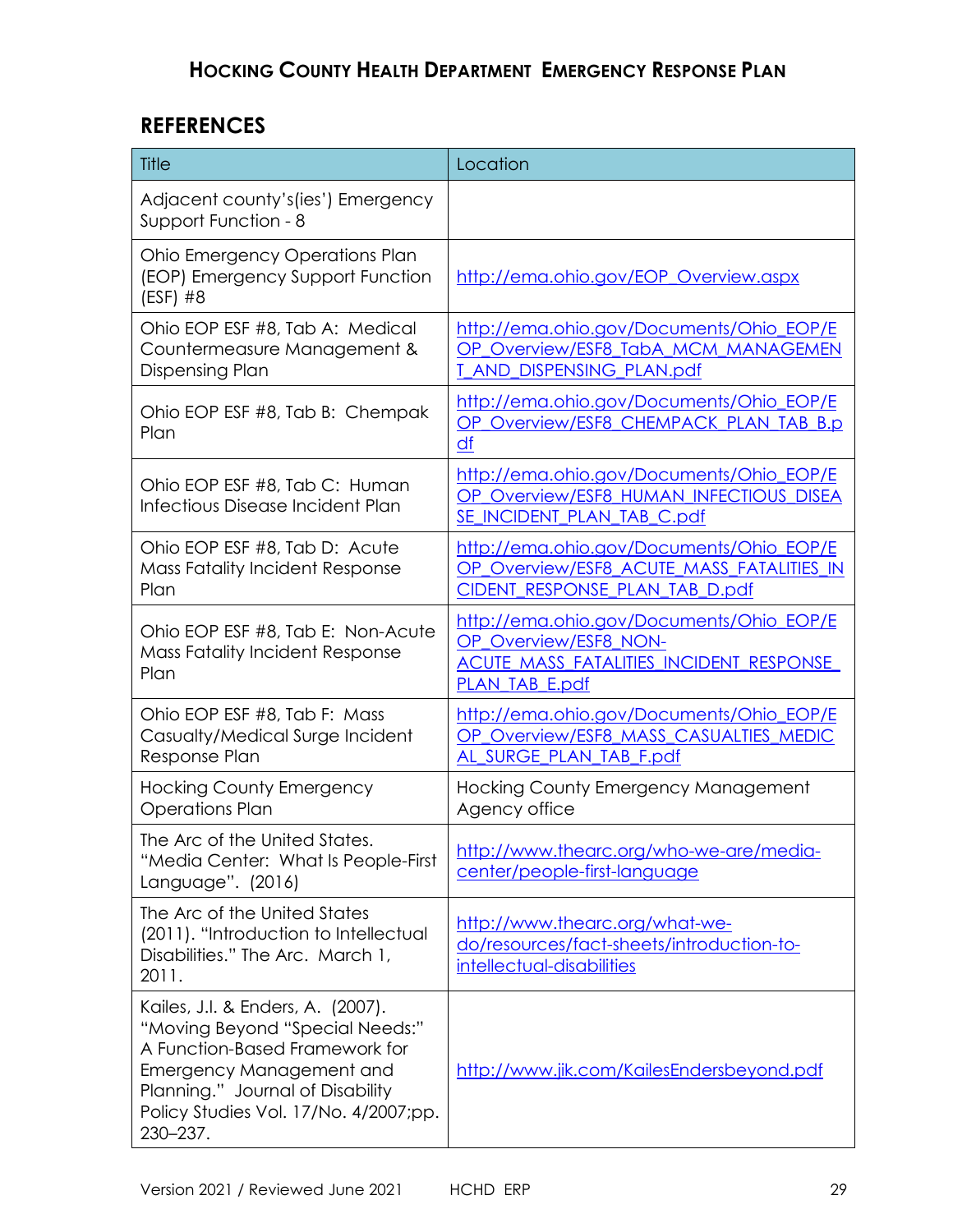### <span id="page-35-0"></span>**PROMULGATION DOCUMENT/SIGNATURE PAGE**

The Hocking County Health Department (HCHD) Emergency Response Plan (ERP) replaces and supersedes all previous versions of the HCHD ERP. This plan shall serve as the operational framework for responding to all emergencies, minor disasters, major disasters and catastrophic disasters that impact the public health and medical system in Hocking County. This plan may be implemented as a stand-alone plan or in concert with the Hocking County Emergency Operations Plan (Hocking County EOP) when necessary.

The plan is activated when it becomes necessary to assess incidents or to mobilize the resources identified herein in order to protect the public's health. The ERP incorporates the National Incident Management System (NIMS) as the standard for incident management.

The plan assigns roles and responsibilities to HCHD program areas and specific response teams housed within these programs for responding to emergencies and events. The base plan of the ERP is not intended as a standalone document but rather establishes the base for more detailed planning by the staff of the HCHD in partnership with internal and external subject matter experts and community stakeholders. The ERP Base Plan is intended to be used in conjunction with both the more detailed annexes and appendices included as part of this document or with the standalone plans held by the department. Additionally, the ERP is designed to work in conjunction with the Hocking County EOP.

The successful implementation of the plan is contingent upon a collaborative approach with a wide range of partner agencies and organizations that are responsible for crucial resources and tasks during incident operations. The plan recognizes the significant role partner agencies and organizations perform during incidents.

The Hocking County Health Department (HCHD) Emergency Response Plan (ERP) establishes the base for coordination of HCHD resources and response to provide public health and medical services during an emergency or disaster. The fundamental assumption is that a significant emergency or disaster may overwhelm the capability of our local government or the healthcare system to carry out operations necessary to save lives and protect public health. Consequently, HCHD resources are used to provide public health and medical services assistance throughout the county.

All HCHD program areas are directed to implement training efforts and exercise these plans in order to maintain the overall preparedness and response capabilities of the agency. HCHD will maintain this plan, reviewing it and reauthorizing it at least annually; findings from its utilization in exercises or real incidents will inform updates.

This ERP was originally adopted on July 01, 2010. The current version is hereby adopted on the date indicated below, and all HCHD program areas are directed to implement it. All previous versions of the HCHD ERP are hereby rescinded.

Douglas S. Fisher, Health Commissioner date date Hocking County Health Department

\_\_\_\_\_\_\_\_\_\_\_\_\_\_\_\_\_\_\_\_\_\_\_\_\_\_\_\_\_\_\_\_\_\_\_\_\_\_\_\_\_ \_\_\_\_\_\_\_\_\_\_\_\_\_\_\_\_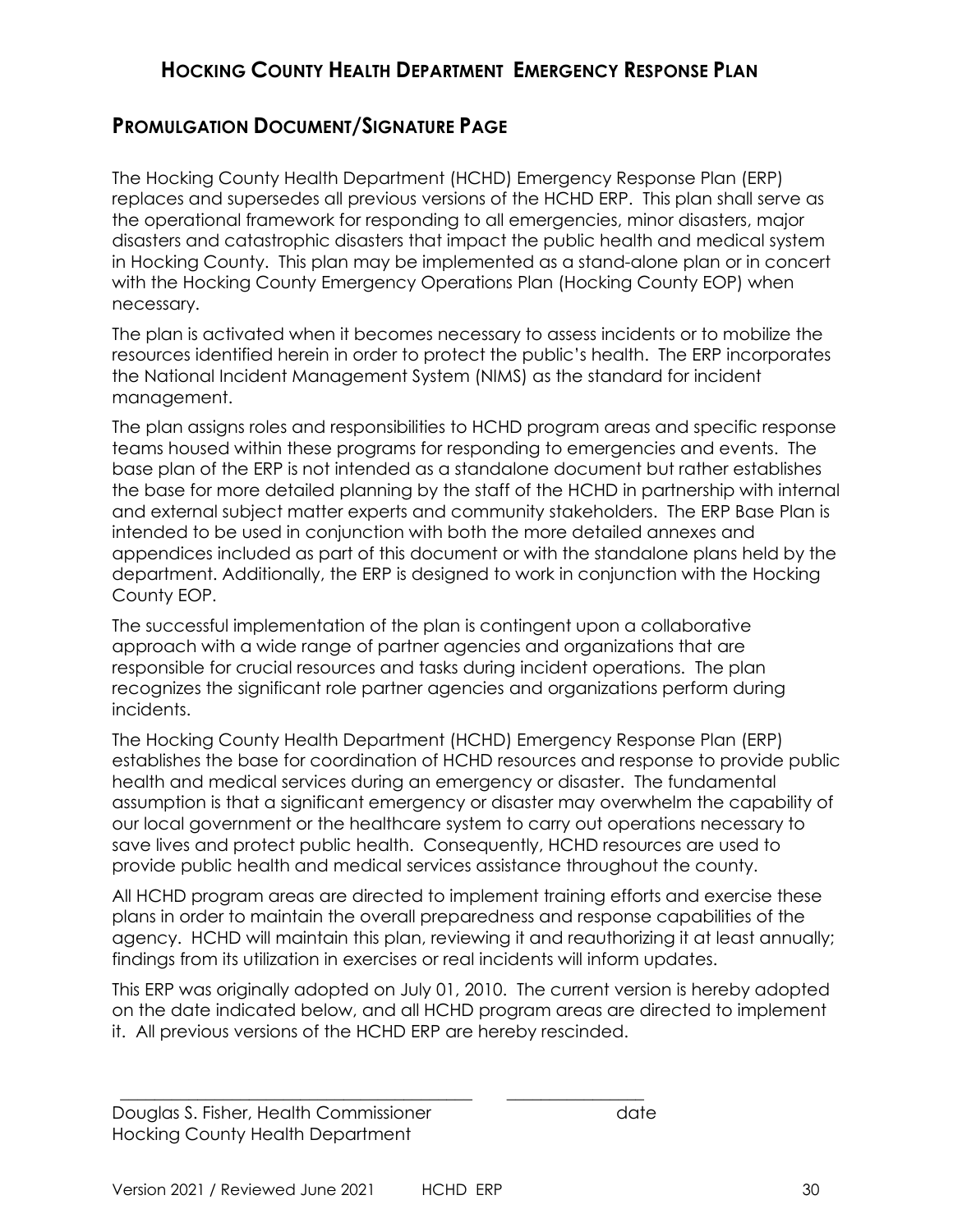This page was intentionally left blank.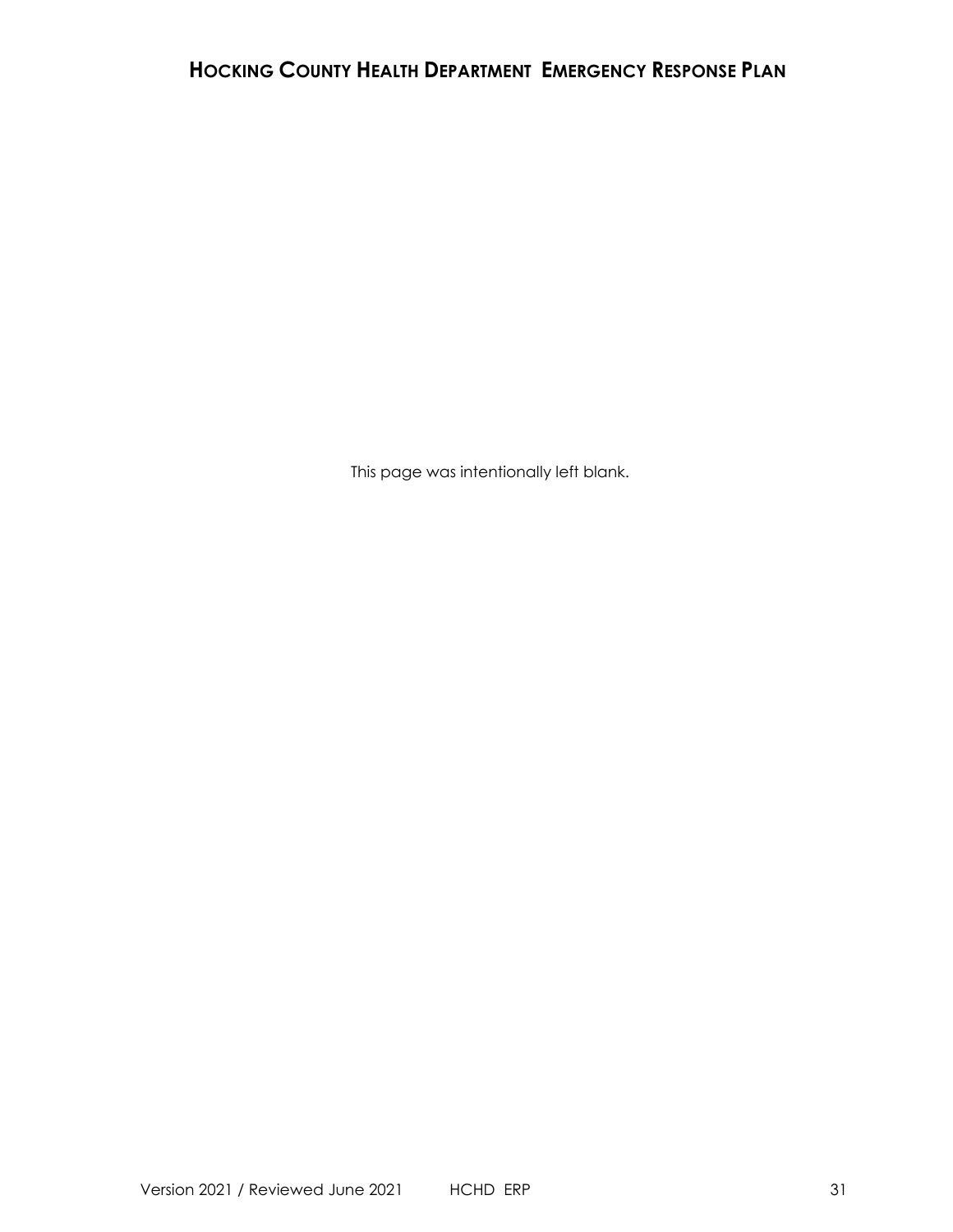### **SUMMARY OF CHANGES**

| Date of<br>Change |       | Version Change # | Summary of Change                                                                                                                                                                                                    | Initials*   |
|-------------------|-------|------------------|----------------------------------------------------------------------------------------------------------------------------------------------------------------------------------------------------------------------|-------------|
| 06/21/16          | 2016  | 1                | Made changes on pages 1, 3, 4, & 27 to ensure<br>"People First" Language                                                                                                                                             | SCO-<br>dje |
|                   |       | $\overline{2}$   | Review for acronym use & definition                                                                                                                                                                                  | SCO-<br>dje |
|                   |       | 3                | Verified hyperlinks active                                                                                                                                                                                           | SCO-<br>dje |
|                   |       | 4                | Reviewed for spelling errors                                                                                                                                                                                         | SCO-<br>dje |
|                   |       | 5                | Added sections on page 3 to explain:<br><b>Functional Needs Population</b><br>Hocking County Integrated Healthcare Disaster<br>$\bullet$<br><b>Planning Committee</b><br><b>Health Department Triad</b><br>$\bullet$ | SCO-<br>dje |
|                   |       | 6                | Added list of Target Capabilities on page 3                                                                                                                                                                          | SCO-<br>dje |
| 06/20/17          | 2016a | 1                | Added additional acronyms to Attachment A                                                                                                                                                                            | SCO-<br>dje |
|                   |       | 2                | Added additinal definitions to Glossary, Attachment B                                                                                                                                                                | SCO-<br>dje |
|                   |       | 3                | Added additional Job Action Guide to Attachment C                                                                                                                                                                    | SCO-<br>dje |
|                   |       | 4                | Added an attachment for Plan Development History<br>(Attachment D)                                                                                                                                                   | SCO-<br>dje |
|                   |       | 5                | Hyperlinks verified as active and changed, if needed                                                                                                                                                                 | SCO-<br>dje |
| 09/19/17          | 2017  | 1                | "Authority" moved to introduction pages                                                                                                                                                                              | SCO-<br>dje |
|                   |       | $\overline{2}$   | Added references to Annex 1 in "Typical Sequence of<br>Activities"                                                                                                                                                   | SCO-<br>dje |
|                   |       | 3                | Promulgation Letter re-drafted                                                                                                                                                                                       | SCO-<br>dje |
|                   |       | 4                | Added "Attachment D: Plan Development History"                                                                                                                                                                       | SCO-<br>dje |
|                   |       | 5                | Added "Attachment E: CMIST profile                                                                                                                                                                                   | SCO-<br>dje |
|                   |       | 6                | Updated "Attachment A: Acronyms" and "Attachment<br><b>B: Glossary"</b>                                                                                                                                              | SCO-<br>dje |
|                   |       | 7                | Added "Planning P" to Attachment C                                                                                                                                                                                   | SCO-<br>dje |
|                   |       | 8                | Added Base Plan attachments to TOC                                                                                                                                                                                   | SCO-<br>dje |
|                   |       | 9                | ""Basic Authorities" & "limitations of Authority" added to                                                                                                                                                           | SCO-        |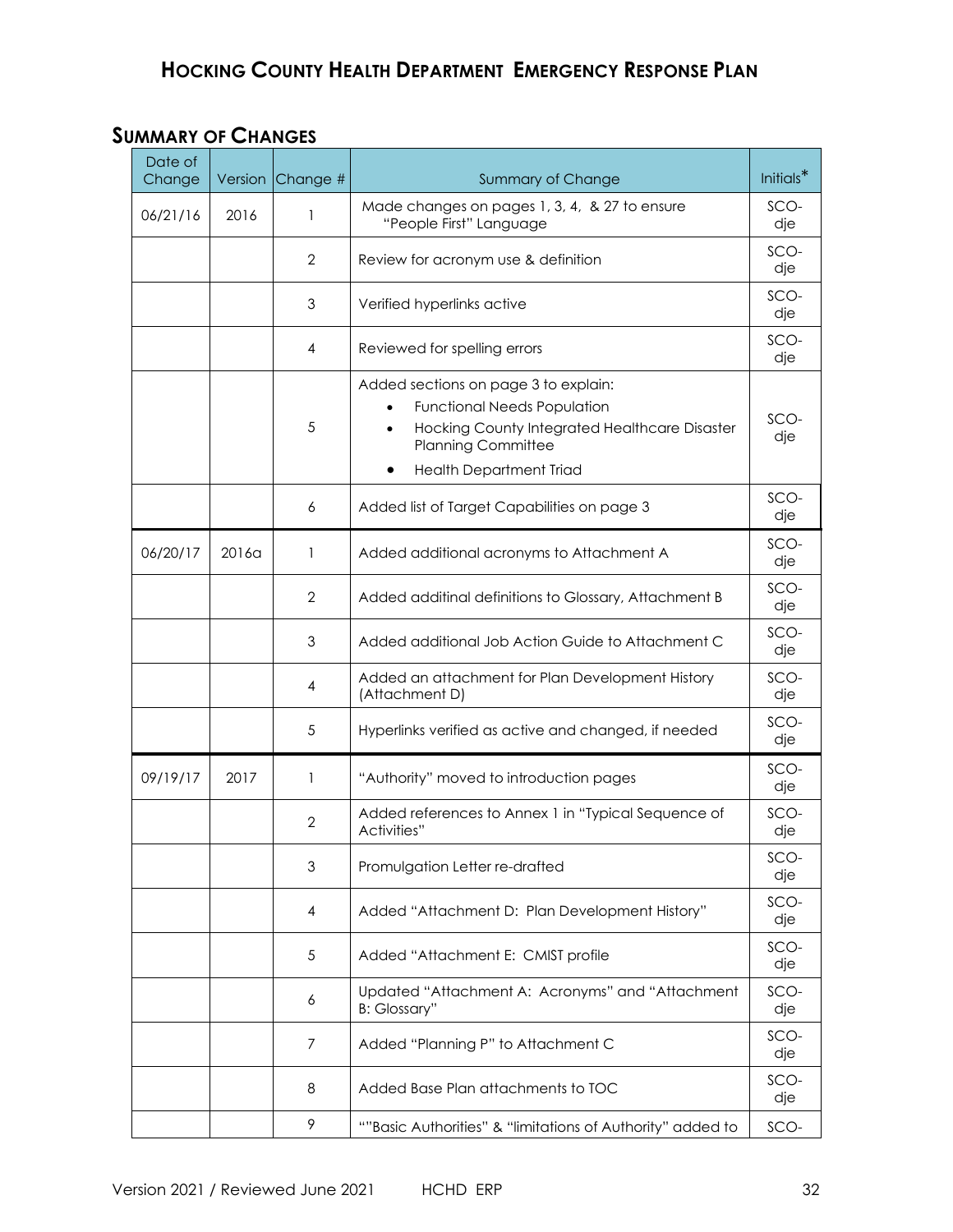| Date of<br>Change |       | Version Change # | <b>Summary of Change</b>                                                                                                                  | Initials*   |
|-------------------|-------|------------------|-------------------------------------------------------------------------------------------------------------------------------------------|-------------|
|                   |       |                  | "Authority" section                                                                                                                       | dje         |
|                   |       | 10               | "Legal Counsel Engagement" added to "Authority"<br>section                                                                                | SCO-<br>dje |
|                   |       | 11               | "Healthcare Coalition" added to introduction section                                                                                      | SCO-<br>dje |
|                   |       | 12               | Description of adjacent/neighboring jurisdictions added                                                                                   | SCO-<br>dje |
|                   |       | 13               | Description & use of MACC added to "Concept of<br>Operations"                                                                             | SCO-<br>dje |
|                   |       | 14               | "Declaration of Emergency" added to "Concept of<br>Operations"                                                                            | SCO-<br>dje |
|                   |       | 15               | More details added to "Level 1" of "Emergency<br>response Levels"                                                                         | SCO-<br>dje |
|                   |       | 16               | Illustration of how local, regional, & state plans<br>integrate into each other added under "Assignment of<br>Responsibilities"           | SCO-<br>dje |
|                   |       | 17               | Administration, Finance, and Logistics section added                                                                                      | SCO-<br>dje |
|                   |       | 18               | Resource Request section moved to the<br>"Administration, Finance, and Logistics section                                                  | SCO-<br>dje |
|                   |       | 19               | Added additional details to "Exercising" section                                                                                          | SCO-<br>dje |
|                   |       | 20               | "Summary of Changes" re-formatted                                                                                                         | SCO-<br>dje |
| 06/19/18          | 2018  | 1                | Reviewed for acronym definitions, spelling errors, &<br>readability.                                                                      | SCO-<br>dje |
|                   |       | $\mathbf{2}$     | Reviewed for implementing instruction title changes, i.e.,<br>Communications = Comm                                                       | SCO-<br>dje |
|                   |       | 3                | Added subtitle: "ESF-8 Preparedness Healthcare<br>Coalition"                                                                              | SCO-<br>dje |
|                   |       | 4                | Completed sentence, pg 11 (Public Health Lead<br>Agency.                                                                                  | SCO-<br>dje |
|                   |       | 5                | Clarified Emergency Response Level 3 description 3                                                                                        | SCO-<br>dje |
|                   |       | 6                | Combined terms: "PHEP Coordinator" & "Emergency<br>Response Coordinator" to = " Emergency Response<br>Coordinator throughout the document | SCO-<br>dje |
|                   |       | 7                | Changed title of Appendix 1 & Appendix 5 in the Table<br>of Contents.                                                                     | SCO-<br>dje |
|                   |       | 8                | Verified hyperlinks throughout, including the reference<br>section.                                                                       | SCO-<br>dje |
| 10/18/18          | 2018a | 1                | Added definition of "Pyschological First Aid" to<br>Attachment B of the HCHD ERP"                                                         | SCO-<br>dje |
|                   |       | $\mathbf{2}$     | Added a section on Emergency Funding, Emergency<br>Funding Allocation, & Emergency Funding                                                | SCO-        |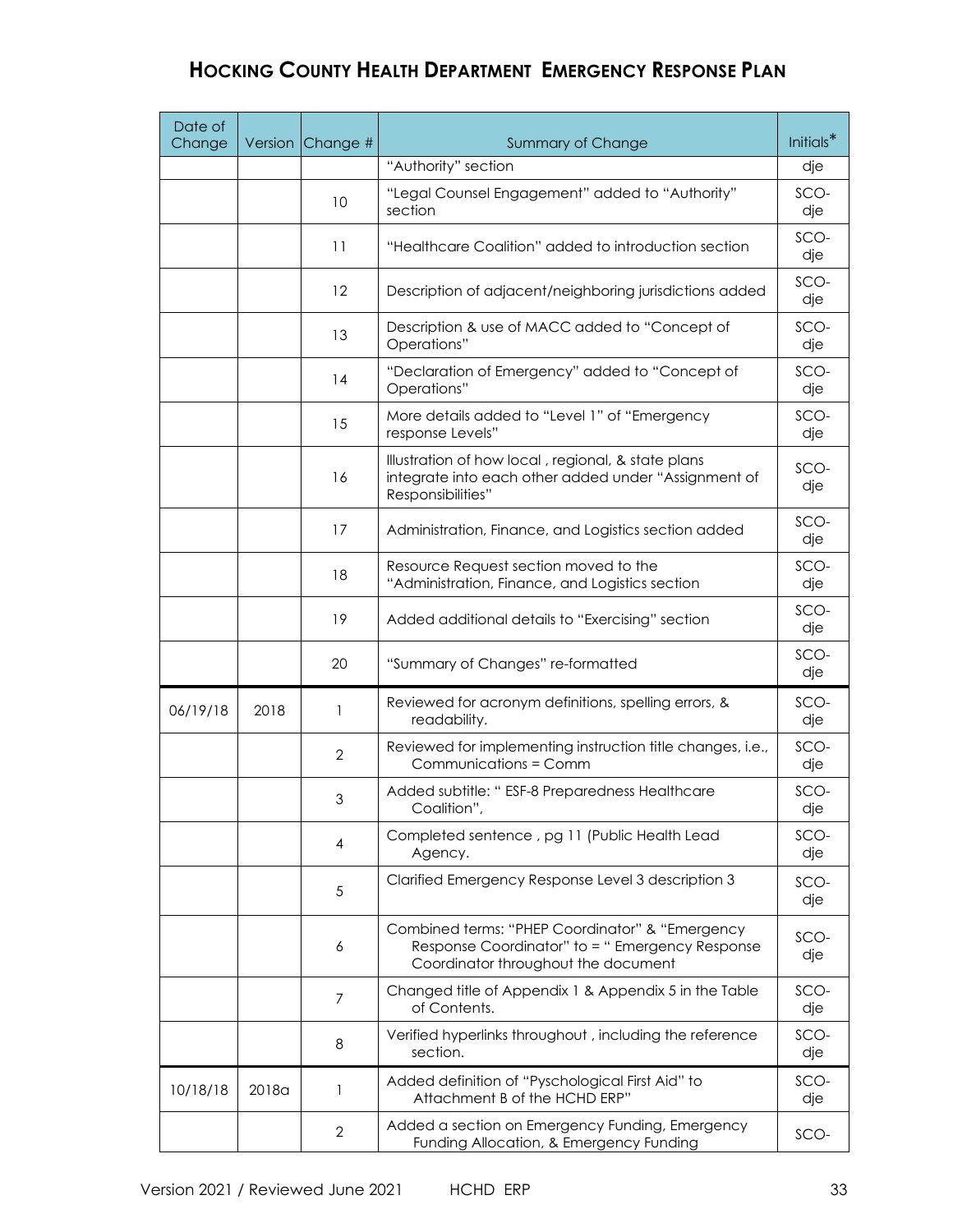| Date of<br>Change | Version | Change #       | <b>Summary of Change</b>                                                                                                    | Initials*   |
|-------------------|---------|----------------|-----------------------------------------------------------------------------------------------------------------------------|-------------|
|                   |         |                | Expenditures under "Administration, Finance, &<br>Logistics",                                                               | die         |
|                   |         | 3              | Added section on Cost Recovery under "Administration,<br>Finance, & Logistics",                                             | SCO-<br>dje |
|                   |         | 4              | Added section, "Emergency Funding",                                                                                         | SCO-<br>dje |
|                   |         | 5              | Added section, "Emergency Funding Allocation                                                                                | SCO-<br>dje |
|                   |         | 6              | Added section, "Emergency Funding Expenditures",                                                                            | SCO-<br>dje |
|                   |         | 7              | Added new attachment: "ERP Attachment F: Social<br>Vulnerability Index"                                                     | SCO-<br>dje |
| 06/18/19          | 2019    | $\mathbf{1}$   | Added section under Public Health Law, Authority and<br>Policies related to notification of the County Board of<br>Health   | SCO-<br>dje |
|                   |         | $\overline{2}$ | Replaced hyperlink for federal ESF responsibilities                                                                         | SCO-<br>dje |
| 06/30/21          | 2021    |                | Reviosion: Added Prevention to phases of Emergency<br>Management<br>ADMINISTRATION, FINANCE, AND LOGISTICS Section<br>added | HCHD-<br>lg |
| 01/31/22          | 2022    |                | Added Emergency Incident Funding Allocation and<br>Expenditure Policy and Telework Policy                                   | HCHD-<br>lg |
|                   |         |                |                                                                                                                             |             |

\* Key for "initals" column

SCO-dje SCO's health department PHEP Coordinators – Debbie Elliott, SCP RPHPC

HCHD-LG HCHD Emergency Response Coordinator – Laura Gossel, ERC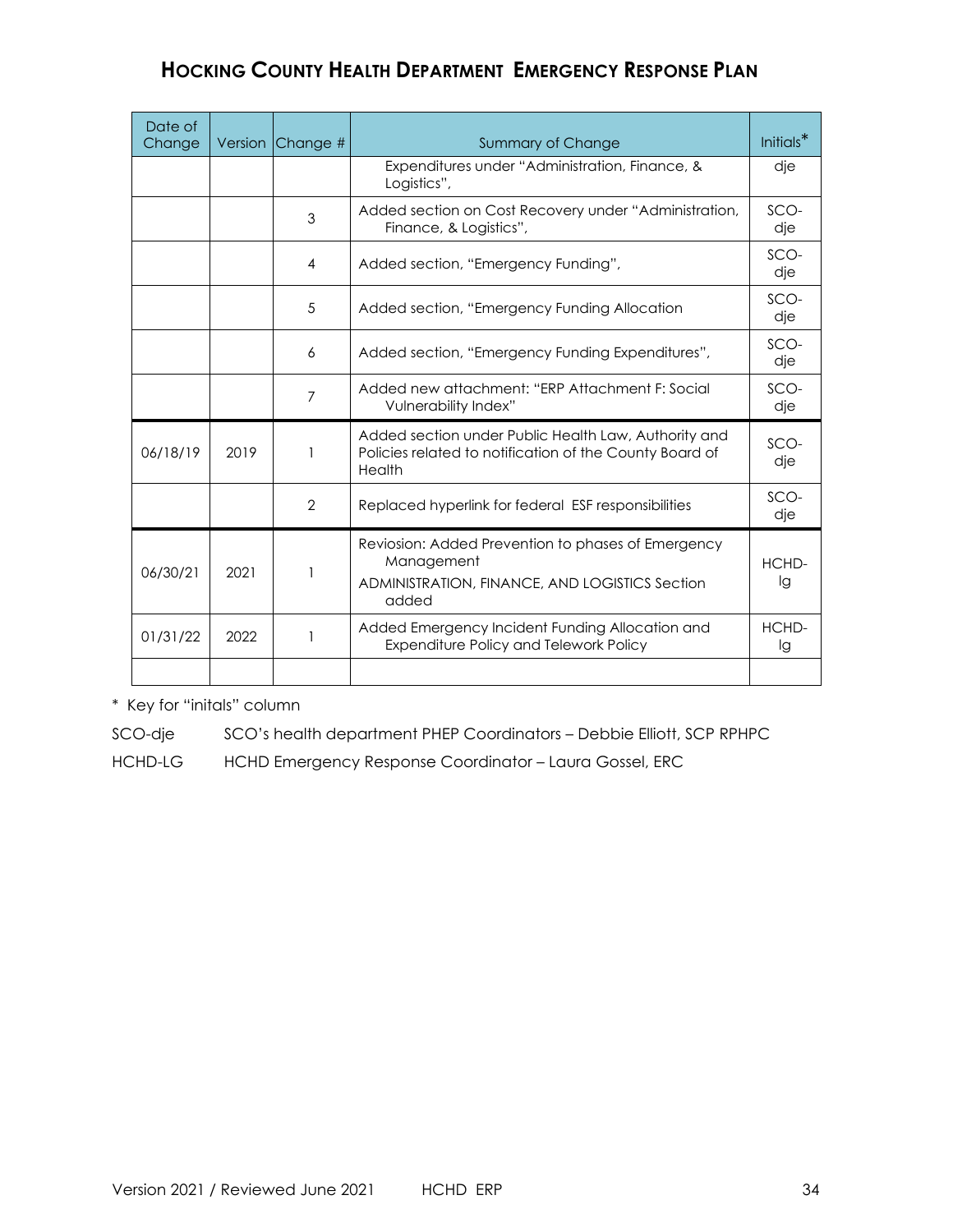# **BASE PLAN ATTACHMENTS**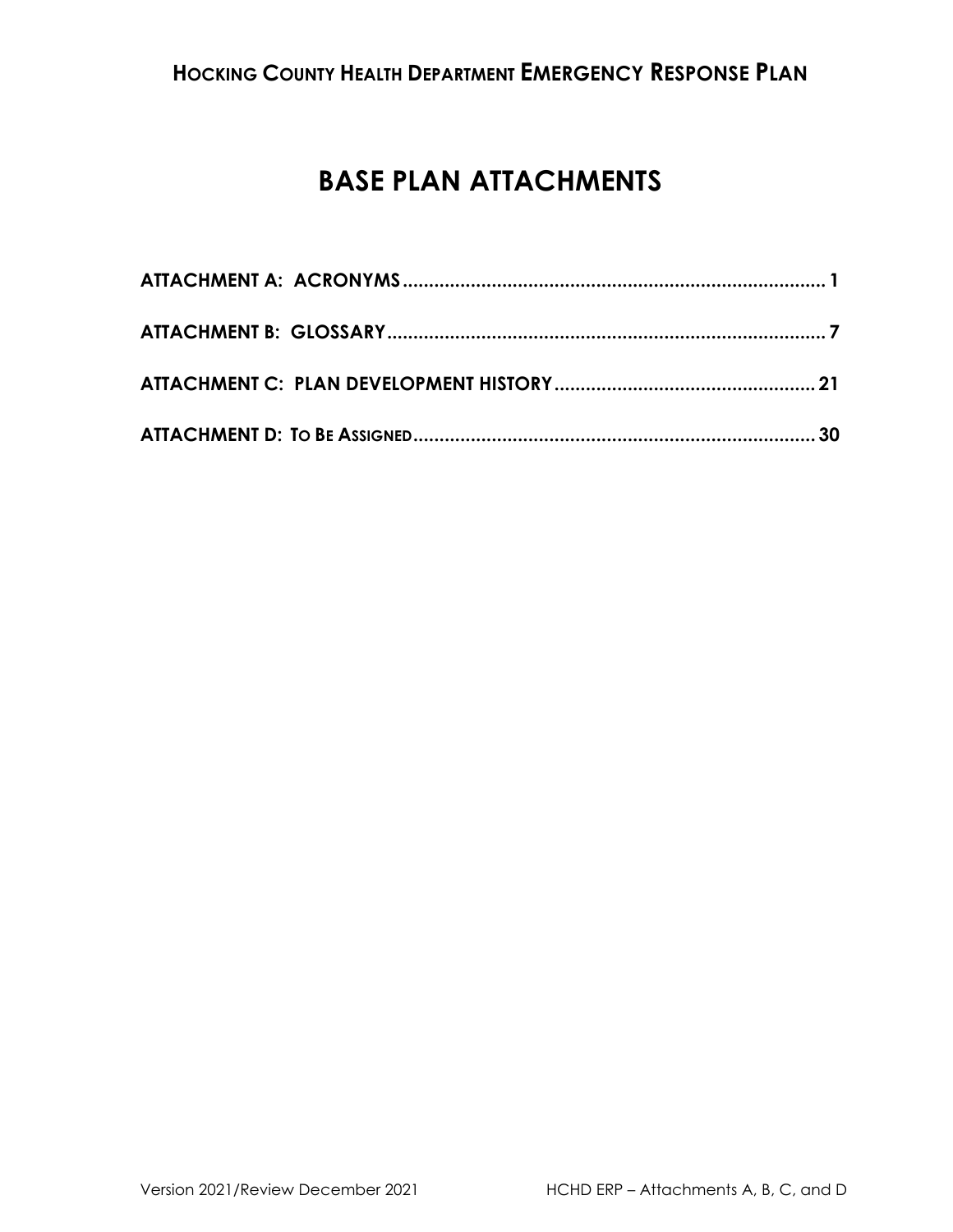This plan was intentionally left blank.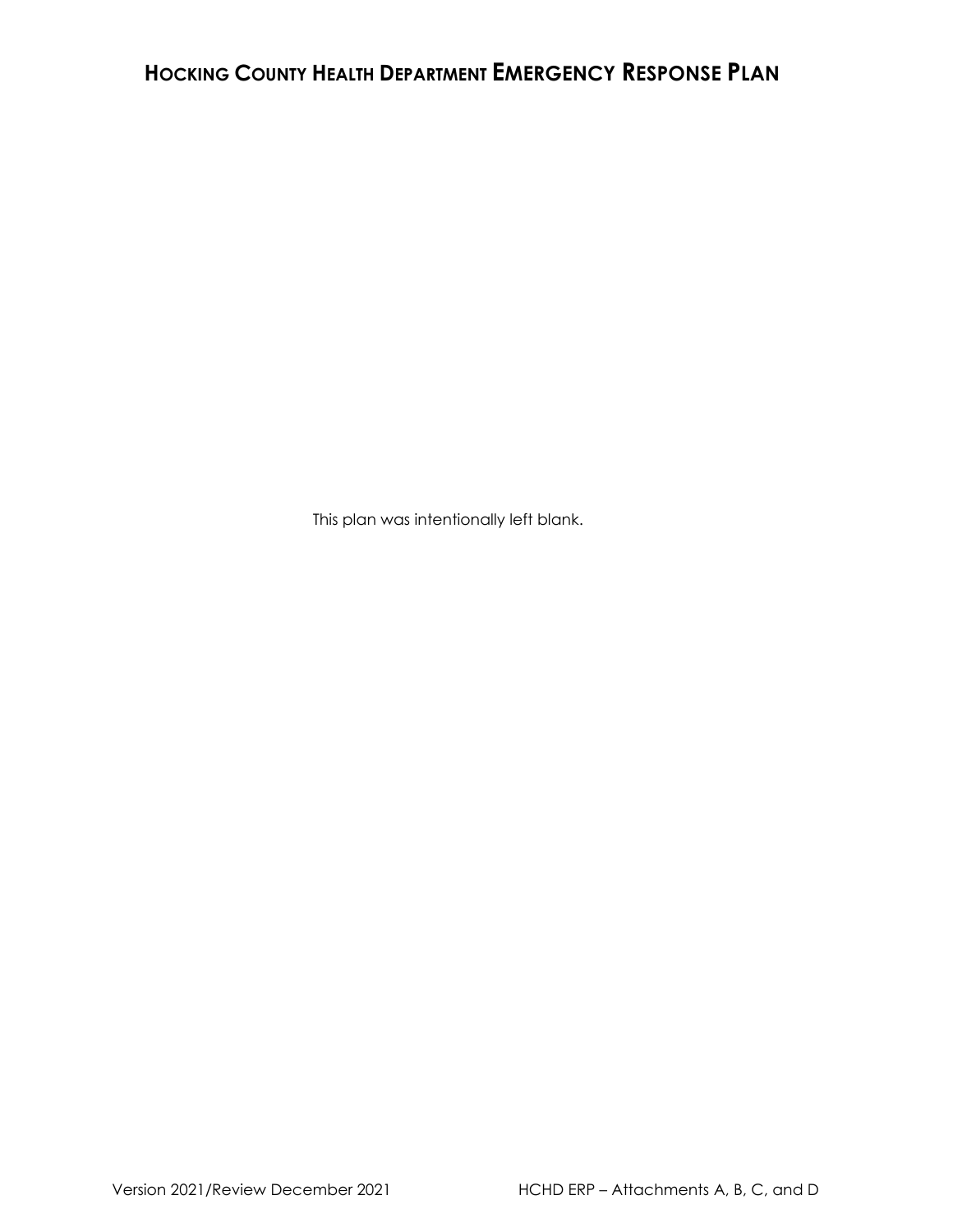# <span id="page-42-0"></span>**ATTACHMENT A: ACRONYMS USED IN THE EMERGENCY RESPONSE PLAN**

- AAR After Action Report
- ACCHD Athens City/County Health Department
- AC Hydrogen cyanide
- ACIP Advisory Committee for Immunization Practices
- ALI Annual Limit of Intake
- BAL Dimercaprol
- BZ 3-Quinuclidinol
- CAMEO Computer-Aided Management of Emergency Operations
- CAREID Class A Reportable and Emerging Infectious Disease
- CBRNE Chemical, Biological, Radiological, Nuclear, and Explosive
- CCRF Commissioned Corps Readiness Force (US Public Health Service Emergency Team)
- CD Compact Disc
- CD ROM Compact Disc Read-only Optical Memory
- CDC Centers for Disease Control and Prevention
- CERT Community Emergency Response Team
- CFR Code of Federal Regulations
- CG Phosgene
- CISD Critical Incident Stress Debriefing
- CISM Critical Incident Stress Management
- CK Cyanogen chloride
- CL Chlorine
- CN Mace
- COAD Corporation for Ohio Appalachian Development
- COOP Continuity of Operations Plan
- COPD Chronic Obstructive Pulmonary Disease
- CR Tear gas
- CS Tear gas
- CX Phosgene oxime
- DFOA Deferoxamine
- DHHS Department of Health and Human Services
- DM Adamsite
- DMATs Disaster Medical Assistance Teams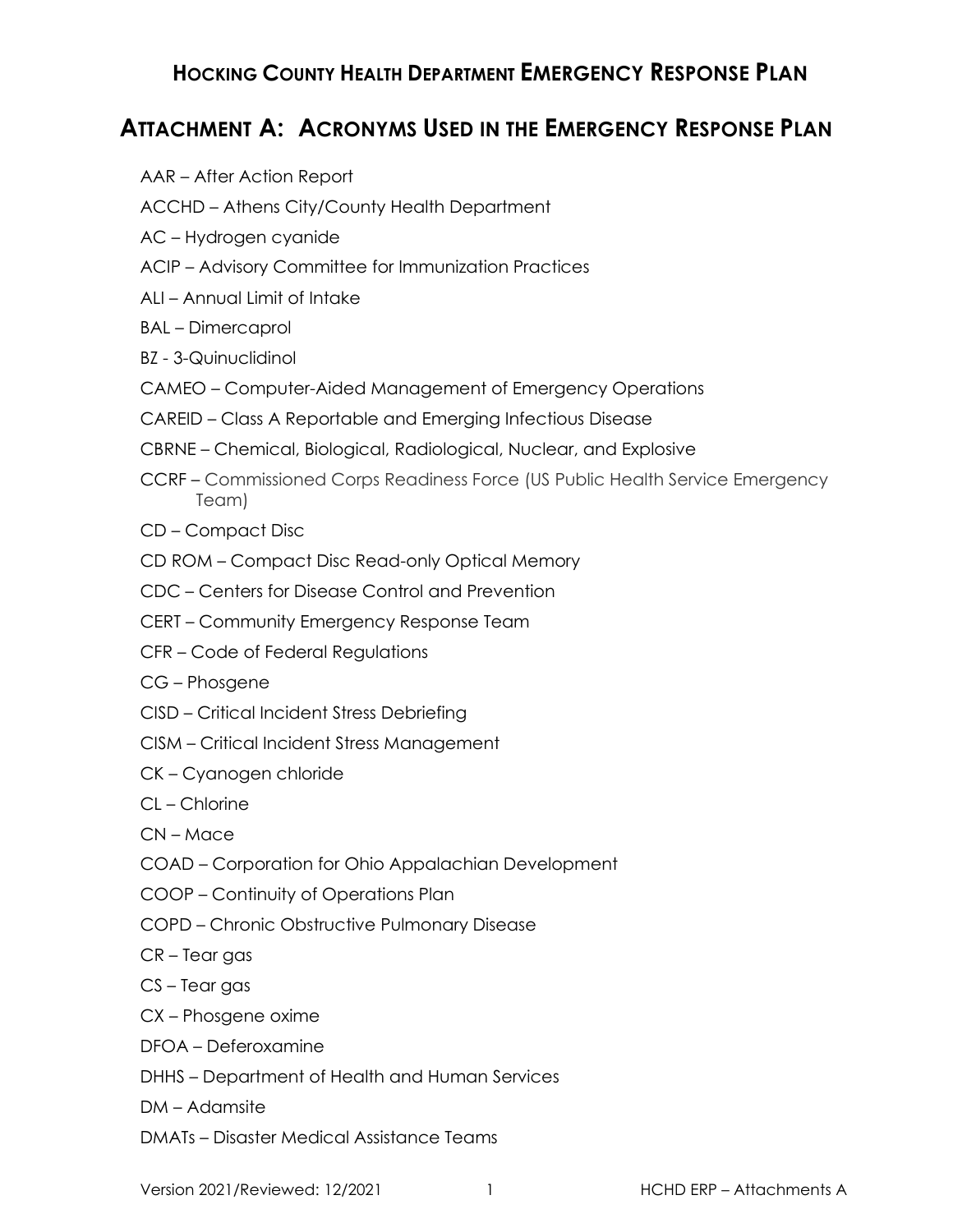- DMORT Disaster Mortuary Response Team
- DMSA succimer
- DOT Department of Transportation
- DTPA diethylenetriamine pentaacetate
- ED Emergency Department
- EDRS Electronic Death Registration Systems
- EDTA Edetate disodium
- EEI Essential Elements of Information
- EMA Emergency Management Agency
- EMAC Emergency Management Assistance Compact
- EMS Emergency Medical Services
- EOC Emergency Operations Center
- EOP Emergency Operations Plan
- EPA Environmental Protection Agency
- EPA Emergency Power Act
- EPI&W Emergency Public Information and Warning
- ERC- Emergency Response Coordinator
- ERP Emergency Response Plan
- ESF Emergency Support Function
- ETC Ebola Treatment Center
- EUA Emergency Use Authorization
- EVD Ebola Viral Disease
- FAC Family Assistance Center
- FBI Federal Bureau of Investigation
- FDA Food and Drug Administration
- FEMA Federal Emergency Management Agency
- GA Tabin
- GB Sarin
- GCHD Gallia County Health Department
- GD Soman
- GIS Geographic Information Site
- HAN Health Alert Network
- HAZMAT Hazardous Material
- HCHD Hocking County Health department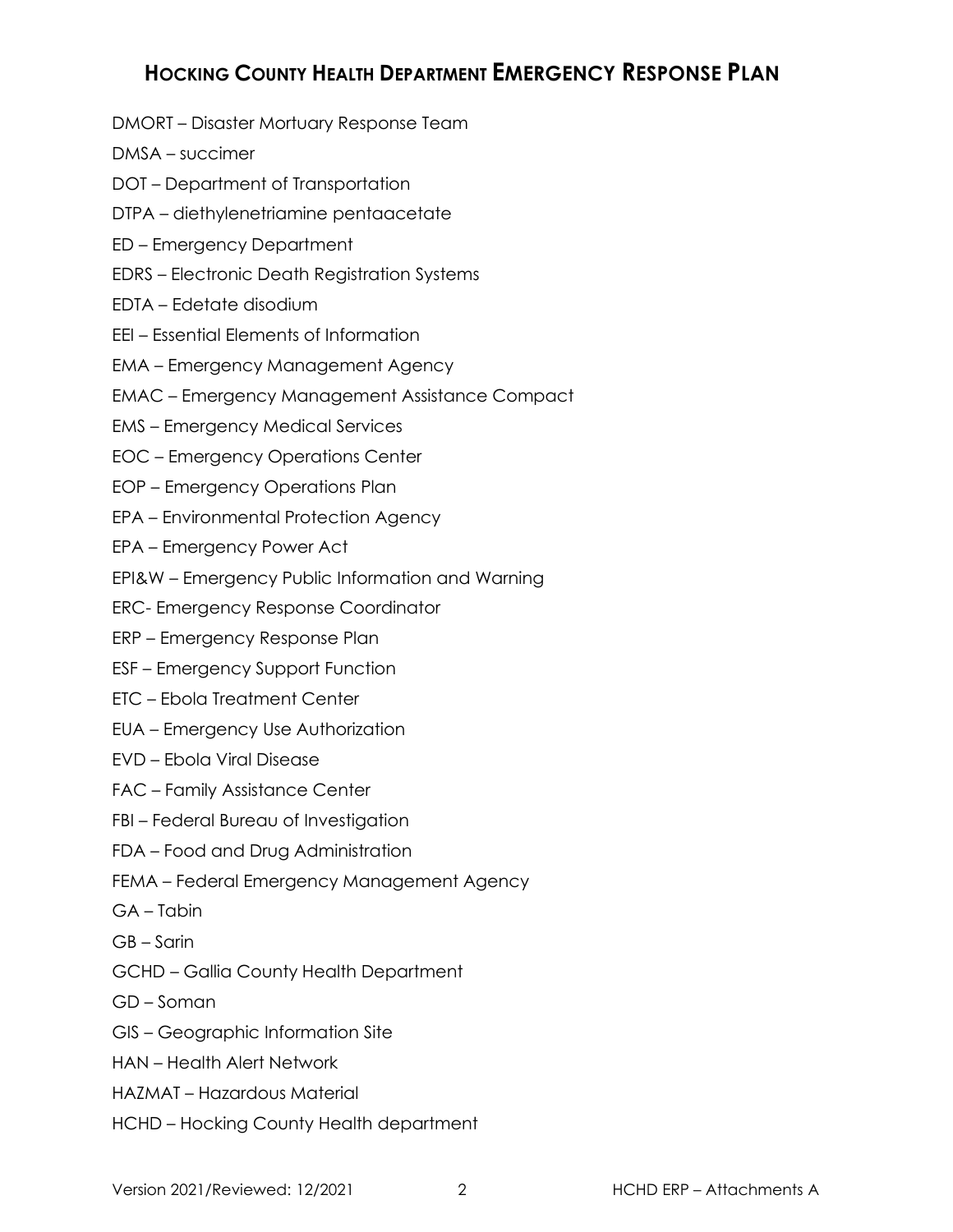- HDIS Health District Information Software
- HICS Hospital Incident Command System
- HIV Human Immuno-Deficiency Virus
- HMR Hazardous Material Regulations
- HSEEP Homeland Security Exercise and Evaluation Program
- HSPD Homeland Security Presidential Directive
- ICHD Ironton City Health Department
- ICP Incident Command Post
- ICS Incident Command System
- ID Identification
- ID Contact Infectious Disease Contact
- II Implementing Instruction
- IM Intramuscular
- IMAC Intrastate Mutual Aid Compact
- IMS Inventory Management System
- IND Investigational New Drug
- IT Information Technology
- HCHD Hocking County Health Department
- IV Intravenous
- JIC Joint Information Center
- JIS Joint Information System
- LCHD Lawrence County Health Department
- LE Law Enforcement
- LEMA Local Emergency Management Agency
- LEPC Local Emergency Planning Committee
- LHD Local Health Department
- L-TAR Local Technical Assistance Review
- MAA Mutual Aid Agreement
- MARCS Multi-Agency Radio Communication System
- MCHD Meigs County Health Department
- MCM Medical Counter Measure
- MCM ORR Medical Counter Measure Operational Readiness Review
- MFM Mass Fatality Management
- MHE Material Handling Equipment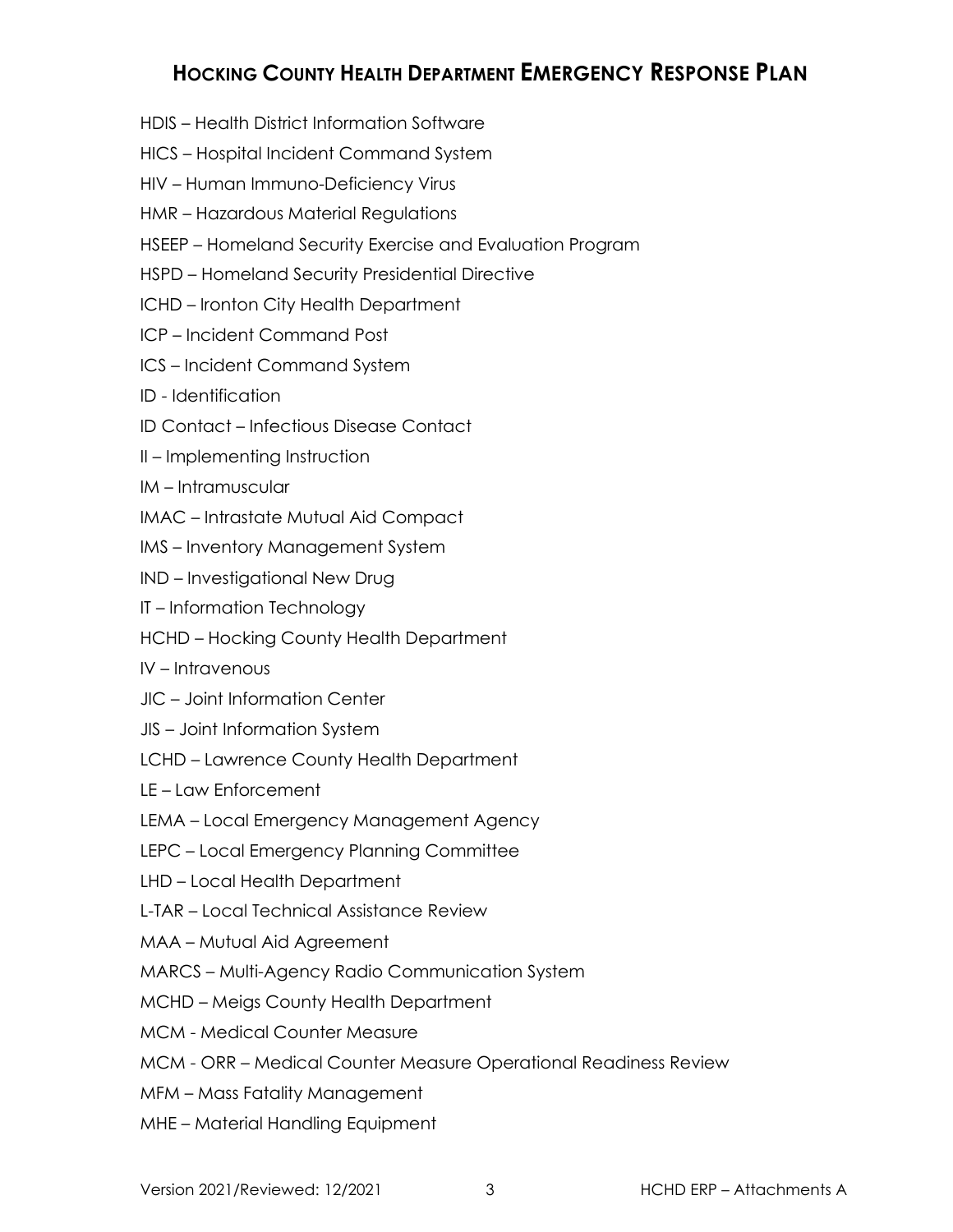- MOU Memorandum of Understanding
- MRC Medical Reserve Corps
- MSWL Municipal Solid Waste Landfills
- MTEP Multi-year Training & Exercise Plan
- NaCN Sodium cyanide
- NAPH Name, Address, Personal History
- NIMS National Incident Management System
- NIPP National Infrastructure Protection Plan
- NORS National Outbreak Reporting System
- NPI Non-Pharmaceutical Interventions
- NRP National Response Plan
- OAC Ohio Administrative Code
- ODH Ohio Department of Health
- ODMH Ohio Department of Mental Health
- ODRS Ohio Disease Reporting System
- OEMA Ohio Emergency Management Agency
- OEPA Ohio Environmental Protective Agency
- OFDA Ohio Funeral Directors Association
- OPHAN Ohio Public Health Analysis Network
- OPHCS Ohio Public Health Communication System
- OPOD Ohio Point of Dispensing
- ORC Ohio Revised Code
- ORR Operational Readiness Review
- OSHA Occupational Safety and Health Administration
- PCGHD Pike County general Health District
- PCHD Portsmouth City Health Department
- PH Public Health
- PHEP Public Health Emergency Preparedness
- PHER Public Health Emergency Response
- PIMW Potentially Infectious Medical Waste
- PIO Public Information Officer
- PO by mouth/per os/oral
- POD Point of Dispensing
- PPE Personal Protective Equipment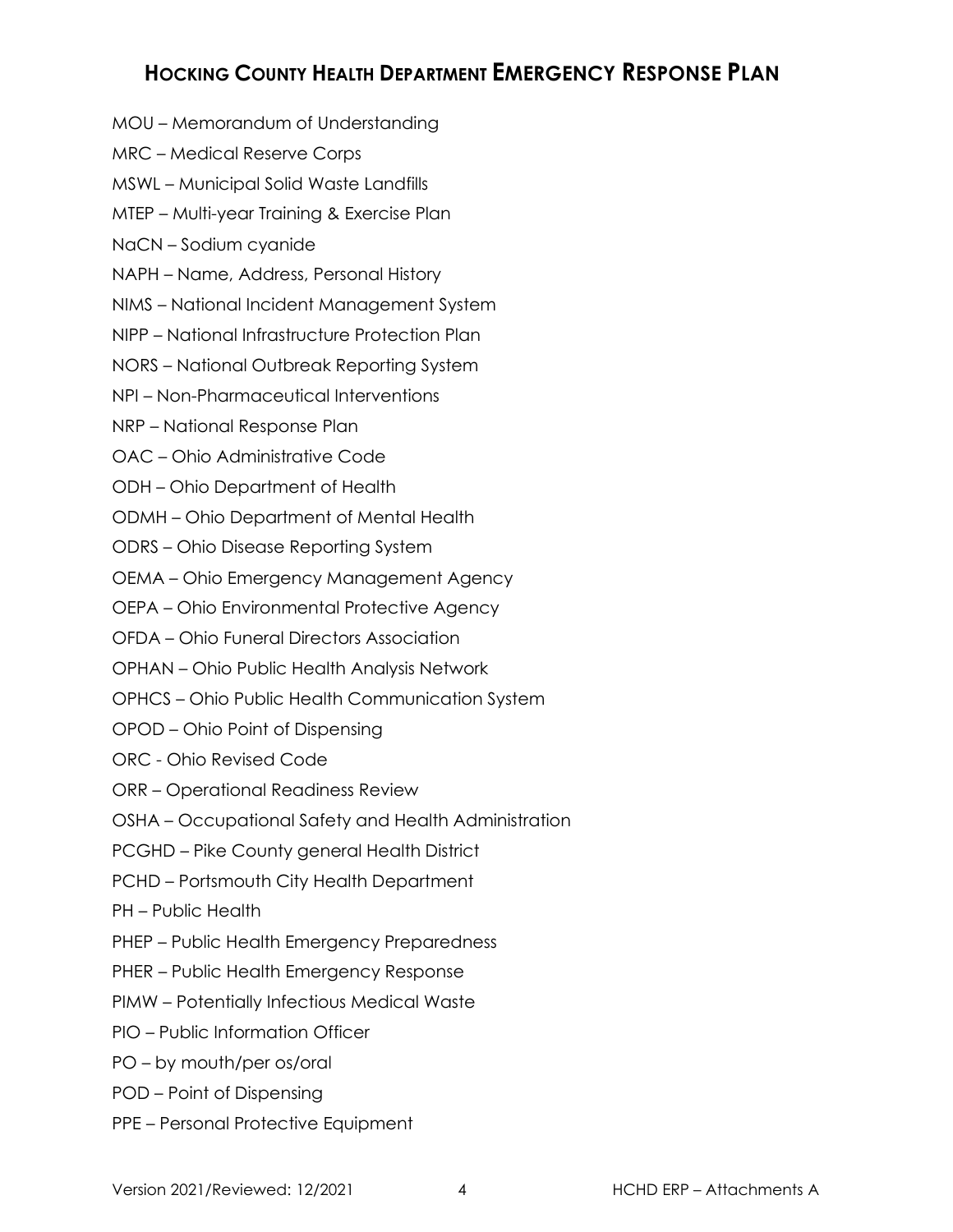- PREP Act Public Readiness and Emergency Preparedness Act
- PRP Pandemic Response Plan
- PS chloropicrin
- PSA Public Service Announcement
- PUI Person under investigation
- PXC Accutemp® PXC coolant packs
- RCC Regional Coordination Center
- RCHD Ross County Health District
- RDD Radiological Dispersal Device
- RDN Regional Distribution Node
- REMM Radiation Emergency Medical Management
- RHCC Regional Hospital Coordination Center
- RMRS Regional Medical Response Systems
- RN Registered Nurse
- RODS Real-time Outbreaks and Disease Surveillance
- RPH Regional Public Health
- RPHH Regional Public Health and Healthcare
- RPHP Regional Public Health Preparedness
- RS Registered Sanitarian
- RSS Receive, Store and Stage
- SC South Central
- SCHD Scioto County Health Department
- SCO South Central Ohio
- SEOC State Emergency Operations Center
- SIIS Statewide Immunization Information System
- SNS Strategic National Stockpile
- USC United States Code
- VAERS Vaccination Adverse Events Reporting Sheet
- CHD Vinton County Health Department
- VIS Vaccine Information Sheet
- VMI Vendor Managed Inventory
- VOIP Voice-Over Internet Phone
- VRC Volunteer Reception Center
- VX O-ethyl S-{z-(diisopropylamino) ethyl] methyl phosphonothioate)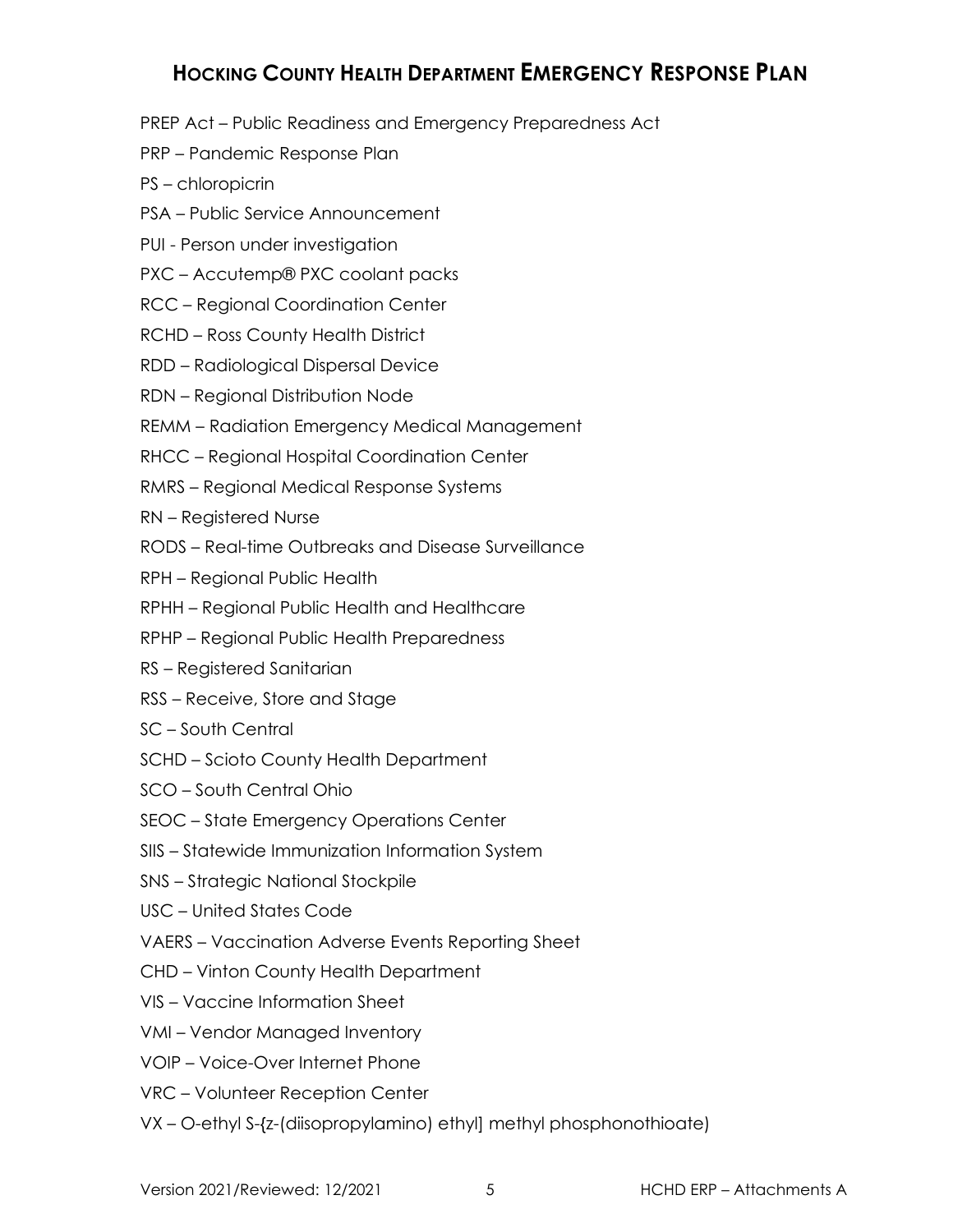- WHO World Health Organization
- WIC Women, Infants, and Children
- WMD Weapons of Mass Destruction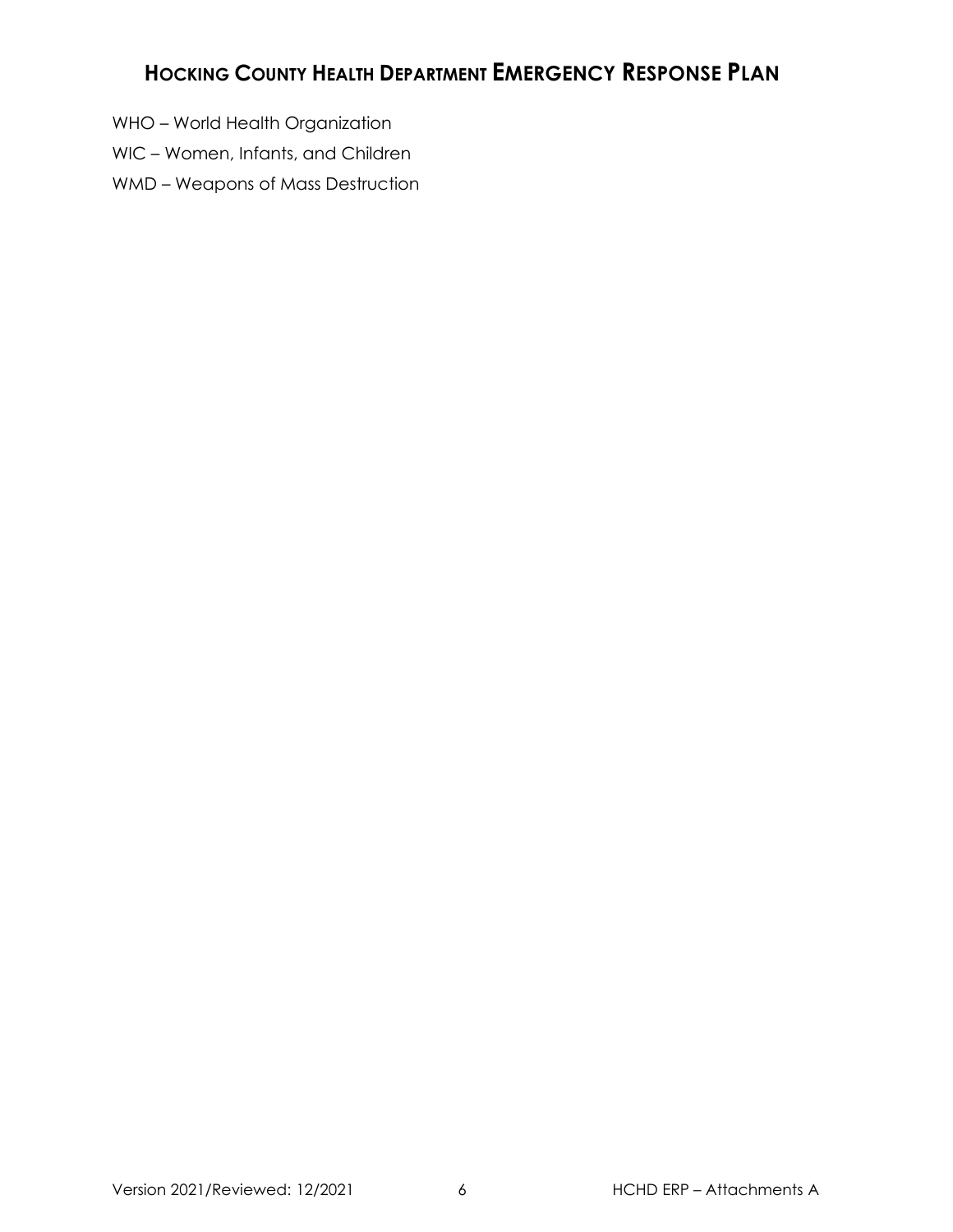# **ATTACHMENT B: GLOSSARY OF WORDS/PHRASES USED IN THE EMERGENCY RESPONSE PLANS**

### <span id="page-48-0"></span>**A**

Access and Functional Needs - refers to persons who may have additional needs before, during and after an incident in functional areas, including but not limited to: maintaining health, independence, communication, transportation, support, services, self-determination, and medical care. Individuals in need of additional response assistance may include those who have disabilities; live in institutionalized settings; are older adults; are children; are from diverse cultures; have limited English proficiency or are non-English speaking; or are transportation disadvantaged (National Response Framework definition)

Alternate Housing – Temporary housing that is provided to an individual being monitored/quarantined for a CAREID, but is not symptomatic.

Annex - Something added to the "Emergency Response Plan – base plan" to expand the functionality of the "Emergency Response Plan – base plan; it is distinguished from both an attachment and an appendix in that it can be developed independently of the "Emergency Response Plan – base plan" and, thus, is considered an expansion of the "Emergency Response Plan – base plan" and not merely a supplement or a complement.

- In a plan, annexes guide a specific function or type of response.
- Annexes are included immediately after the ERP base plan.
- When referenced, annexes are designated with the entire title, i.e., Annex 1: Direction and Control; Annex 2: Communications.
	- o Annexes are paged by the annex number, the symbol ".", then the page number (1.1 – Annex 1: Direction and Control, page 1)
- When considered independently from the basic plan, annexes are, themselves, primary documents and may include attachments, but never their own annexes.
	- o Attachments to annexes are designated are found at the end of their annex.
- Developed independently from the primary document, an annex may be activated apart from the base plan.

Annual Reports - a report issued yearly by the health department giving an account of its internal workings and especially its finances to its Board of Health, County or municipality government, and jurisdictional public.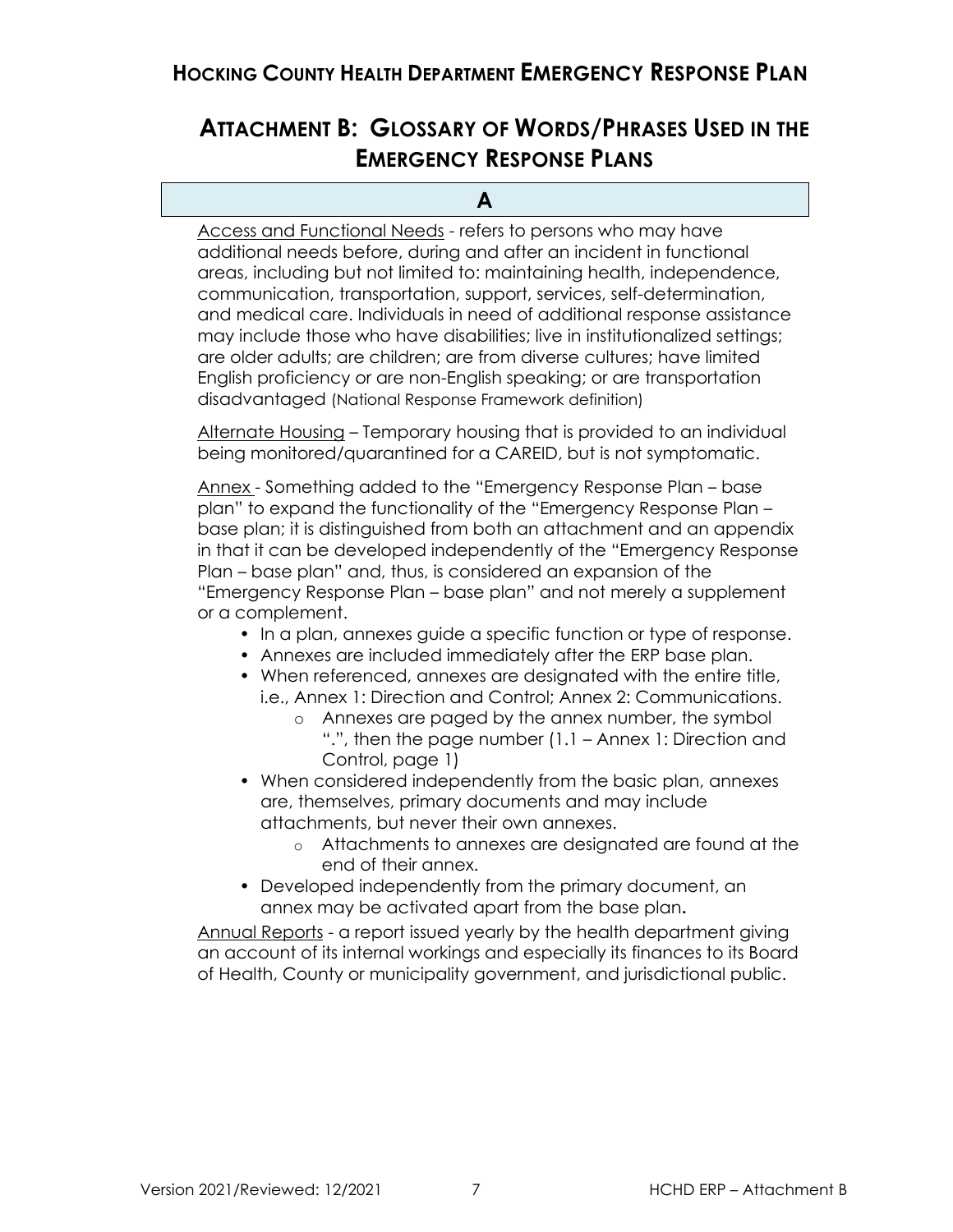Appendix - Any complementary document, usually of an explanatory, statistical or bibliographic nature, added to the "Emergency Response Plan – base plan", but not necessarily essential to its completeness, and thus, distinguished from an attachment; inclusion of an appendix is not necessary for a primary document to be complete.

- Appendices are included immediately after the annexes of the "Emergency Response Plan – base plan" to which they are added and are designated by numbers.
- When referenced, appendices are designated by their title, i.e., Appendix 1: Dispensing; Appendix 2: Containment.
	- **o** Appendices are paged by the letter "A", appendix number, the symbol ".", then the page number (A1.1 – Appendix 1: Dispensing, page 1

Area Command - An organization established to oversee the management of (1) multiple incidents that are each being handled by an ICS organization, or (2) large or multiple incidents to which several Incident Management Teams have been assigned. Area Command has the responsibility to set overall strategy and priorities, allocate critical resources according to priorities, ensure that incidents are properly managed, and ensure that objectives are met and strategies followed. Area Command becomes Unified Area Command when incidents are multijurisdictional. Area Command may be established at an emergency operations center facility or at some location other than an Incident Command Post.

Attachment - A supplementary document that is necessarily attached to a primary document in order to address deficiencies; inclusion of an attachment is necessary for a primary document to be complete.

• Attachments are included within the primary document, with exception of the HCHD ERP base plan. Because of the size of the Attachments to the Base plan, the attachments are titled as a separate document ("ERP Attach ABCD").

#### **B**

Base Plan: The main body of a plan; a basic plan is a primary document and may include attachments, appendices and annexes.

BioSense – A US Department of Health and Human Services' program platform residing in a cloud-based computing environment that provides the technology needed to collect, analyze, and securely share large amounts of syndromic surveillance data from hospitals, urgent care centers, and other health providers.

### **C**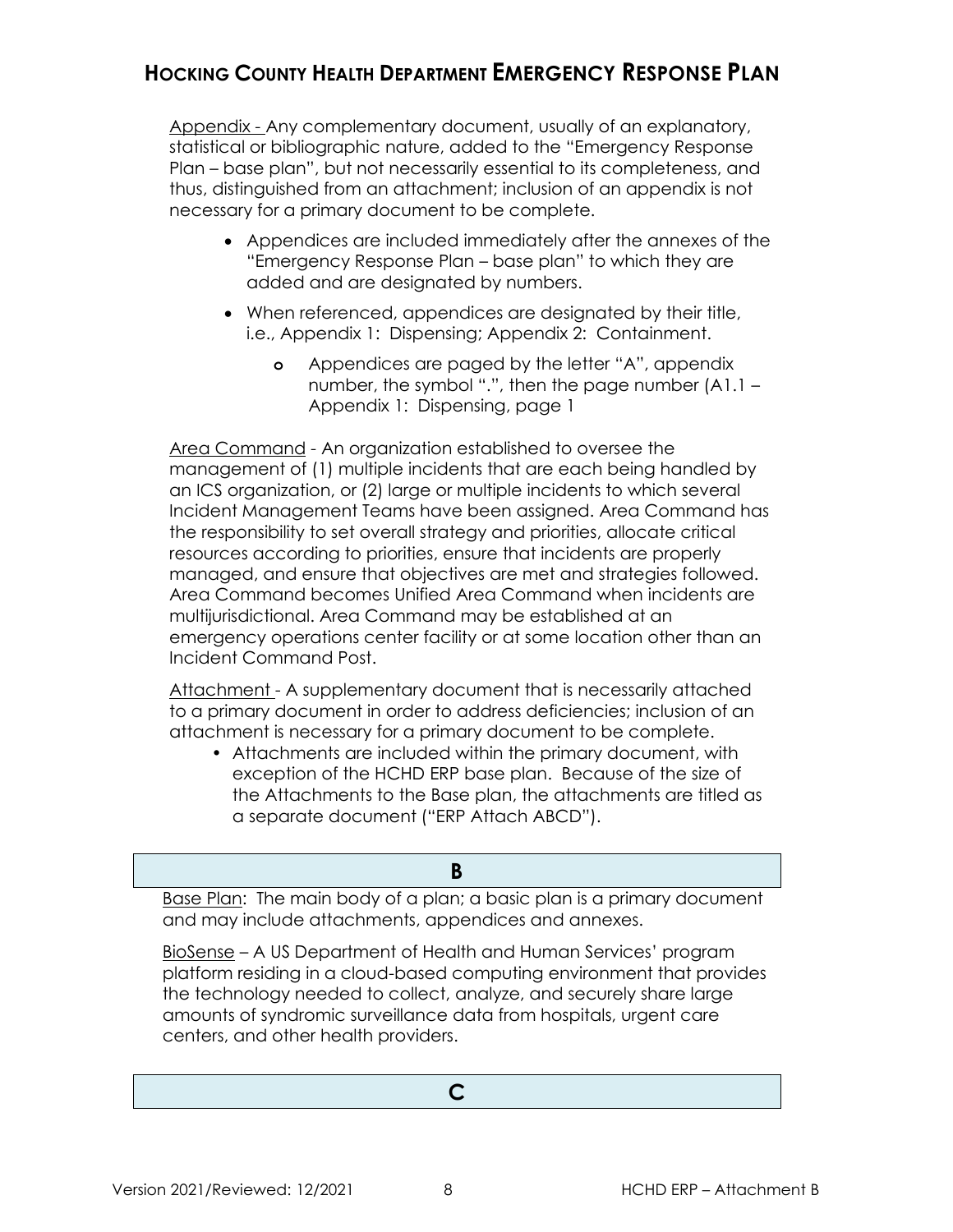Cache - A pre-determined complement of tools, equipment, and/or supplies stored in a designated location, available for incident use.

Case - An infectious disease occurring in a single individual.

Casualty - any person, group, thing, etc., that is harmed as a result of some act or event. For the purposes of this plan, the loss of human life will not be included in this definition, but will be referred to as a fatality.

Chain of Command **-** A series of management positions in order of authority.

ChemPack - Centers for Disease Control and Prevention has established this voluntary participation project for the "forward" placement of sustainable repositories of nerve agent antidotes in numerous locations throughout the United States, so that they can be immediately accessible for the treatment of affected persons.

Class A Reportable Emerging Infectious Disease (CAREID) – Emerging infectious diseases are those whose incidence in humans has increased in the past 2 decades or threaten to increase in the near future. These diseases, which respect no national boundaries, can challenge efforts to protect workers as prevention and control recommendations may not be immediately available. By adding "Class A Reportable" to "Emerging Infectious Disease", we are selecting diseases that have a high morbidity and/or mortality rate.

Closed Point of Dispensing (CPOD) - Closed PODs are pre-identified sites that serve a specific subset of the population to reduce the strain on open PODs. Examples of organizations that serve as closed PODs are private businesses, hospitals, nursing homes and correctional facilities.

Cluster - Refers to an aggregation of cases grouped in place and time that are suspected to be greater than number expected, even though the expected number may not be known.

Cold Chain Management – maintaining a temperature-controlled supply chain. An unbroken cold chain is an uninterrupted series of storage and distribution activities which maintain a given temperature range. It is used to help extend and ensure the shelf life of products such as pharmaceutical drugs.

Command Staff - The Command Staff consists of the Public Information Officer, Safety Officer, and Liaison Officer. They report directly to the Incident Commander. They may have an Assistant or Assistants, as needed.

Communicable – refers to a disease that is transmissible from person to person.

.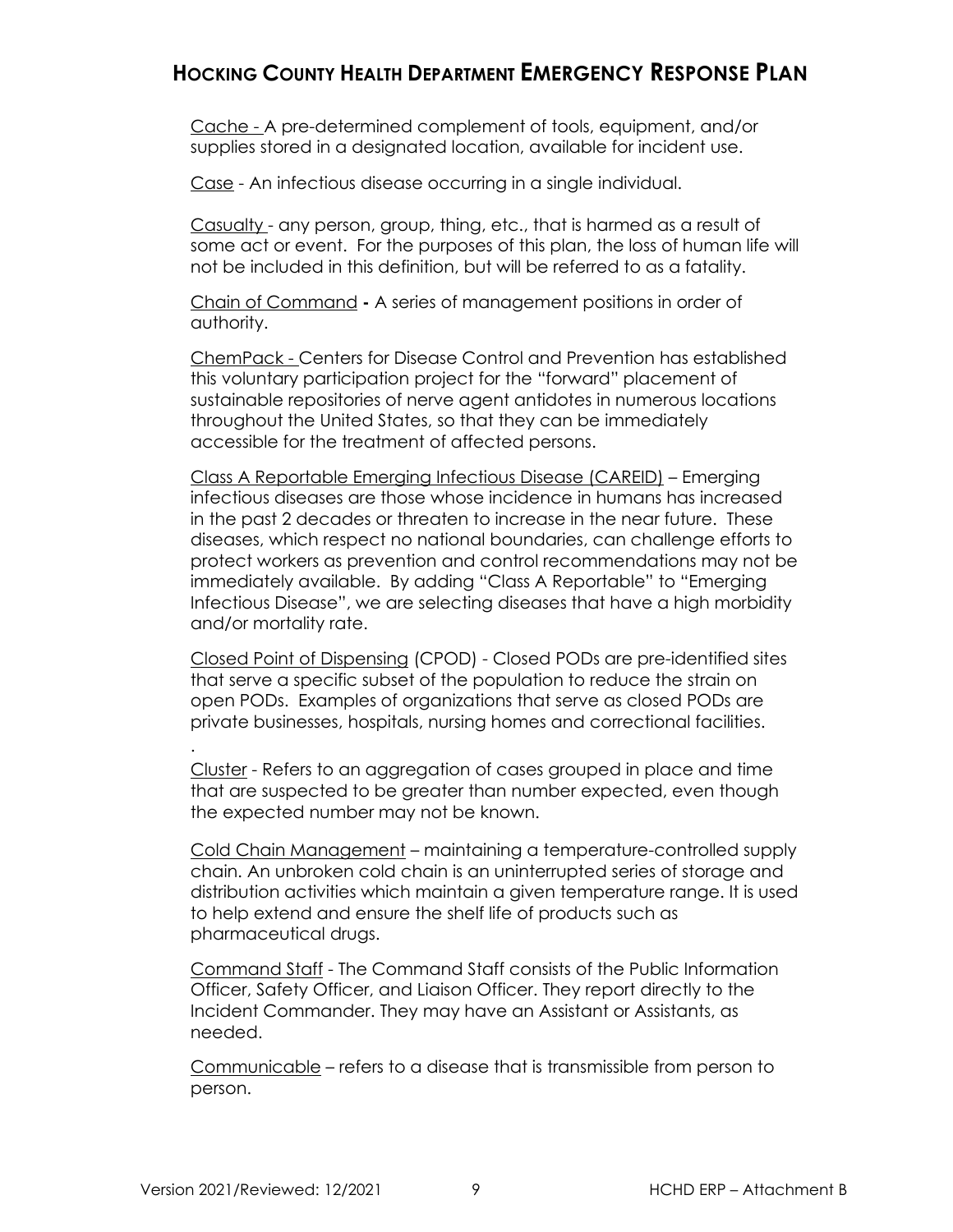Community Containment – Measures taken by a community, with the recommendation of public health and other healthcare agencies, to control the spread of CAREID inside, as well as outside the community. This can be a combination of multiple measures, sych as: quarantine, medication dispensing, immunizations, public education, hygiene practice, etc.

Cordon Sanitaire – a line around a quarantined area guarded to prevent spread of disease by restricting passage into and out of the area.

### **D** Designated staff - those needed to begin immediate implementation of the initial Emergency Action Plan, and may range from a single member of a department to the entire staff, depending on the situation.

Dispensing - To deliver a medication or vaccine to an ultimate user, including the prescribing and administering of a controlled substance and the packaging, labeling, or compounding necessary to prepare the substance for such delivery.

Distribution of Countermeasures: The shipment/movement of large amounts of countermeasures to sites of dispensing. Example: movement from HCHDs drop-site to a local pharmacy, or hospital for dispensing to the affected population.

Drop-Site: a location within the county, where Strategic National Stockpile items/shipments are received from the State, stored, and distributed to point of dispensing (POD) sites within the county

Duty Officers - Administrators assigned on rotating weekly schedule to receive notification of public health emergencies from the 911 Center. Assigned duty officers: Health Commissioner (HC), Director of Nursing (DON), Director of Environmental Health (DEH), Public Health Emergency Preparedness Coordinator (PHEP Coord).

**E**

Emergency Leadership - HC, Administrative Assistant (AA), DON, DEH and PHEP Coord

Emergency Management Assistance Compact (EMAC) – A national interstate mutual aid agreement that enables states to share resources during times of disaster. Since the 104th Congress ratified the compact, EMAC has grown to become the nation's system for providing mutual aid through operational procedures and protocols that have been validated through experience. EMAC is administered by NEMA, the National Emergency Management Association, headquartered in Lexington, KY.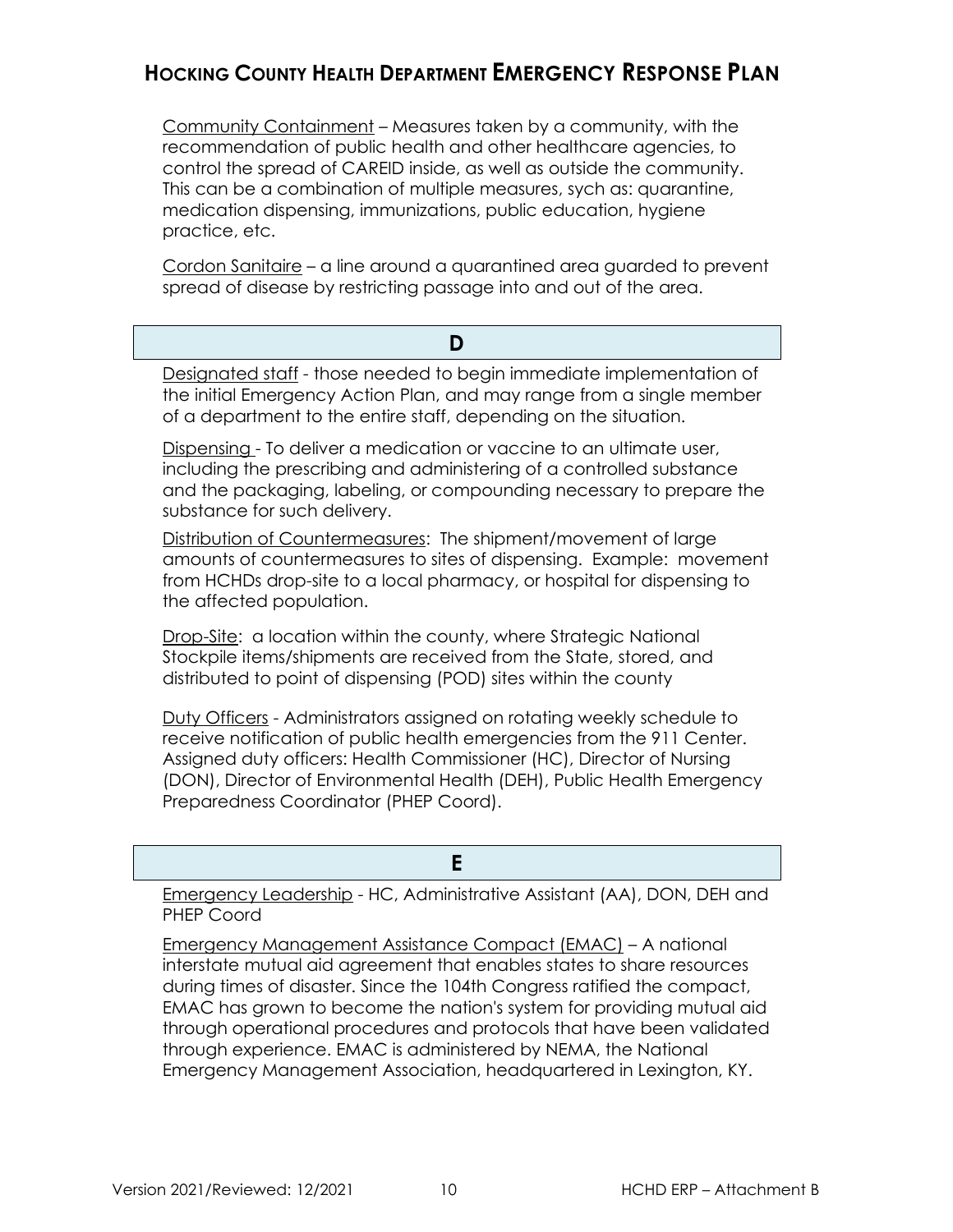Emergency Operations Centers (EOCs) - The physical location at which the coordination of information and resources to support domestic incident management activities normally takes place. An EOC may be a temporary facility or may be located in a more central or permanently established facility, perhaps at a higher level of organization within a jurisdiction. EOCs may be organized by major functional disciplines (e.g., fire, law enforcement, and medical services), by jurisdiction (e.g., Federal, State, regional, county, city, tribal), or some combination thereof.

Emergency Support Functions (ESF) - A grouping of governmental and certain private sector capabilities into an organizational structure to provide support, resources, program implementation, and services that are most likely needed to save lives, protect property and the environment, restore essential services and critical infrastructure, and help victims and communities return to normal following domestic incidents.

EPI Center - Ohio's statewide syndromic surveillance system used by state and local public health agencies to detect, track and characterize health events such as pandemic influenza, outbreaks, environmental exposures and potential bioterrorism in real-time. The system gathers deidentified information on patient symptoms and automatically alerts public health when an unusual pattern or trend is occurring.

EPI Info - A public domain suite of interoperable software tools designed for the global community of public health practitioners and researchers. It provides for easy data entry form and database construction, a customized data entry experience, and data analyses with epidemiologic statistics, maps, and graphs for public health professionals who may lack an information technology background. Epi Info™ is used for outbreak investigations; for developing small to mid-sized disease surveillance systems; as analysis, visualization, and reporting (AVR) components of larger systems; and in the continuing education in the science of epidemiology and public health analytic methods at schools of public health around the world.

EPI-X - The Centers for Disease Control and Prevention's web-based communications solution for public health professionals. Through *Epi-X*, CDC officials, state and local health departments, poison control centers, and other public health professionals can access and share preliminary health surveillance information --- quickly and securely. Users can also be actively notified of breaking health events as they occur. Key features of *Epi-X* include unparalleled scientific and editorial support, controlled user access, digital credentials and authentication, rapid outbreak reporting, and peer-to-peer consultation.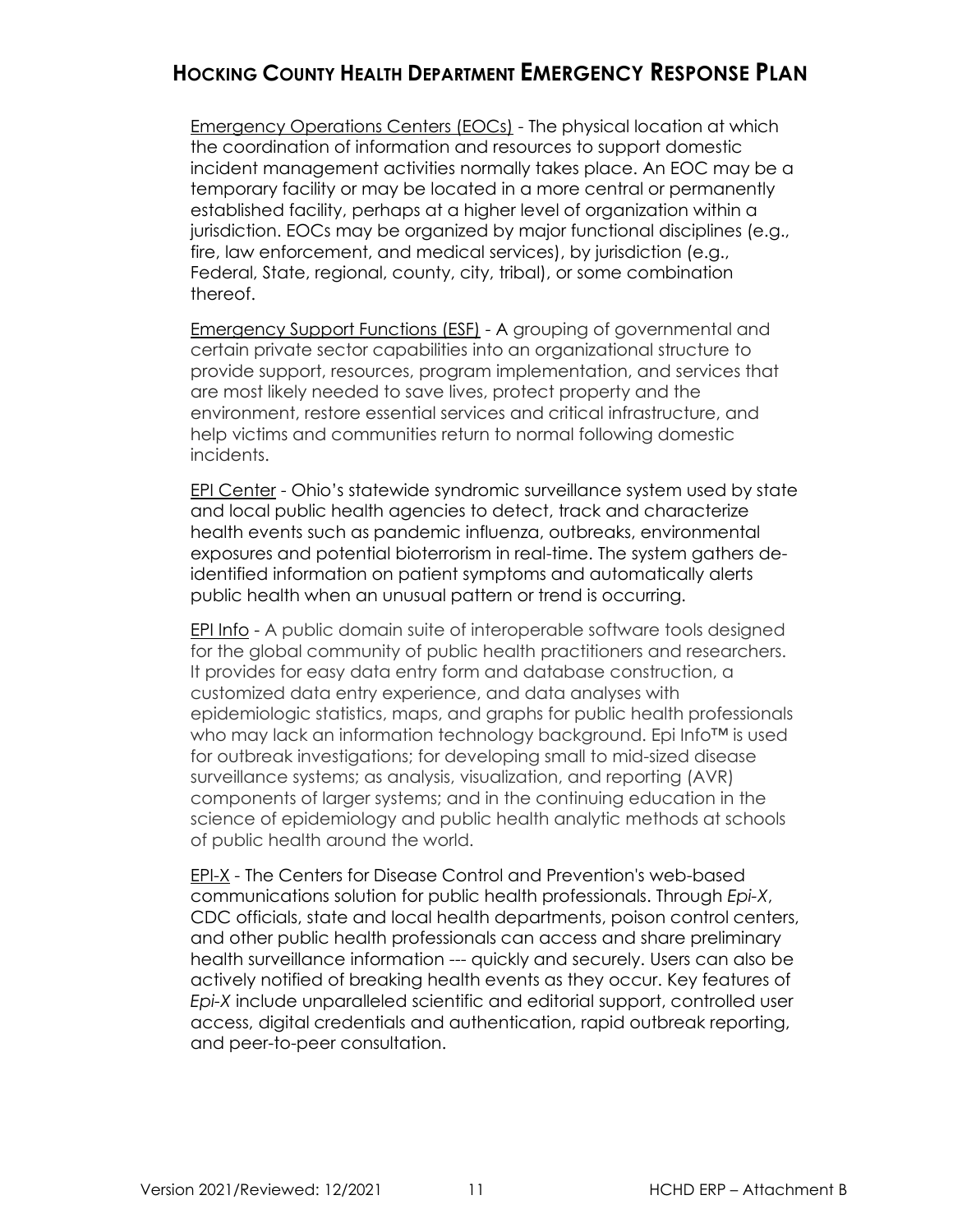Epidemic - An outbreak of disease that affects a much greater number of people than is usual for the locality or that spreads to regions where it is ordinarily not present. A disease that tends to be restricted to a particular region (endemic disease) can become epidemic if nonimmune persons are present in large numbers (as in time of war or during pilgrimages), if the infectious agent is more virulent than usual, or if distribution of the disease is more easily affected. Epidemics may also be caused by new disease agents in the human population, such as the Ebola virus.

Event - A planned, non-emergency activity. ICS can be used as the management system for a wide range of events, e.g., parades, concerts, or sporting events.

**F**

Fatality - a death resulting from an accident or a disaster.

Full medical (clinical) POD: In the medical model, each person receives a medical assessment and MCMs from a licensed medical professional. Under this model, medical personnel would dedicate more time to providing a personalized medical evaluation and education on the agent and MCMs to each client at the dispensing site.

#### **G**

General Staff - A group of incident management personnel organized according to function and reporting to the Incident Commander. The General Staff normally consists of the Operations Section Chief, Planning Section Chief, Logistics Section Chief, and Finance/Administration Section Chief.

#### **H**

Head of Household: The individual responsible for representing immediate family members. This individual would need to be able to provide information, such as: age, weight (if under 100 pounds), medical history, medications, and allergies for each individual of the family.

Healthcare Coalition: *A* group of individual healthcare organizations in a specified geographic area that agree to work together to enhance their response to emergencies or disasters. The Healthcare Coalition, being composed of relatively independent organizations that voluntarily coordinate their response, does not conduct command or control. Instead, the Coalition operates consistent with Multiagency Coordination System (MAC System) principles to support and facilitate the response of its participating organizations*.*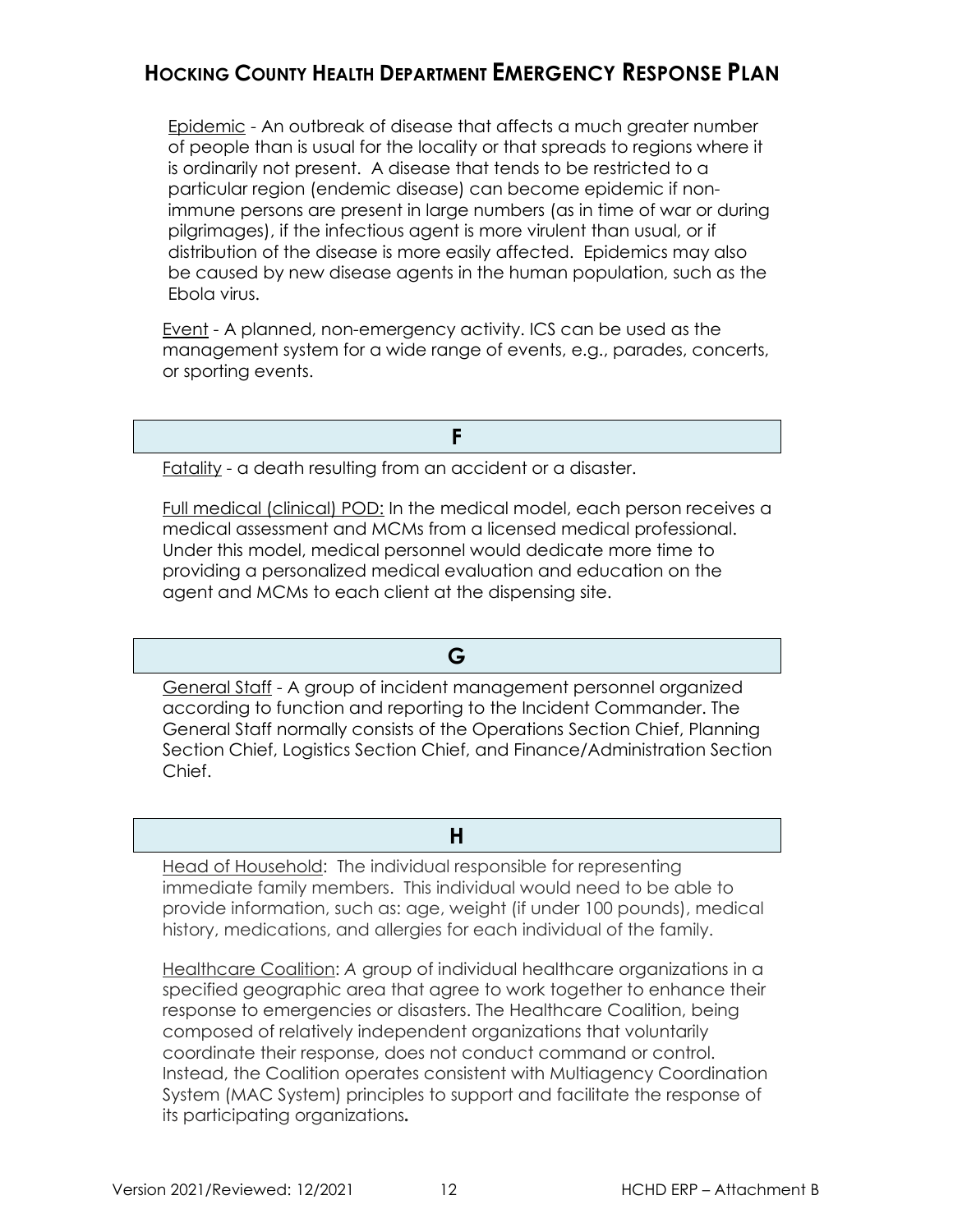Homeland Security Presidential Directives – National Security Presidential Directives (NSPDs) that pertain to the Department of Homeland Security. NSPDs are a form of an executive order issued by the President of the United States with the advice and consent of the National Security Council. The directives articulate the executive's national security policy and carry the "full force and effect of law". Since many of the NSPDs pertain to the national security of the United States, many remain classified.

Human Infectious Disease – Disorders, caused by organisms, that affect humans, or humans & other animals/plants. See "Infectious Diseases" definition below.



Incident - An occurrence or event, natural or human-caused, that requires an emergency response to protect life or property. Incidents can, for example, include major disasters, emergencies, terrorist attacks, terrorist threats, wildland and urban fires, floods, hazardous materials spills, nuclear accidents, aircraft accidents, earthquakes, hurricanes, tornadoes, tropical storms, war-related disasters, public health and medical emergencies, and other occurrences requiring an emergency response.

Incident Action Plan (IAP) - A plan of action for a designated operational period to address a public health emergency. The incident will be reassessed as needed or at the end of this period, and a new IAP will be developed. The IAP is developed by the Incident Commander and the Command Staff (Health Department Leadership). Suggested forms for recording an IAP are ICS Forms 201 – 225

[\(https://training.fema.gov/emiweb/is/icsresource/icsforms.htm\)](https://training.fema.gov/emiweb/is/icsresource/icsforms.htm).

Infectious Diseases - Disorders caused by organisms — such as bacteria, viruses, fungi or parasites. Many organisms live in and on our bodies. They're normally harmless or even helpful. But under certain conditions, some organisms may cause disease.

Some infectious diseases can be passed from person to person. Some are transmitted by insects or other animals. And you may get others by consuming contaminated food or water or being exposed to organisms in the environment.

Infectious Disease Contact (ID Contact) A person who has been exposed to another individual who has a confirmed/identified Class A Reportable Emerging Infectious Disease (CAREID), or symptoms suggestive of a CAREID with other risk factors.

Integrated Healthcare - "The management and delivery of health services so that clients receive a continuum of preventive and curative services, according to their needs over time and across different levels of the health system." *(World Health Organization)*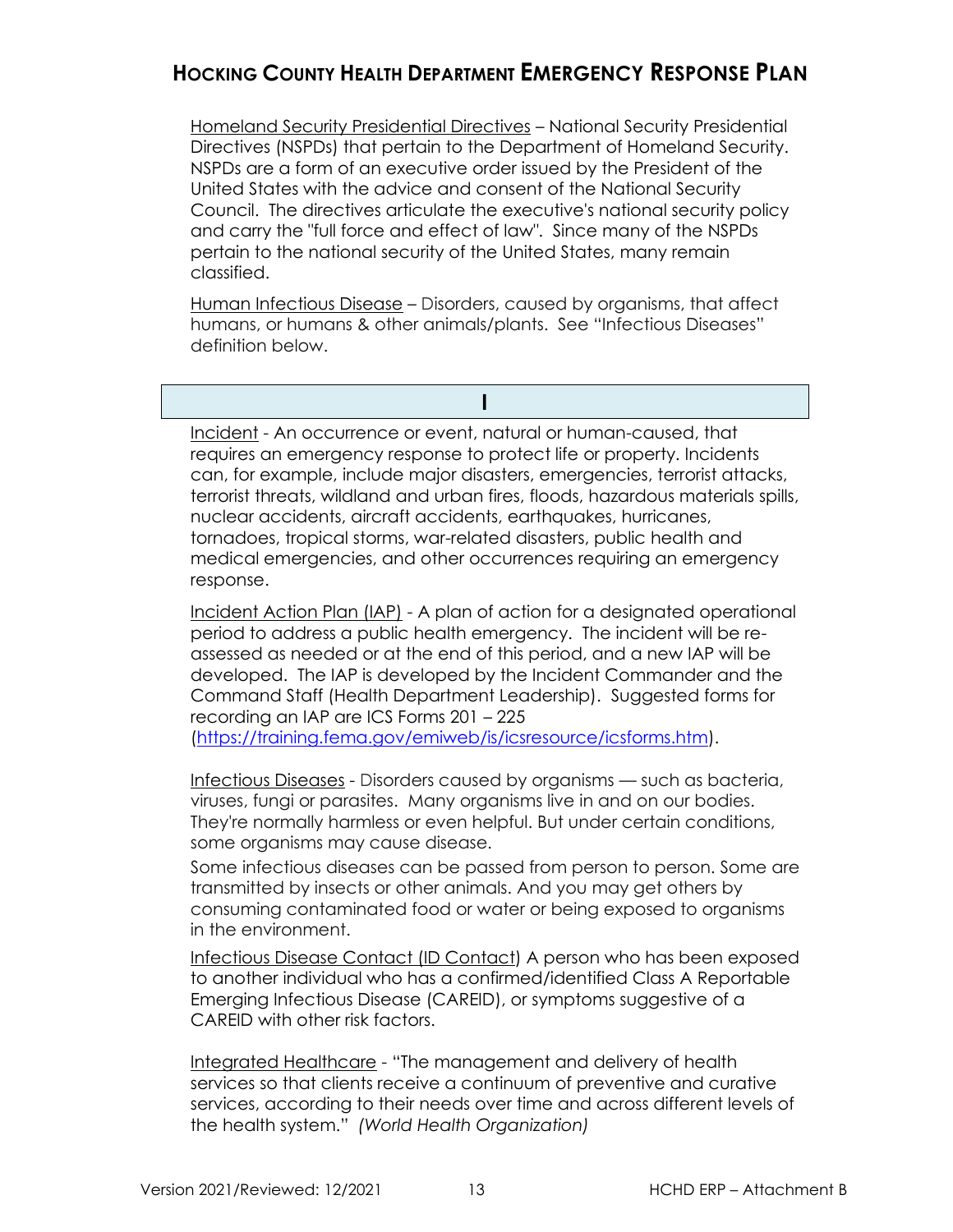Intrastate Mutual Aid Compact (IMAC) - mutual aid agreement through which all political subdivisions can request and receive assistance from any other political subdivisions in the state; many of the administrative and legal issues are resolved in advance of an incident. All political subdivisions are automatically part of IMAC.

Isolation – the separation of an **infected individual** from others during the period of disease communicability in such a way that prevents, as far as possible, the direct or indirect conveyance of an infectious agent to those who are susceptible to infection or who may spread the agent to others.

**J**

Joint Information Center (JIC) - A facility established to coordinate all incident-related public information activities. It is the central point of contact for all news media at the scene of the incident. Public information officials from all participating agencies should collocate at the JIC.

Joint Information System (JIS) - Integrates incident information and public affairs into a cohesive organization designed to provide consistent, coordinated, timely information during crisis or incident operations. The mission of the JIS is to provide a structure and system for developing and delivering coordinated interagency messages; developing, recommending, and executing public information plans and strategies on behalf of the Incident Commander; advising the Incident Commander concerning public affairs issues that could affect a response effort; and controlling rumors and inaccurate information that could undermine public confidence in the emergency response effort.

**K**

**L**

Limitation on Movement – pertains to a public health response and to an outbreak of a communicable disease where a form of quarantine, isolation, and/or cordon sanitaire is implemented. The implementation can be through voluntary or mandatory means.

Lost to Follow-Up – Occurs when an individual being monitored for signs and symptoms of a CAREID fails to comply with public health's request to report (contact the health department) at the designated time and cannot be found (resides in a different location and does not report to health department that location) during the remainder of the monitoring period.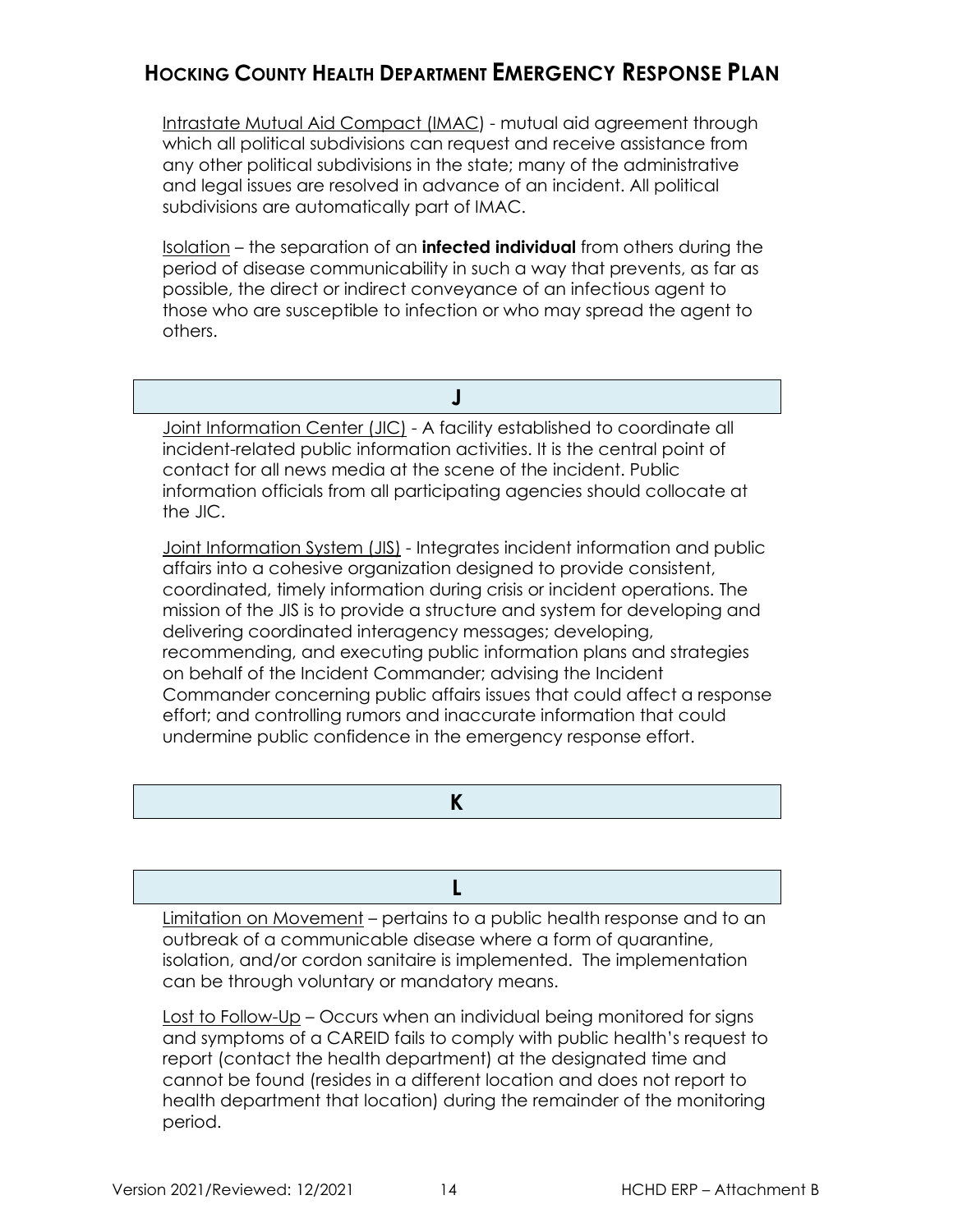### **M**

Mass Dispensing: The movement of large amounts of countermeasures to a large number of people (end-user) in an effort to provide "mass prophylaxis". A mass dispensing event would be a public health emergency in which authorization of LHDs to be a "dispensing" agent has occurred and Points of Dispensing (PODs) would be activated.

Mass Fatality Incident - is any situation where more deaths occur than can be handled by local coroner and funeral home resources. There is no minimum number of deaths for an incident to be considered a mass fatality incident because communities vary in size and resources.

Mass Prophylaxis: The capability to protect the health of the population through administration of critical interventions (e.g., antibiotics, vaccinations, antivirals, countermeasures) to prevent the development of disease among those who are exposed or potentially exposed to public health threats.

Medical Counter Measures (MCM): Vaccines, antiviral drugs, antibiotics, antitoxin, etc. in support of treatment or prophylaxis to the identified population in accordance with public health guidelines or recommendations. This includes the Strategic National Stockpile (SNS), a CDC program developed to provide rapid delivery of pharmaceuticals, medical supplies and equipment for an ill-defined threat in the early hours of an event, a large shipment of specific items when a specific threat is known or technical assistance to distribute SNS materiel. SNS program support includes the 12- hour Push Pack, vendor managed inventory (VMI), and Federal Medical Stations Mass Prophylaxis: The capability to protect the health of the population through administration of critical interventions (e.g., antibiotics, vaccinations, antivirals, countermeasures) to prevent the development of disease among those who are exposed or potentially exposed to public health threats.

Memorandum of Understanding (MOU) - used as a confirmation of agreed upon terms when an oral agreement has not been reduced to a formal contract. It may also be a contract used to set forth the basic principles and guidelines under which the parties will work together to accomplish their goals.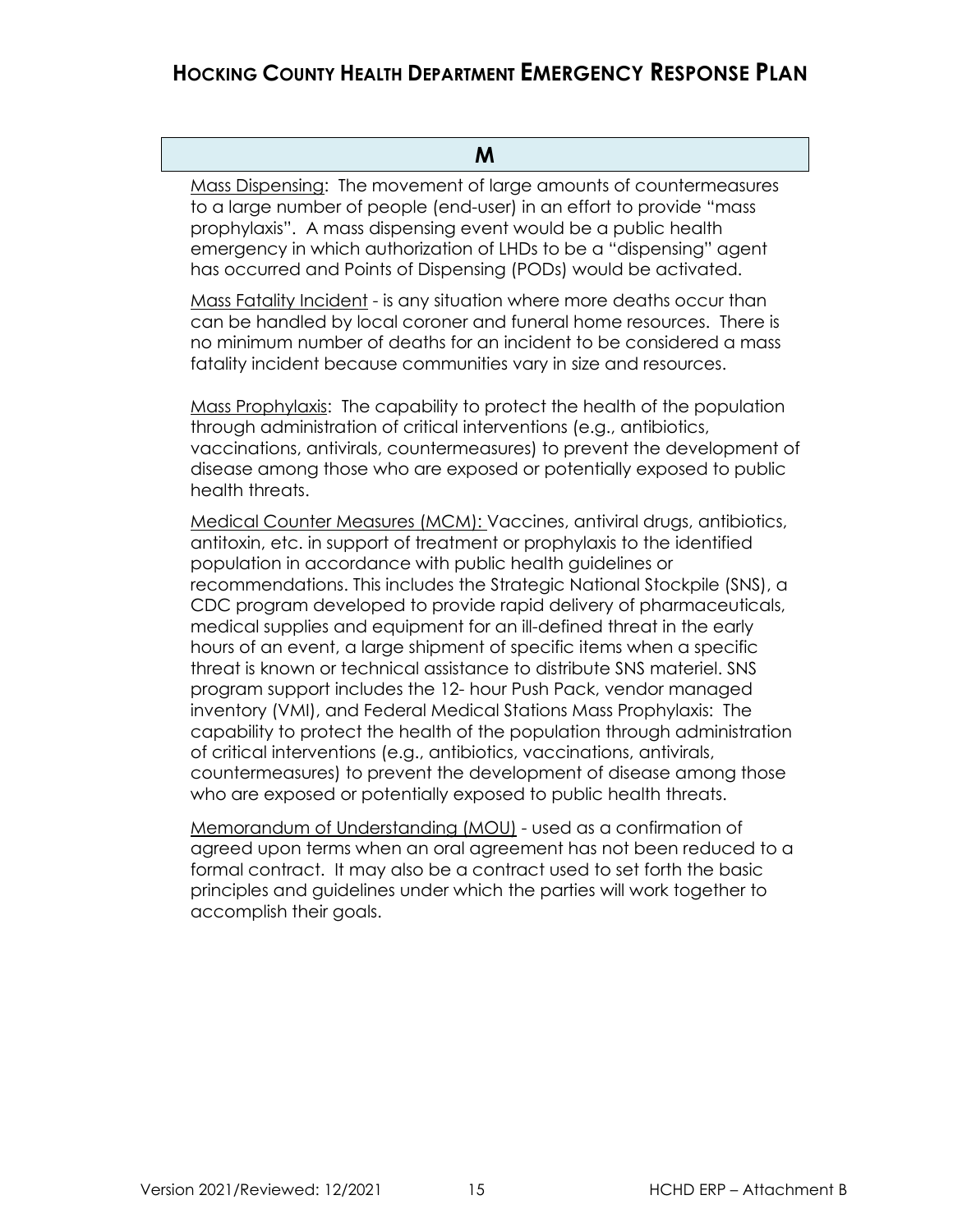Mitigation - The activities designed to reduce or eliminate risks to persons or property or to lessen the actual or potential effects or consequences of an incident. Mitigation measures may be implemented prior to, during, or after an incident. Mitigation measures are often formed by lessons learned from prior incidents. Mitigation involves ongoing actions to reduce exposure to, probability of, or potential loss from hazards. Measures may include zoning and building codes, floodplain buyouts, and analysis of hazard- related data to determine where it is safe to build or locate temporary facilities. Mitigation can include efforts to educate governments, businesses, and the public on measures they can take to reduce loss and injury.

Mobilization - Process by which staff are called in to work outside of regular business hours because of a public health emergency. Mobilization begins when a public health emergency is determined to exist and ends when all available designated staff have reported to the health department or designated public health EOC.

Multi-Agency Coordination System (MACS) - Multiagency coordination systems provide the architecture to support coordination for incident prioritization, critical resource allocation, communications systems integration, and information coordination. The components of multiagency coordination systems include facilities, equipment, emergency operations centers (EOCs), specific multiagency coordination entities, personnel, procedures, and communications. These systems assist agencies and organizations to fully integrate the subsystems of the NIMS.

Mutual Aid Agreement (MAAs) - A written agreement between agencies, organizations, or jurisdictions to lend assistance across jurisdictional boundaries. It agrees to assist by furnishing personnel, equipment, and expertise in a specified manner at requisite time. They provide for increased access to and fast delivery of critical resources during an emergency, professional solidarity in providing resources to affected communities. It also reassures the public that essential services will return quickly.

### **N**

National Outbreak Reporting System (NORS) - A web-based platform used by local, state, and territorial health departments in the United States to report all waterborne and foodborne disease outbreaks and enteric disease outbreaks transmitted by contact with environmental sources, infected persons or animals, or unknown modes of transmission to CDC.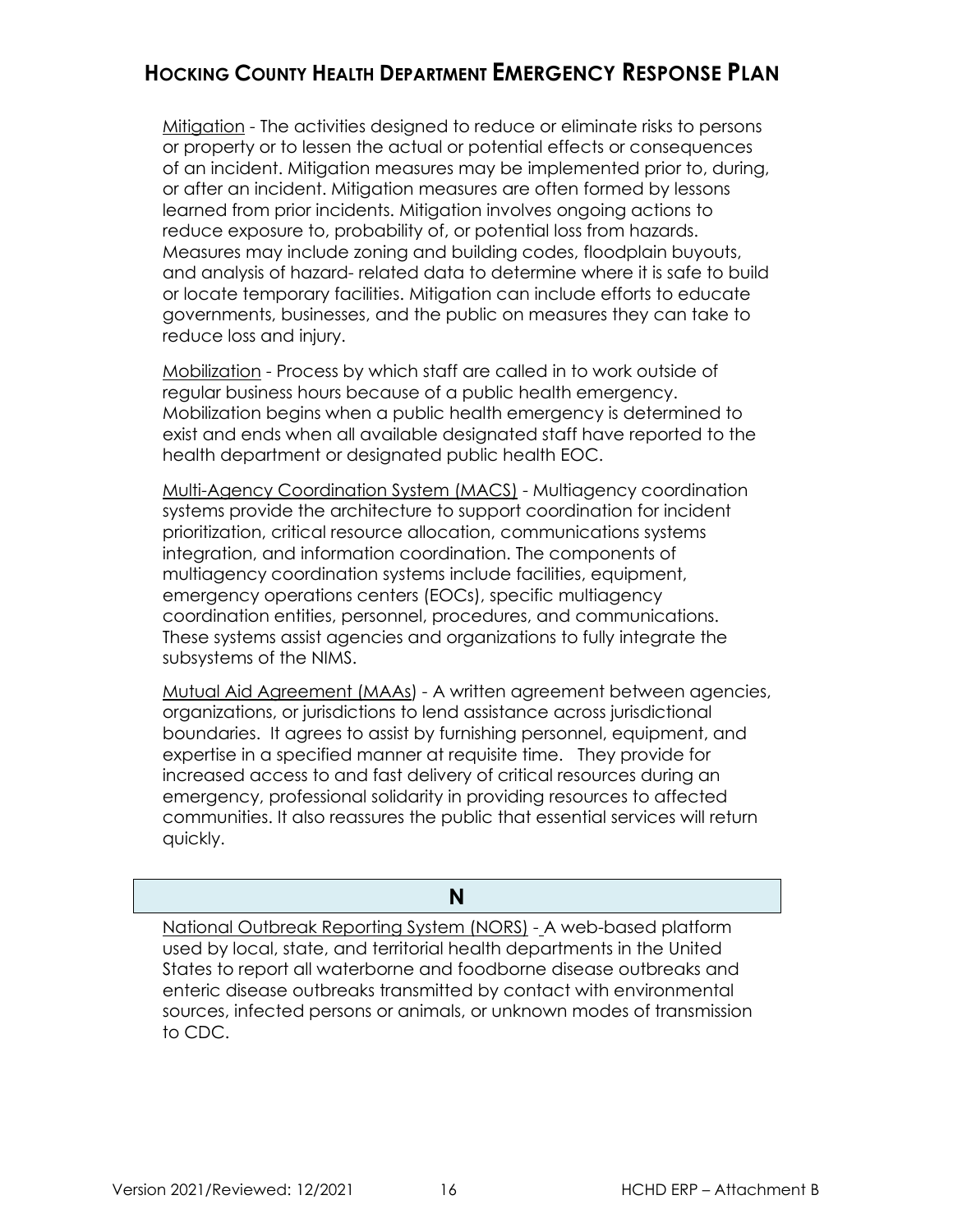National Retail Data Monitoring System (NRDMS) – A public health surveillance tool that collects and analyzes daily sales data for over-thecounter (OTC) health-care products from greater than15,000 retail stores nationwide. NRDM makes aggregated and analyzed data available to public health officials free of charge.

Non-complaint – Occurs when an individual being monitored for signs and symptoms of a CAREID fails to comply with Public Health requests to report (contact the health department) at the designated time repeatedly, OR fails to follow activity restrictions placed on the individual.

Non-medical (rapid dispensing) POD: The non-medical model refers to a modification of the medical model that streamlines dispensing operations to achieve rapid dispensing. The goal of rapid dispensing is to increase the number of people who can go through a POD, also known as increasing throughput. In light of the anticipated large number of individuals requiring MCMs during an emergency and the timeframe in which the jurisdiction must accomplish dispensing, the non-medical model takes into account limited medical staffing and decreased time to provide MCMs. In this model, individuals might receive a less comprehensive screening form; steps in the dispensing process might be combined or eliminated; or trained nonmedical personnel may dispense MCMs under limited supervision from licensed medical professionals.

Non-Pharmaceutical Interventions - mitigating the impact of a communicable disease within a community without the availability or use of antibiotics, antivirals, vaccine, or other pharmaceutical prophylaxis or treatment. This can be accomplished through the use of strategies such as Isolation, Quarantine, or Social Distancing measures.

### **O**

Open Point of Dispensing (OPOD) – Site whose primary focus of dispensing operations since the early days of planning for large-scale MCM dispensing campaigns. They are referred to as "open" because there are no restrictions on who can go to them; they are open to everyone.

Operational Period - The period of time scheduled for execution of a given set of operation actions as specified in the Incident Action Plan. Operational Periods can be of various lengths, and for public health purposes are usually 24 hours, or longer.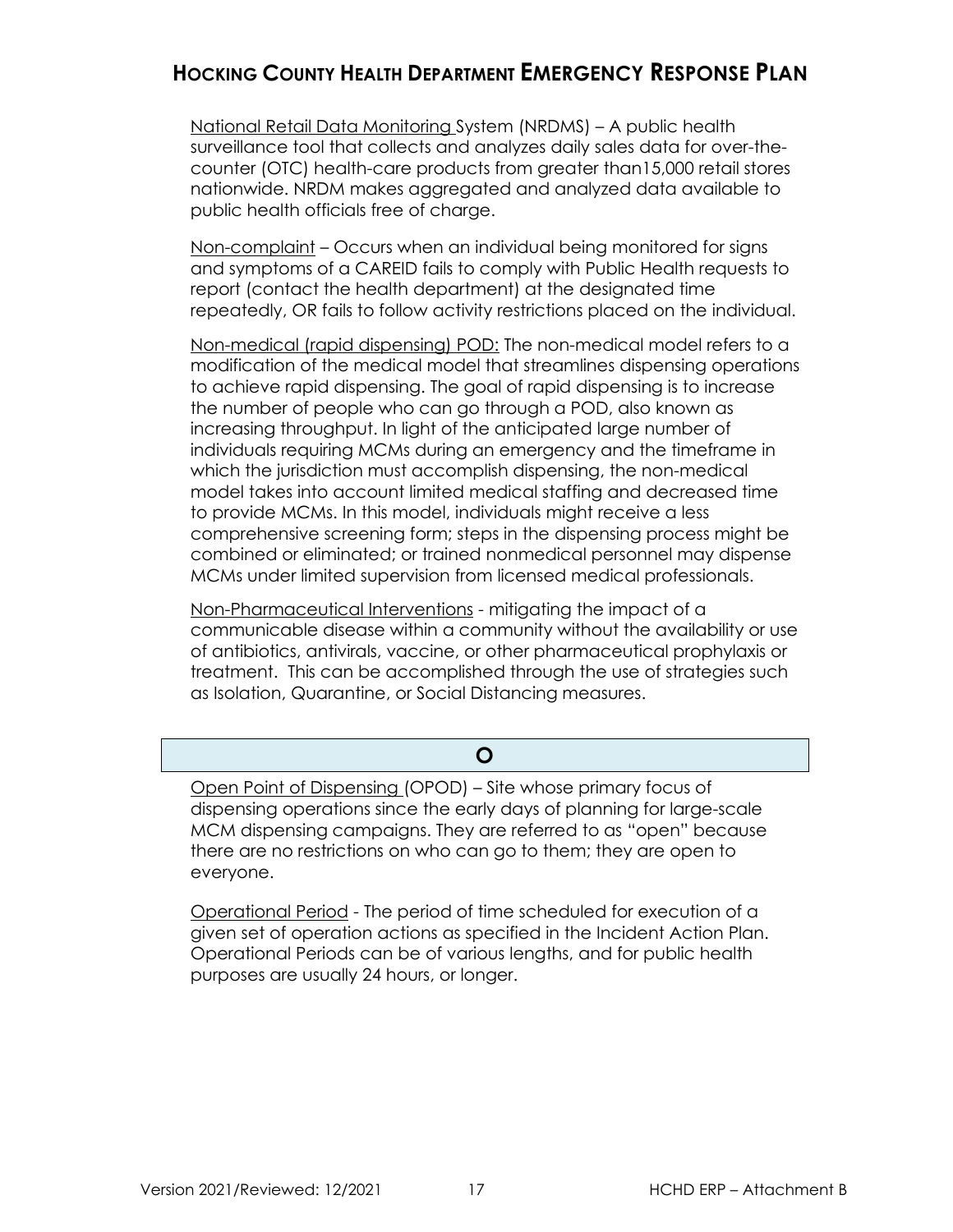Operational Readiness Review (ORR): The annual evaluation tool assessing the LHD CRI Program's: materials, products, plans, exercises, and activities. This assessment is conducted by a team of Federal, state, and local preparedness staff using a worksheet developed by Federal and state program partners (formerly the "Annual Technical Assistance Review"). The ORR is used to assess how ready Local Health Departments (LHDs) are to respond to a MCMDD response

Outbreak - Refers to an increase, often sudden, in the number of cases of a disease above what is normally expected in that population in that area.

Pandemic **-** An epidemic of infectious disease that is spreading through human populations across a large region; for instance, multiple continents, or even worldwide. Pandemics can be either mild or severe in the illness and death they cause, and the severity of a pandemic can change over the course of that pandemic.

Person Under Investigation (PUI) – A person who has a Class A Reportable Emerging Infectious Disease (CAREID) exposure risk and a fever or other symptom suggestive of CAREID.

Plan - A collection of related documents used to direct response or activities. Plans may include up to four types of documents, which are the following: Attachment, Annex, Appendix and Implementing Instruction.

Points of Dispensing (POD) - A physical site where the sole purpose is to quickly dispense (mass dispensing) preventive countermeasures (mass prophylaxis) to large numbers of people during an emergency in an effort to PREVENT ILLNESS.

Psychological First-Aid - a technique designed to reduce the occurrence of [post-traumatic stress disorder.](https://en.wikipedia.org/wiki/Post-traumatic_stress_disorder) It was developed by the National Center for Post-Traumatic Stress Disorder (NC-PTSD), a section of the United States Department of Veterans Affairs, in 2006. It has been spread by the International Federation of Red Cross and Red Crescent Societies, Community Emergency Response Team (CERT), the American Psychological Association (APA) and many others.

Push Packs - The first line of support lies within the immediate response 12 hour Push Packages. These are caches of pharmaceuticals, antidotes, and medical supplies designed to provide rapid delivery of a broad spectrum of assets for an ill-defined threat in the early hours of an incident. These Push Packages are positioned in strategically located; secure warehouses ready for immediate deployment to a designated site within 12 hours of the federal decision to deploy SNS assets.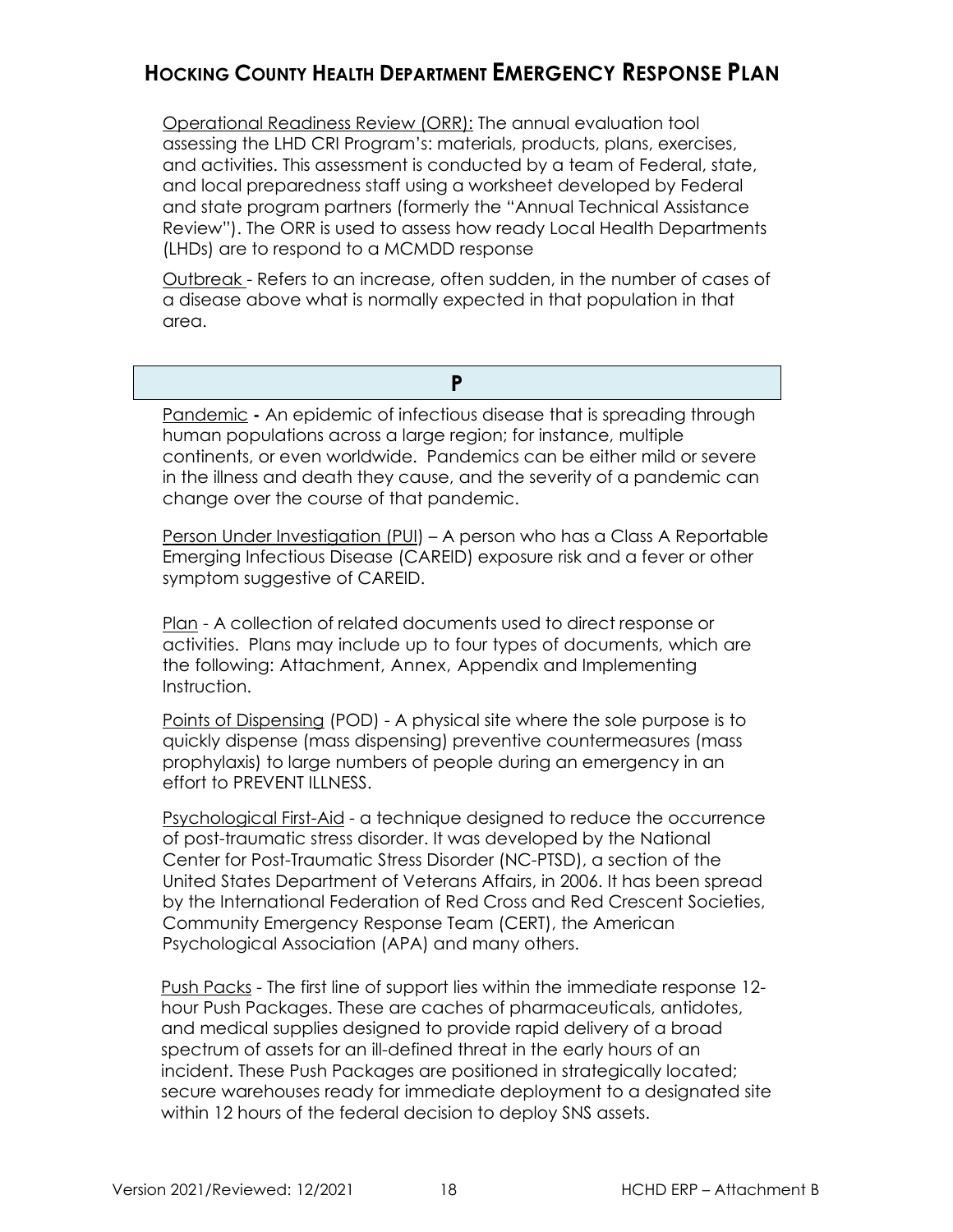### **Q**

Quarantine – restriction of the movements or activities of a **well individual** that has been **exposed** to a communicable disease during the period the period of communicability of that disease and in such a manner that the transmission of the disease may have occurred.

### **R**

Response - Defined as answering the call from a notifier (the 911 Operator or GCHD official) or returning the call if the notifier leaves a message.

# **S**

Self-Shielding – self- imposed exclusion from infected persons or those perceived to be infected (e.g., by staying home from work or school during an epidemic).

"Snow Days" - Community members are asked to stay home as they would during a major snowstorm. Schools are closed, work sites are closed or restricted, large public gatherings are cancelled, and public transportation is halted or scaled back.

Social Distancing – involves increasing the space or distance between people (i.e., increase distance from others from one arms - length to two) while decreasing the opportunity for contagious transmissions to occur. For example: teleconferences in lieu of face-to-face meetings, the use of larger conference rooms, no hand shaking, and avoiding the use of public pens, computers and/or phones.

Span of Control - The number of individuals a supervisor is responsible for, usually expressed as the ratio of supervisors to individuals. (Under the NIMS, an appropriate span of control is between 1:3 and 1:7.)

Strategic National Stockpile (SNS) - The United States' **national** repository of antibiotics, antivirals, chemical antidotes, antitoxins (countermeasures) and other critical medical equipment and supplies. In the event of a **national** emergency involving bioterrorism or a natural pandemic, the SNS has the capability to supplement and re-supply local health authorities that may be overwhelmed by the crisis, with response time as little as 12 hours. The SNS is jointly run by the Centers for Disease Control and Prevention (CDC) and the Department of Homeland Security.

Syndromic Surveillance - A process by which public health agencies, hospitals, medical professionals, and other organizations share, analyze, and query health and health-related data in near real-time. This information on the health of communities is made available to public health and other officials for situational awareness, decision making, and enhanced responses to hazardous events and disease outbreaks.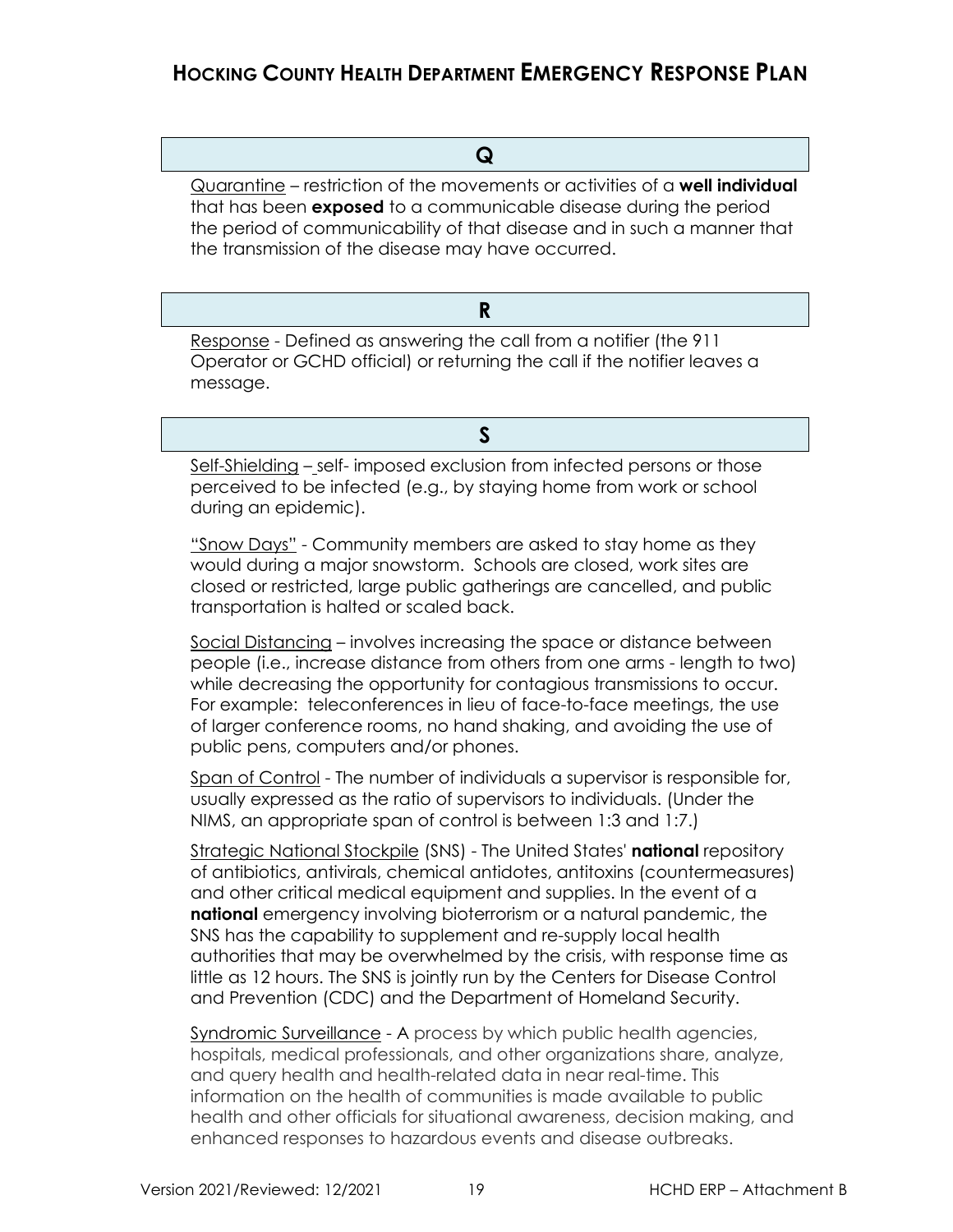| given amount of time. | Throughput - A measure of how many individuals can be processed in a |
|-----------------------|----------------------------------------------------------------------|

**U**

Vendor Managed Inventory - If the incident requires additional pharmaceuticals and/or medical supplies, follow-on vendor managed inventory (VMI) supplies will be shipped to arrive within 24 to 36 hours. If the agent is well defined, VMI can be tailored to provide pharmaceuticals, supplies and/or products specific to the suspected or confirmed agent(s). In this case, the VMI could act as the first option for immediate response from the SNS Program.

**W**

**XYZ**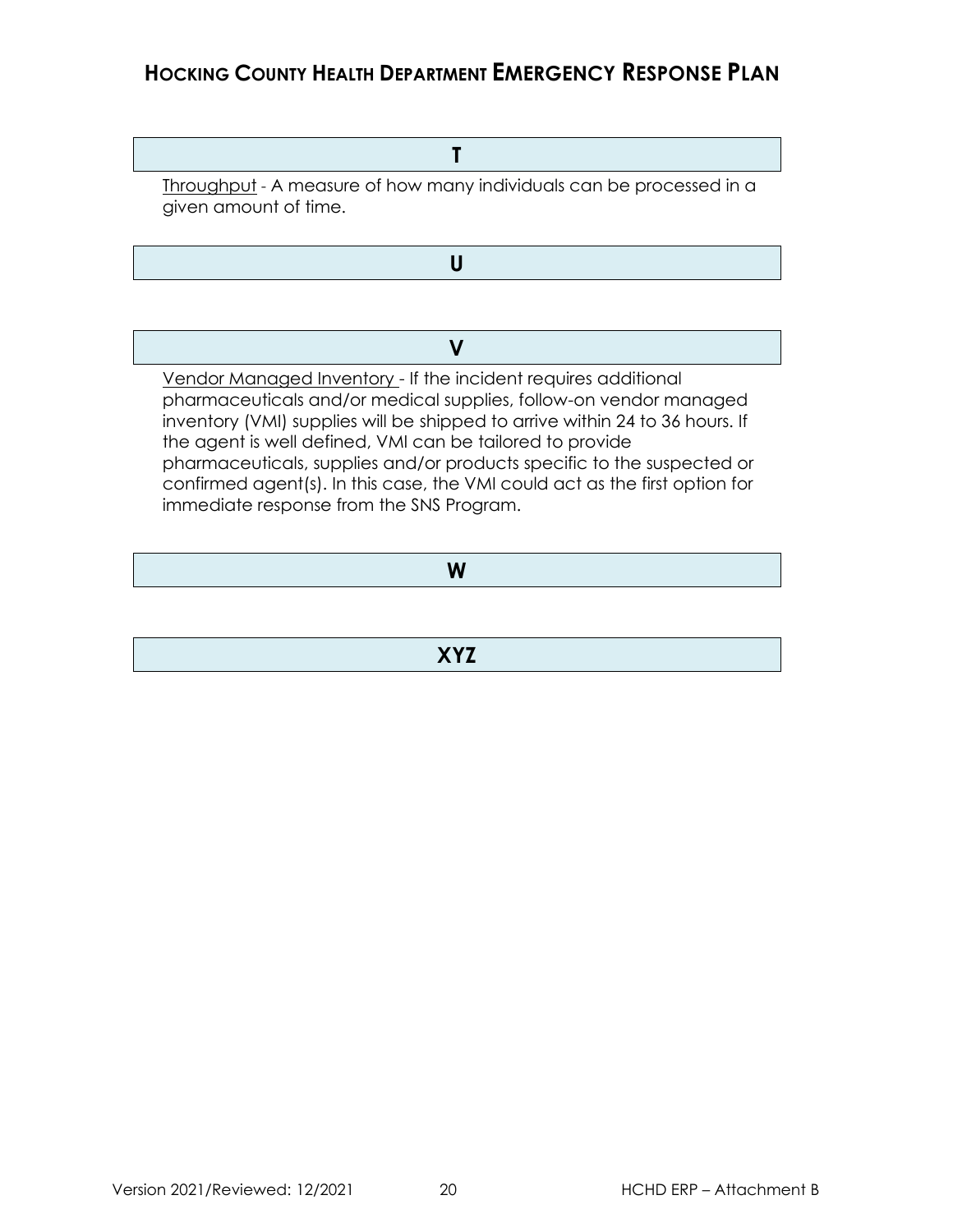# **ATTACHMENT C: PLAN DEVELOPMENT HISTORY**

### <span id="page-62-0"></span>**PLAN HISTORY TIMELINE**

**2002**: The Centers for Disease Control and Prevention (CDC) distributed grant funding for the development of public health's infrastructure as a result of "Twin Tower and Pentagon" incident on September 11, 2001 and the "Anthrax" incidents that followed. Ohio received three (3) of the funding opportunities. Local health departments in the southeast region (then 21 counties) were eligible for the Public Health Infrastructure (PHI), Regional Medical Resources System (RMRS), and Regional Public Health Preparedness (RPHP) funding (grants) from the Ohio Department of Health. Funding/grants were available each year from that point on and with each grant application came deliverables that required the development of response plans. Each PHI health department in the southeast region developed their own plans to fulfill the grant deliverables.

**2004:** The PHI grant became the Public Health Emergency Preparedness (PHEP) grant.

**2009:** The RMRS program/grant ended and the southeast region was divided into two (2) regions: Southeast and Southeast Central. HCHD became part of the Southeast Central (SCO) Region.

**2010**: A SCO region-wide planning workgroup was established and plan templates began to be developed for use if the local PHEP health departments.

### **REGION - WIDE PLAN TEMPLATE AND ITS DEVELOPMENT**

Prior to 2010, the local PHEP planners met quarterly and as needed. When the PHEP planners discussed the increased effectiveness of working off a plan that was similar to their own when responding to a multi-jurisdictional incident or assisting one another during a large single county incident, the decision was made to develop a "template that everyone could use. By taking the best of every local health department's plan and combining them into one unified plan template, each PHEP health department could have a similar and more complete plan.

PHEP Planners that could meet more frequently than quarterly became part of the "Plan Development" workgroup and met monthly to develop the templates, then brought it back to the entire group for review and comment. Meeting minutes were written and kept by the Regional PHEP Coordinator. The Plan Development Workgroup reviewed plans from Ohio Emergency Management Agency, County Emergency Management Agencies, local health departments in Ohio, and other local and state health departments across the country to determine the structure of the plan.

The "region-wide plan template" was developed using a modified functional approach which consists of an ESF-8 model base plan with general annexes, and functional appendices. These are supplemented by implementing instructions which would be utilized to execute all or portions of a health department's ERP in conjunction with the roles and responsibilities identified in their county Emergency Operations Plans (EOP) and the local hospital's ERP. The "region-wide plan template" utilizes an all-hazards planning and preparedness approach. It is meant as a guide for an all-hazards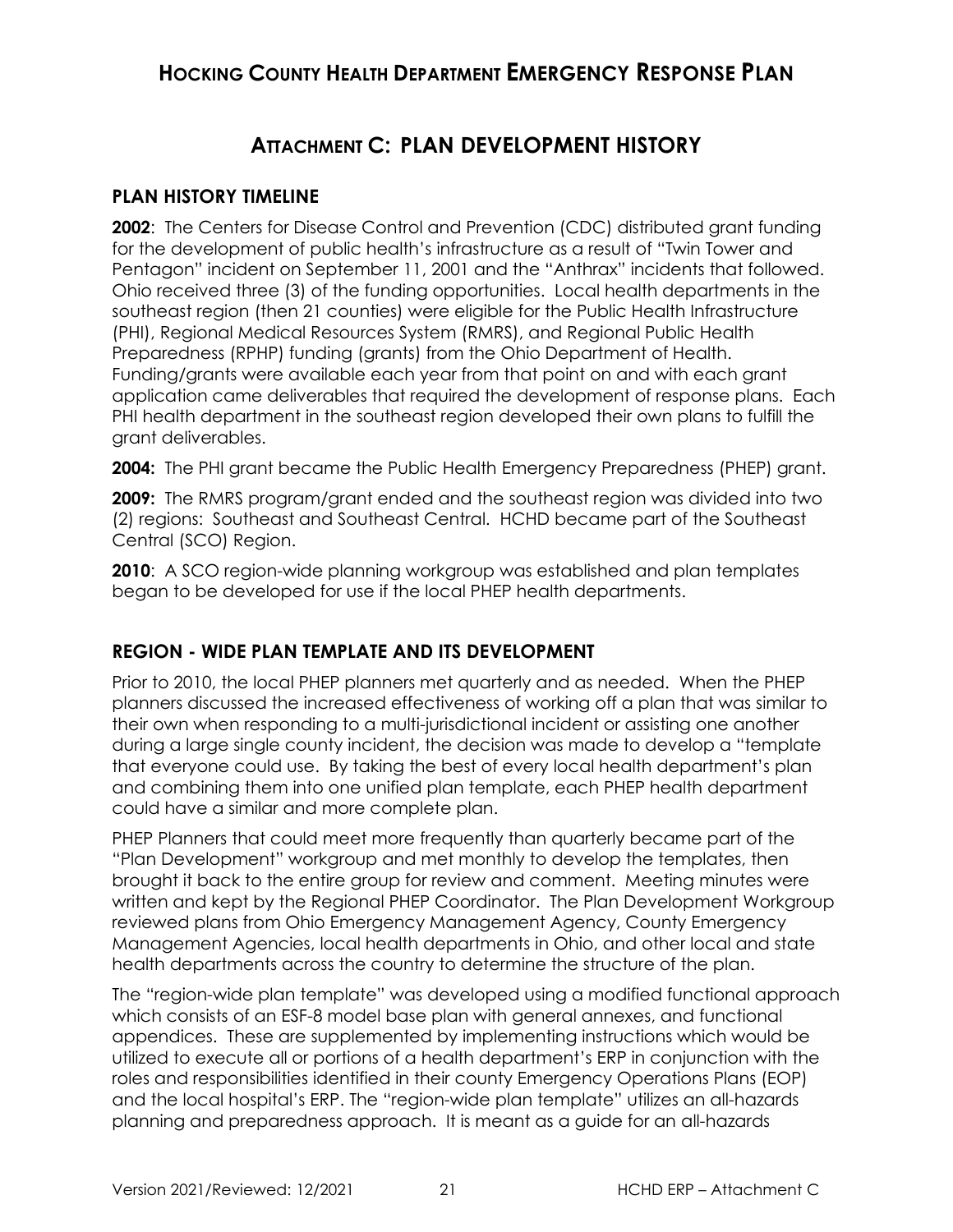emergency response & deviation from the plan may be necessary as unforeseen incidents occur.

The "region-wide plan template" design and content is coordinated with public health jurisdictional plans within Homeland Security Region 7, the Southeast Central Ohio Public Health Region, Southeast Ohio Hospital All-Hazards Plan, and the OEMA ESF-8 Plan. The "region-wide plan template" attempts to use appropriate emergency response terminology, as well as utilize "person-first language" when addressing access and functional needs populations.

### **STEPS TO DEVELOP ADDITIONAL ERP COMPONENTS**

- 1. Regional planning team chosen and timeframe developed by the named Lead Emergency Response Coordinator/Planner for completion. Assignment documented in PHEP Planners' Meeting minutes.
- 2. Development begins at the local level.
	- a. Local planning team at HCHD would include: ERC, Regional PHEP Coordinator, SMEs, and representatives for Individuals with Access and/or Functional Needs.
	- b. Members research topic, including internet searches, interviews with response partner and interviews with representatives of populations with access and functional needs.
- 3. Representation from local planning team would be by the local Lead at the Regional Planners' meeting where a template would be developed.
- 4. Regional Planning team develops and prepares component, using the general outline of an annex or appendix. Lead documents activities via minutes.
- 5. Regional Planning team distributes the component to the other health departments' planner for review and comment. Distribution documented in PHEP Planners' Meeting minutes.
- 6. Adjustments made, if necessary.
- 7. Component taken to jurisdictional response partners, including representatives of populations with access and functional needs.
- 8. Recommendations brought back the PHEP Planners' Meeting. Adjustments made, if necessary. Documented in PHEP Planners' Meeting minutes
- 9. Component given title assignment.
- 10. Presented to the SCO Regional Public Health Preparedness Steering Committee for review and adoption. Documented in the SCO Regional Public Health Preparedness Steering Committee Meeting minutes.
- 11. Plan draft/revision brought back to HCHD for final review by the HCHD planning team and adoption by HCHD.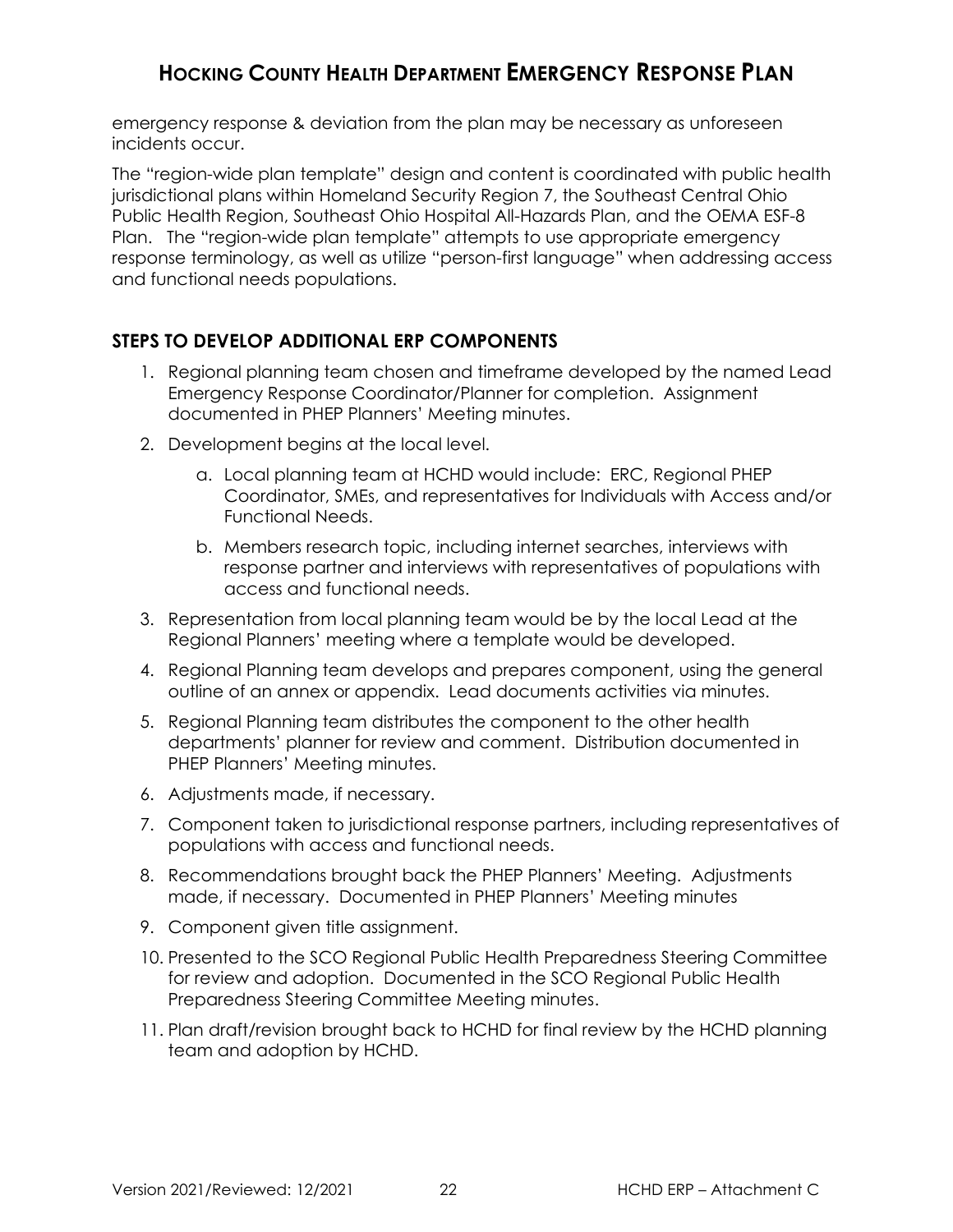### **PLAN OVERVIEW**

The "Base Plan" is an overview of public health response. While it gives general information, it does not give a lot of detail. Documents related to the "plan" are all attachments, annexes, and appendices. The illustration below gives a general idea of how the entire pan interacts.

Plan "Attachments" can be found as part of the "base" plan, Annexes, and/or Appendices. They relate to the base plan, annex, appendix, or implementing instruction that they are "attached to". They are labeled alphabetically, starting with "A". The illustration below gives a general idea of how the entire pan interacts.

Plan "Annexes" provide more specific details related to a particular capability, or activity and are directly under the Base Plan. They typically are activities that public health has a role in for any and every response. They are labeled numerically, starting with "1". They are in no particular order, other than that is how they were developed originally. The illustration below gives a general idea of how the entire pan interacts.

Plan "Appendices" provide additional details but provide more focus than an annex (i.e., appendix 1: MCM, which may be activated in conjunction with Annex 4: Epidemiological Response or Annex 5: Environmental Health activation), or on an activity for which the health department does not "lead". The "Appendices are utilized/activated with or after the base plan or any Annex has been activated. They are labeled numerically, starting with "1". They are in no particular order, other than that is how they were developed originally. The illustration below gives a general idea of how the entire pan interacts.

"Implementing Instructions" provide the "how-to". They are very focused and detailed. Implementing Instructions (II) are associated to particular annexes or appendices and are labeled accordingly, i.e., II: comms: MARCS Usage and Matrix. The illustration below gives a general idea of how the entire pan interacts.

Definitions for the following words can be found in Attachment B: Glossary

- Plan;
- Attachment;
- Annex; and
- Appendix.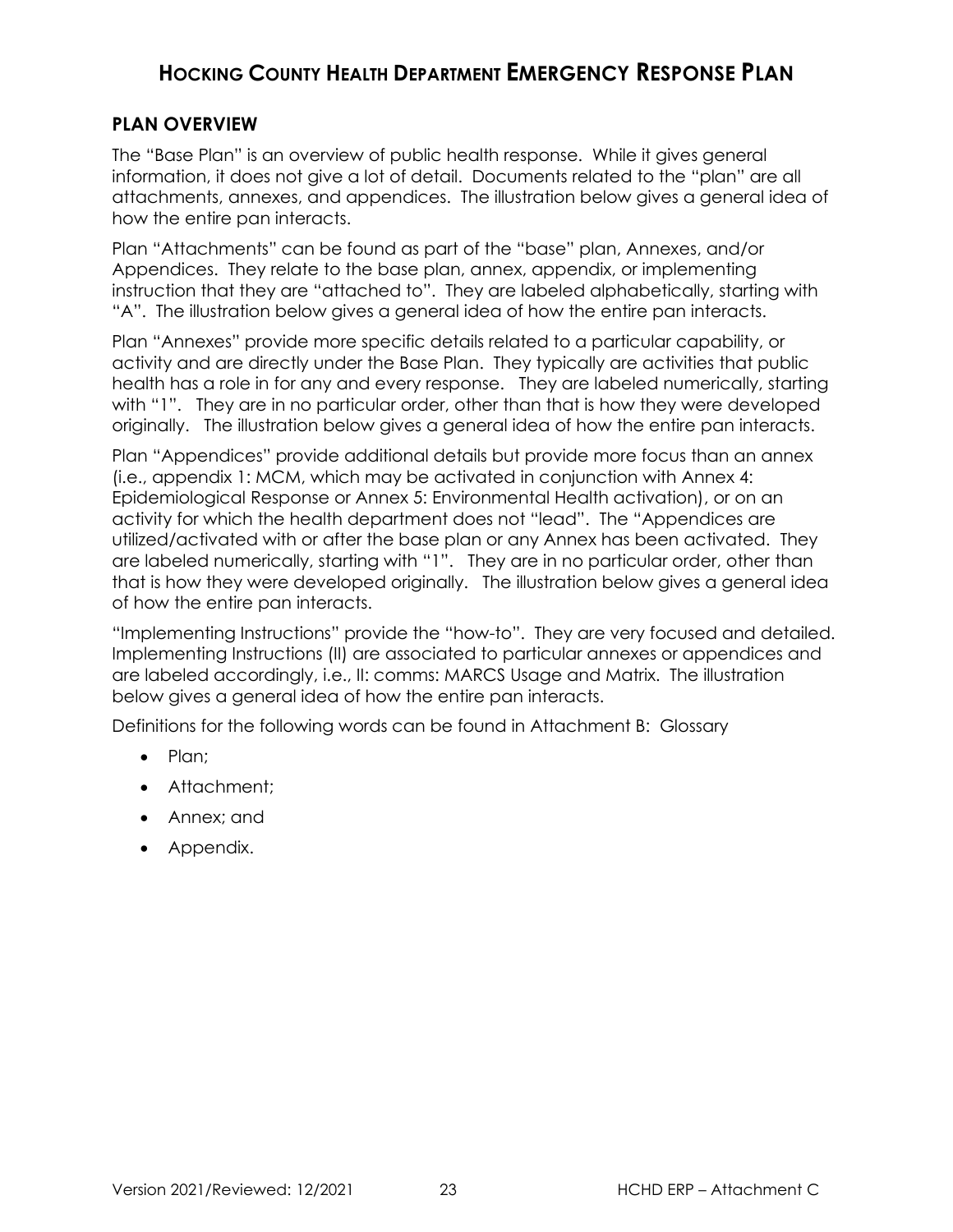

The tables which follow illustrates the original design of the region-wide plan template and the current design of the region-wide plan template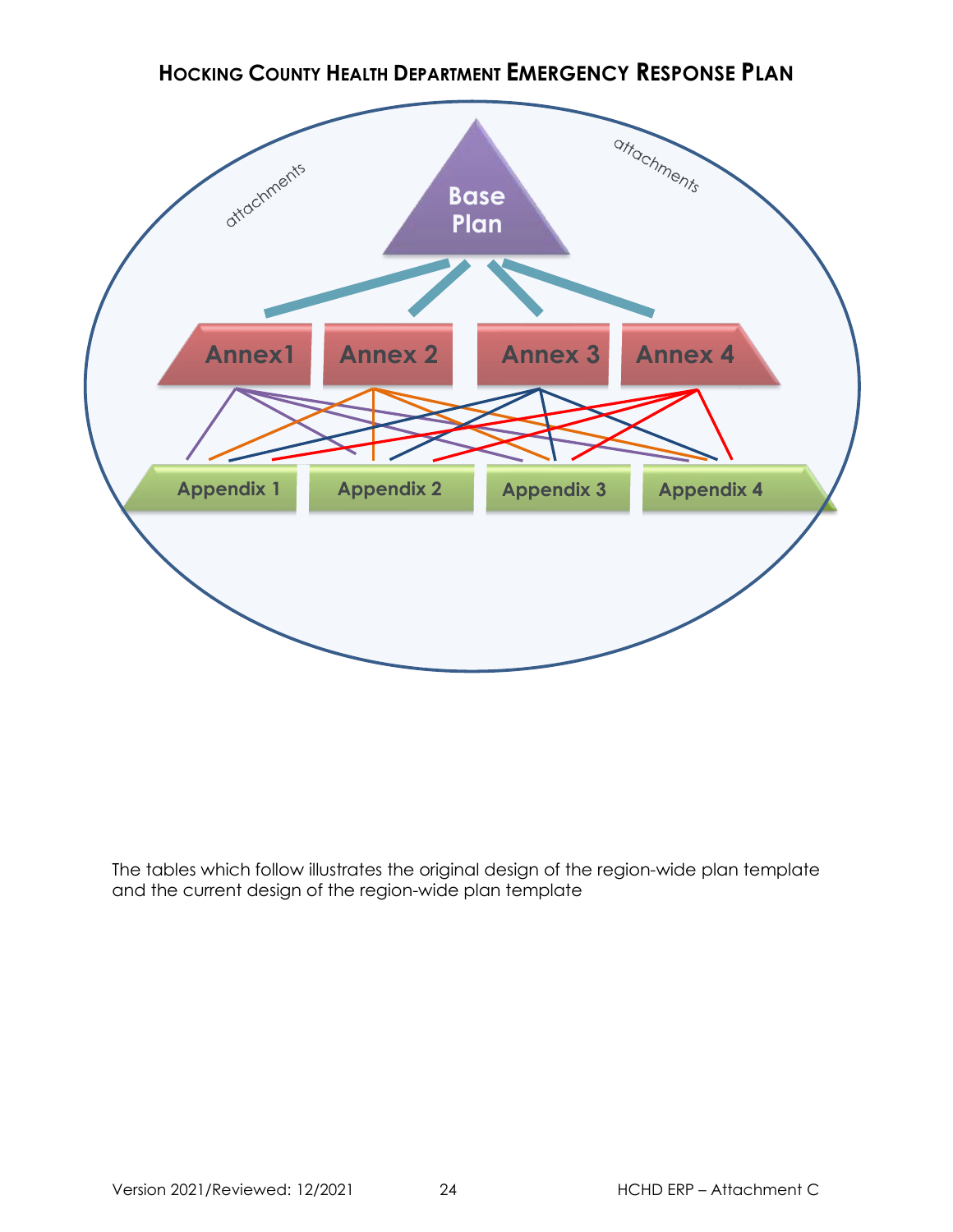| <b>ERP</b>                                         | <b>ANNEXES</b>                 | <b>APPENDICES</b>             | <b>IMPEMENTING INSTRUCTIONS</b>                                                                                                                                                                                                                                                                                                                                                                                                                   |
|----------------------------------------------------|--------------------------------|-------------------------------|---------------------------------------------------------------------------------------------------------------------------------------------------------------------------------------------------------------------------------------------------------------------------------------------------------------------------------------------------------------------------------------------------------------------------------------------------|
| <b>Primary Agencies</b><br><b>Support Agencies</b> |                                |                               | <b>Instructions placed under Annex &amp;</b><br><b>Appendix Titles. Examples:</b>                                                                                                                                                                                                                                                                                                                                                                 |
| Non-Gov't Agencies                                 |                                |                               | <b>Direction &amp; Control</b>                                                                                                                                                                                                                                                                                                                                                                                                                    |
| Introduction                                       |                                |                               | Planning P<br><b>General ICS</b>                                                                                                                                                                                                                                                                                                                                                                                                                  |
| <b>Situations &amp; Assumptions</b>                | <b>Direction &amp; Control</b> | <b>Mass Dispensing/SNS</b>    | <b>ICS Forms</b>                                                                                                                                                                                                                                                                                                                                                                                                                                  |
| <b>Concept of Operations</b>                       | <b>Communications</b>          | Community Containment (I&Q)   | Communications                                                                                                                                                                                                                                                                                                                                                                                                                                    |
| Assign Responsibilities                            | Public Info & Warn             | <b>COOP</b>                   | <b>Internal Call Down</b><br><b>HAN</b>                                                                                                                                                                                                                                                                                                                                                                                                           |
| Training & Exercise                                | Epidemiology                   | <b>Mental Health Services</b> | <b>OPHCS</b>                                                                                                                                                                                                                                                                                                                                                                                                                                      |
| References and Authority                           | <b>Environmental Health</b>    | <b>Fatality Manage</b>        | <b>MARCS</b>                                                                                                                                                                                                                                                                                                                                                                                                                                      |
| Promulgation/Signature Page                        | <b>Resource Manage</b>         | Pandemic Influenza            | Public Info & Warn                                                                                                                                                                                                                                                                                                                                                                                                                                |
|                                                    | Recovery                       |                               | Initial Response SOG<br>Clearance of Info SOG<br>STAFF Back-Up SOG<br>Media Contact<br><b>Communication Event Assessment</b><br>First 48 hrs. Checklist<br>Epidemiology                                                                                                                                                                                                                                                                           |
| <b>Original Design of Plan Layout</b>              |                                |                               | <b>Biological Incident Checklist</b><br>County Agency Response Diagram<br>Contact Info Form for Exposure<br>Anthrax Investigation Flowchart<br><b>Environmental Health</b><br>Community Profile<br>PH Hazard Profile<br><b>Resource Management</b><br><b>Emergency Purchases SOG</b><br>Recovery/Coop<br><b>Essential Functions</b><br>Personnel<br>Resource Requirements<br><b>Mass Prophylaxis</b><br>Population by Townships<br>Clinic Layouts |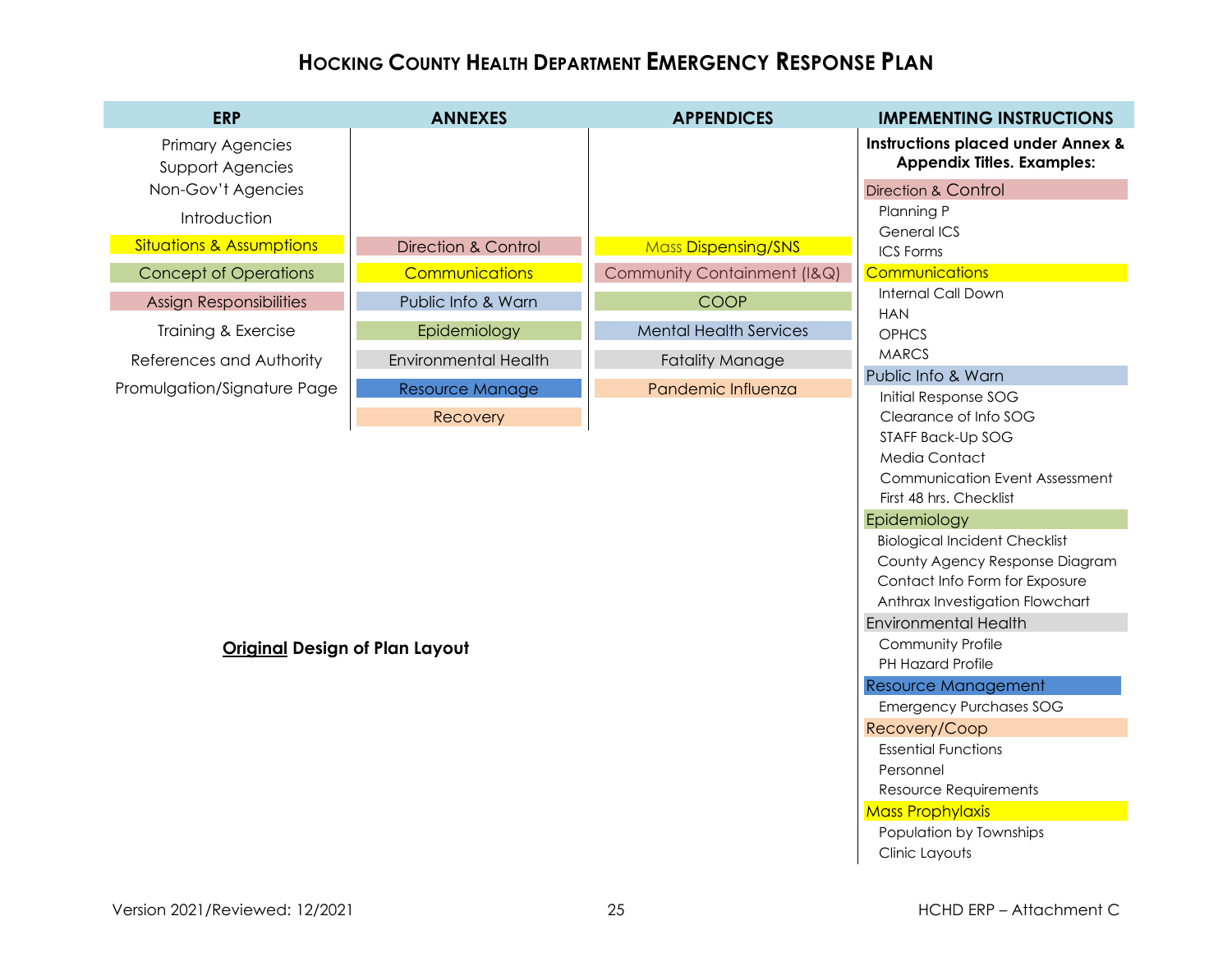| <b>ERP</b>                                         | <b>ANNEXES</b>                   | <b>APPENDICES</b>                                                                                                      | <b>IMPEMENTING INSTRUCTIONS</b>                                                                                                                                                                                                          |  |
|----------------------------------------------------|----------------------------------|------------------------------------------------------------------------------------------------------------------------|------------------------------------------------------------------------------------------------------------------------------------------------------------------------------------------------------------------------------------------|--|
| <b>Primary Agencies</b><br><b>Support Agencies</b> |                                  |                                                                                                                        | Instructions placed under Annex & Appendix<br><b>Titles. Examples:</b><br><b>Direction &amp; Control</b>                                                                                                                                 |  |
| Non-Gov't Agencies                                 |                                  |                                                                                                                        | ICS Forms & Instructions                                                                                                                                                                                                                 |  |
| Introduction & Authority                           |                                  |                                                                                                                        | Job Action Guides (JAGs)<br>Credentialing/Badging                                                                                                                                                                                        |  |
| <b>Situations &amp; Assumptions</b>                | <b>Direction &amp; Control</b>   | <b>Mass Dispensing/SNS</b>                                                                                             | Demobilization                                                                                                                                                                                                                           |  |
| <b>Concept of Operations</b>                       | <b>Communications</b>            | Community Containment (I&Q)                                                                                            | Incident Action Plan (IAP)<br>Legal Authority                                                                                                                                                                                            |  |
| <b>Assign Responsibilities</b>                     | Public Info & Warn               | <b>Class A Reportable Emerging</b><br>Infectious Disease (CAREID)<br>Pandemic<br>Air-borne<br><b>Droplet</b><br>Vector | <b>NIMS Recommendations</b><br>Operations Schedule<br>Reg. Coord. Ctr (RCC) Activation<br>Shift Change Guide<br>"Planning P"<br>MOU: SEO Regional PH Dept Mutual-Aid<br>Communications<br>Incident Notification Internal Staff Call Down |  |
| Training & Exercise                                | Epidemiology                     | <b>Mental Health Services</b>                                                                                          | <b>HAN</b><br><b>OPHCS</b>                                                                                                                                                                                                               |  |
| References                                         | <b>Environmental Health</b>      | <b>Fatality Manage</b>                                                                                                 | <b>MARCS</b>                                                                                                                                                                                                                             |  |
| Promulgation/Signature Page                        | <b>Resource Manage</b>           | <b>Medical Surge</b>                                                                                                   | Public Info & Warn<br>Initial Response SOG                                                                                                                                                                                               |  |
| Summary of Changes                                 | <b>COOP/Recovery</b>             | <b>Functional Needs</b>                                                                                                | STAFF Back-Up SOG<br>Media Contact                                                                                                                                                                                                       |  |
| Attachment A: Acronyms                             | <b>Facility Emergency Action</b> | Volunteer Manage                                                                                                       | <b>Communication Event Assessment</b><br>First 48 hrs. Checklist                                                                                                                                                                         |  |
| Attachment B: Glossary                             | <b>Healthcare Coalition</b>      |                                                                                                                        | Epidemiology                                                                                                                                                                                                                             |  |
| Attachment C: Plan                                 |                                  |                                                                                                                        | EPI Team Notebook<br>Access to Surveillance Programs                                                                                                                                                                                     |  |
| <b>Development History</b>                         |                                  |                                                                                                                        | <b>Environmental Health</b>                                                                                                                                                                                                              |  |
| Attachment D: "Unassigned"                         |                                  |                                                                                                                        | Community Profile<br><b>PH Hazard Profile</b>                                                                                                                                                                                            |  |
|                                                    |                                  |                                                                                                                        | <b>Resource Management</b>                                                                                                                                                                                                               |  |
| Attachment E: CMIST                                |                                  |                                                                                                                        | <b>Emergency Purchases SOG</b>                                                                                                                                                                                                           |  |
| Attachment F: Social                               |                                  |                                                                                                                        | Recovery/Coop<br><b>Essential Functions</b>                                                                                                                                                                                              |  |
| <b>Vulnerability Index</b>                         |                                  |                                                                                                                        | Personnel                                                                                                                                                                                                                                |  |
|                                                    |                                  |                                                                                                                        | Resource Requirements<br><b>Temporary Site Selection Considerations</b>                                                                                                                                                                  |  |
|                                                    |                                  |                                                                                                                        | Policy: Emergency Incident Funding                                                                                                                                                                                                       |  |
| <b>Current Design of Plan Layout</b>               |                                  |                                                                                                                        | Allocation and Expenditure<br>Policy: Telework                                                                                                                                                                                           |  |
|                                                    |                                  |                                                                                                                        | <b>Mass Prophylaxis</b>                                                                                                                                                                                                                  |  |
|                                                    |                                  |                                                                                                                        | Population by Townships                                                                                                                                                                                                                  |  |
|                                                    |                                  |                                                                                                                        | Clinic Layouts                                                                                                                                                                                                                           |  |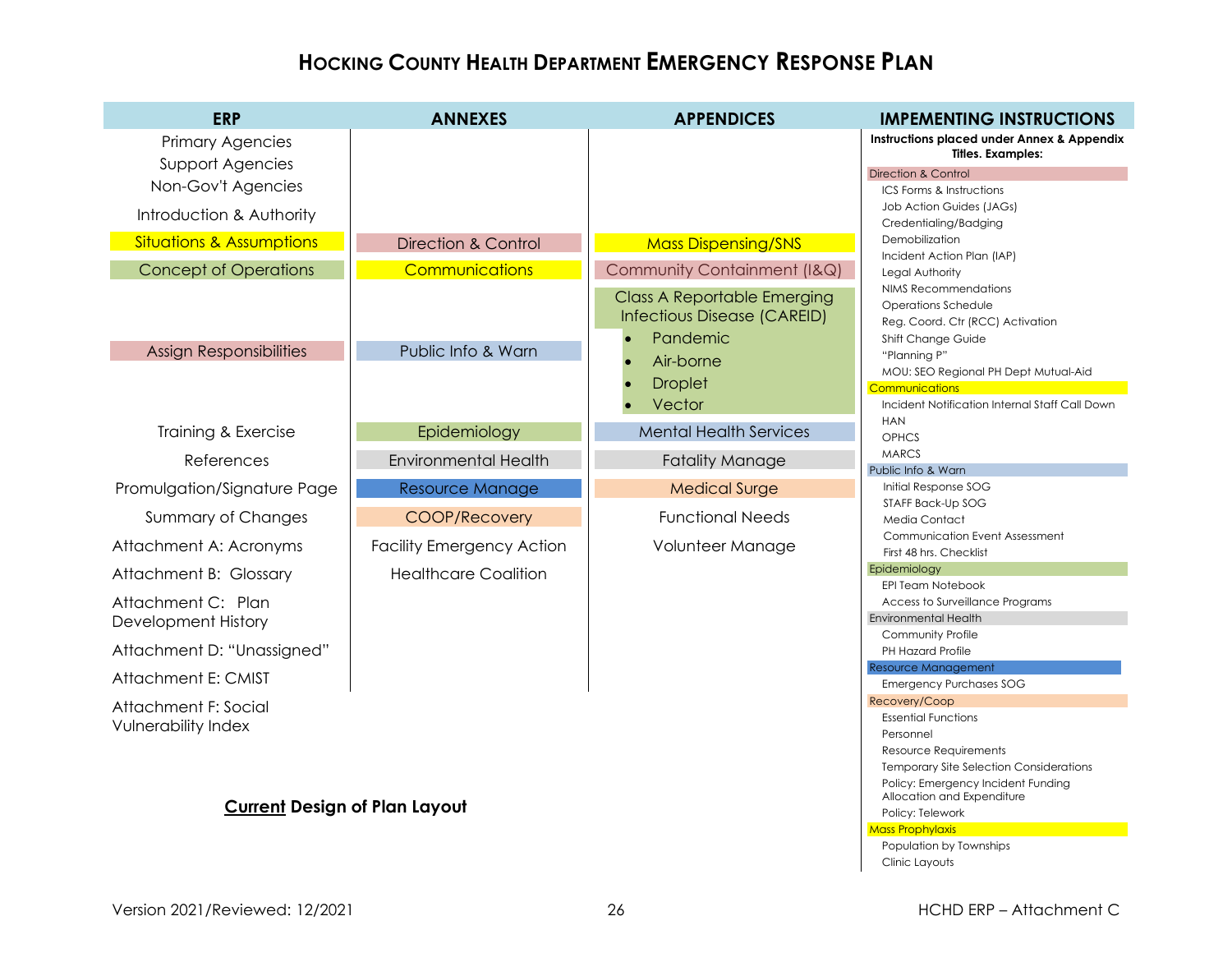### **HCHD ERP AND PARTS DEVELOPMENT**

The "SCO Region-wide Plan Template" has been used by HCHD to develop our ERP and other plan parts. The template allows our health department to modify actions and procedures to reflect our county's response efforts. HCHD's design and content is coordinated with public health jurisdictional plans within Homeland Security Region 7, the Southeast Central Ohio Public Health Region, Southeast Ohio Hospital All-Hazards Plan, and the OEMA ESF-8 Plan. It attempts to use appropriate emergency response terminology, as well as utilize "person-first language" when addressing access and functional needs populations.

### **UPDATE AND REVIEW OF THE PLAN**

HCHD Emergency Response Plan and its parts (attachments, annexes, appendices, and Implementing instructions) are reviewed (read) annually at the SCO Public Health Planners' Meetings. Each section of the "plan" is "updated & revised" every three (3) years (or sooner if needed). The review/revision process does not differ for the base plan, annexes, or appendices. Each month one (1), or more parts of the plan are reviewed, along with its associated attachments or implementing instructions. See the "Schedule of Review" table below for actual months of review.

During the review, each and every plan part is reviewed using a plan review tool, developed by members of the PHEP Planners' members, for:

- Spelling, grammar, and acronym definitions;
- Accuracy of information;
- Changes needed as a result of an actual incident, or exercise;
	- o The findings from an incident, or exercise, after action report and improvement plan (AAR/IP) are used as a reminder and guide for plan review and update
	- o See Hocking County Multi-Year Training and Exercise Plan for additional details.
- Changes needed as a result of information noted as missing from the plan.

Versions: Changes needed between revisions (every three (3) years) are indicated on the region's template in highlight and adopted at the next revision/update. If the change needed is seen as significant and emergent, the information is brought to the next planners' meeting likely adopted as a revision "a", i.e., version 2016a (example).

Documentation of all changes made to the plan templates are made, highlighted, and noted on the "Summary of Changes" page, and then the template is retitled with the revision year. A brief discussion of the review and revision is also written in the Planners' Meeting minutes for the day.

HCHD then updates the local health department plan and takes the changes to the health department's leadership and our local partners for review.

The Environmental Health, Nursing, and Administration Supervisors will review the annexes, appendices, and the plan as each "plan" review is completed throughout the entire plan review schedule prior to submission to the Health Commissioner for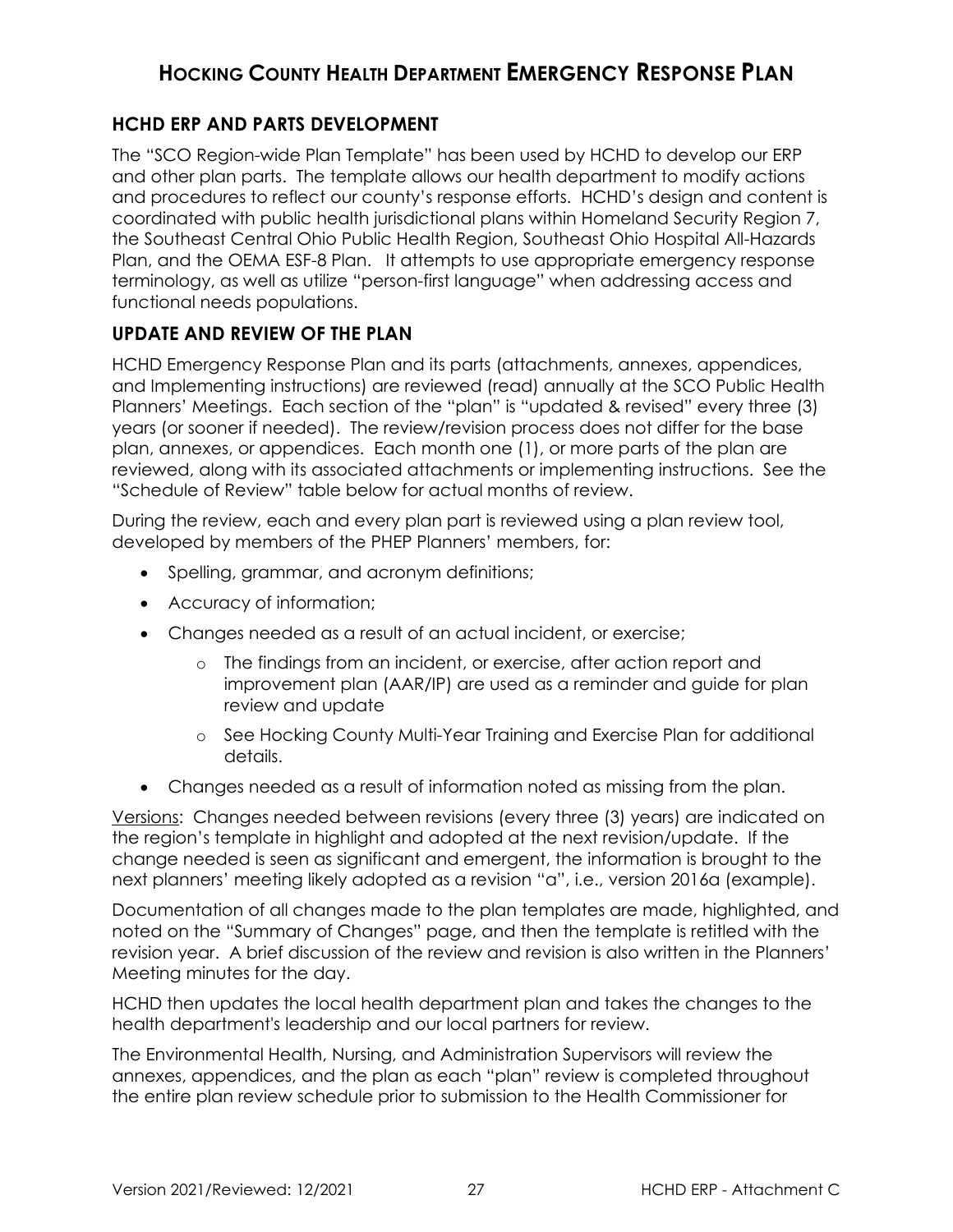approval (promulgation). Promulgation will be done following the base plan revision, which is done in June.

#### **Schedule of Review**

| Month<br>Reviewed | Revision<br>Year | <b>Plan Title</b>                                     |
|-------------------|------------------|-------------------------------------------------------|
| January           | 2022             | Appendix 1: Dispensing                                |
| January           | 2024             | Annex 1: Direction & Control                          |
| February          | 2023             | Annex 8: Responder Safety & Facility Emergency Action |
| February          | 2023             | Appendix 2: Community Containment                     |
| March             | 2022             | Annex 5: Environmental Health                         |
| March             | 2024             | Appendix 4: Mental Behavioral Response                |
| April             | 2022             | Appendix 3: CAREID                                    |
| April             | 2023             | Appendix 5: Fatality Management                       |
| May               | 2022             | Annex 2: Interoperative Communications                |
| June              | 2021             | <b>ERP/Base Plan</b>                                  |
| June              | 2022             | <b>Hazard Vulnerability Assessment</b>                |
| August            | annual           | MTEP/IIP                                              |
| August            | 2022             | Annex 3: Emergency Public Information & Warning       |
| August            | 2023             | Appendix 6: Medical Surge                             |
| September         | 2022             | Annex 4: Epidemiological Response                     |
| September         | 2024             | Appendix 7: Access and Functional Needs               |
| October           | 2023             | Annex 6: Resource Management                          |
| November          | 2021             | Annex 7: COOP/Recovery                                |
| November          | 2021             | Appendix 8: Volunteer Management                      |

### **STRUCTURE OF PLAN**

#### **Format**

Font

HCHD uses the font: Century Gothic and uses the font size eleven (11) for the general text of the plan. Larger font, smaller font, underlining, and bolding text is used to divide section of the plan,

#### **Headers**

The header: "Hocking County Public Health Emergency Response Plan" is used as the header for the base plan, as well as the annexes, appendices, and attachments. Implementing instructions have the title of the instruction.

### Footers

The base plan and its attachments footer include:

• The plan review & version dates are on the left side;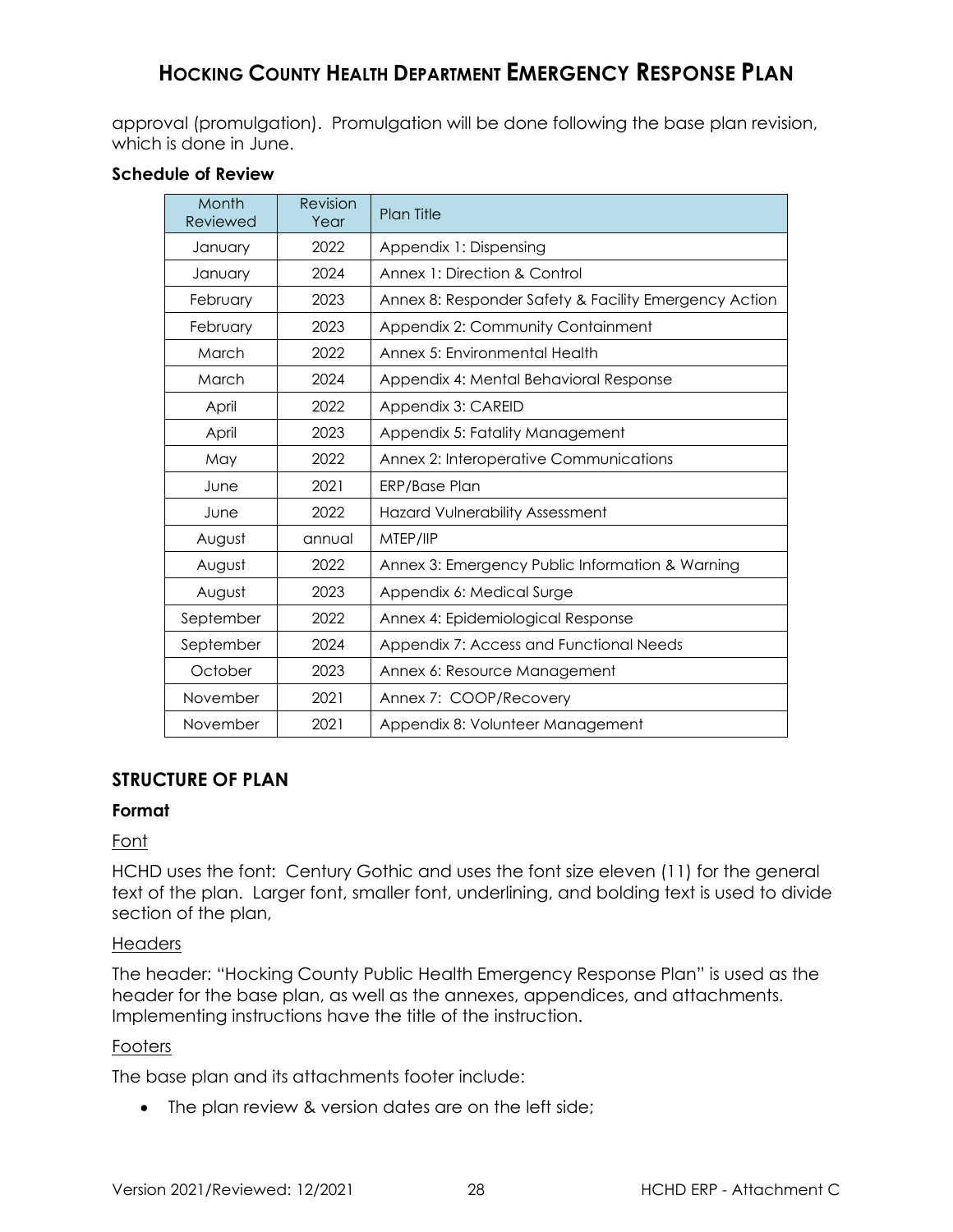- An abbreviated title of the document in the center; and
- The page number on the right side.

The annexes and appendices footers include:

- The plan version and reviewed dates are on the left side;
- An abbreviated title of the document in the center;
- An identifier as an annex or appendix on the right, i.e., Annex 1, Appendix 6, etc.; and
- The page number is placed below the above information, in the center. The page number also indicated if it is an annex or appendix.
	- o Annexes have the annex number before the page number, i.e., Annex 1 would start as "1.1".
	- o Appendices have the letter "A" and appendix number the page number, i.e., Appendix 2 would start as "A2.1".

Implementing instructions may have the page number on the bottom right or bottom center.

### **Plan Version**

The plan version number is determined by the year the plan is revised and updated, i.e., 2017. As each annex and appendix is annually reviewed, along with their associated implementing instructions, their review is indicated as the year it was reviewed and their version is indicated as the year it was revised and updated. If an additional revision is needed, an alphabet character is placed to the right of the year, i.e., 2017a. If there is a desire to know exactly what date the base plan, annex, or appendix was reviewed and updated, the Summary of Changes, located on the last few pages of the document, will give the exact date.